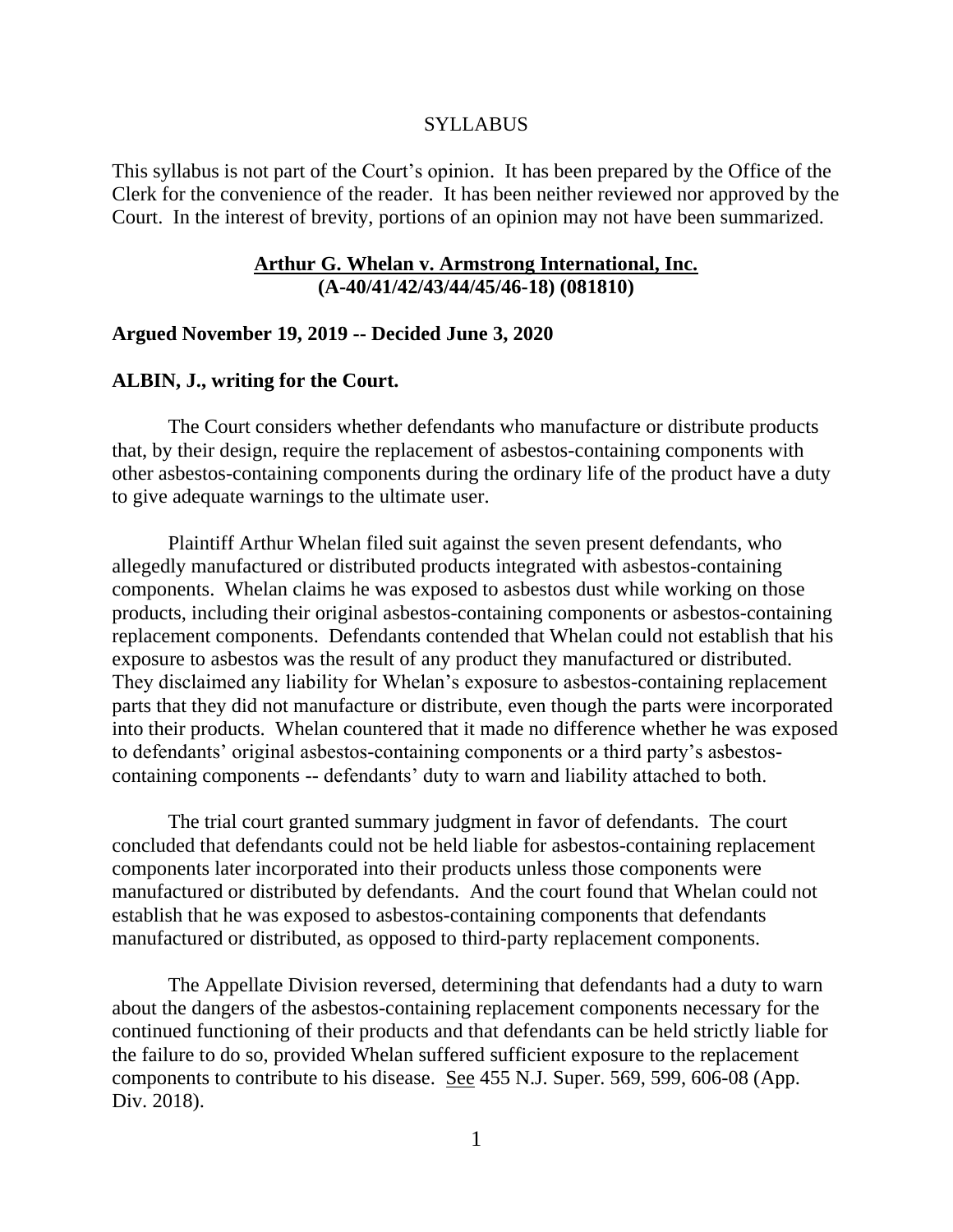After Whelan appealed, the Appellate Division issued Hughes v. A.W. Chesterton Co., in which the defendant manufactured pumps whose component parts included asbestos-containing materials. 435 N.J. Super. 326, 332, 341-42 (App. Div. 2014). Those component parts were replaced regularly as part of routine maintenance with other asbestos-containing materials. Id. at 332. The Hughes court held that the defendant had a duty to warn, regardless of who manufactured the replacement components, because the "asbestos-containing gaskets and packing posed an inherent danger in the pumps as originally manufactured" and because "it was reasonably foreseeable . . . that the gaskets and packing would be replaced regularly with gaskets and packing that contained asbestos." Id. at 341. But the Hughes panel upheld the trial court's grant of summary judgment because the plaintiffs failed to establish medical causation. Id. at 346.

Writing for the Appellate Division panel in this case, Judge Currier rejected the ultimate conclusion reached by the Hughes court -- that a defendant manufacturer or distributor could not be held strictly liable in a failure-to-warn lawsuit for exposure to a third party's asbestos-containing replacement components installed as part of the regular maintenance of the defendant's integrated product. 455 N.J. Super. at 579-80, 597. In contrast to the Hughes court, the Whelan panel concluded that defendants could be held strictly liable for the failure to warn about a third party's asbestos-containing replacement components essential to the functioning of the product, provided that Whelan established medical causation. Id. at 597-606. To show medical causation, Whelan must prove that his exposure to the third party's asbestos-containing replacement components sufficiently contributed to his contracting mesothelioma. Id. at 605-06.

The Appellate Division found that Whelan had "presented sufficient evidence detailing his exposure to asbestos," either from defendants' original or replacement components or from a third party's replacement components, to withstand summary judgment. Id. at 580. Thus, the Whelan panel reversed the summary judgment order and left the disputed issues of fact to be resolved by a jury. Id. at 580, 607-08.

The Court granted each defendant's petition for certification. 236 N.J. 358-62 (2019).

**HELD:** Manufacturers and distributors can be found strictly liable for failure to warn of the dangers of their products, including their asbestos-containing components and a third party's replacement components, provided a plaintiff can prove the following: (1) the manufacturers or distributors incorporated asbestos-containing components in their original products; (2) the asbestos-containing components were integral to the product and necessary for it to function; (3) routine maintenance of the product required replacing the original asbestos-containing components with similar asbestos-containing components; and (4) the exposure to the asbestos-containing components or replacement components was a substantial factor in causing or exacerbating the plaintiff's disease.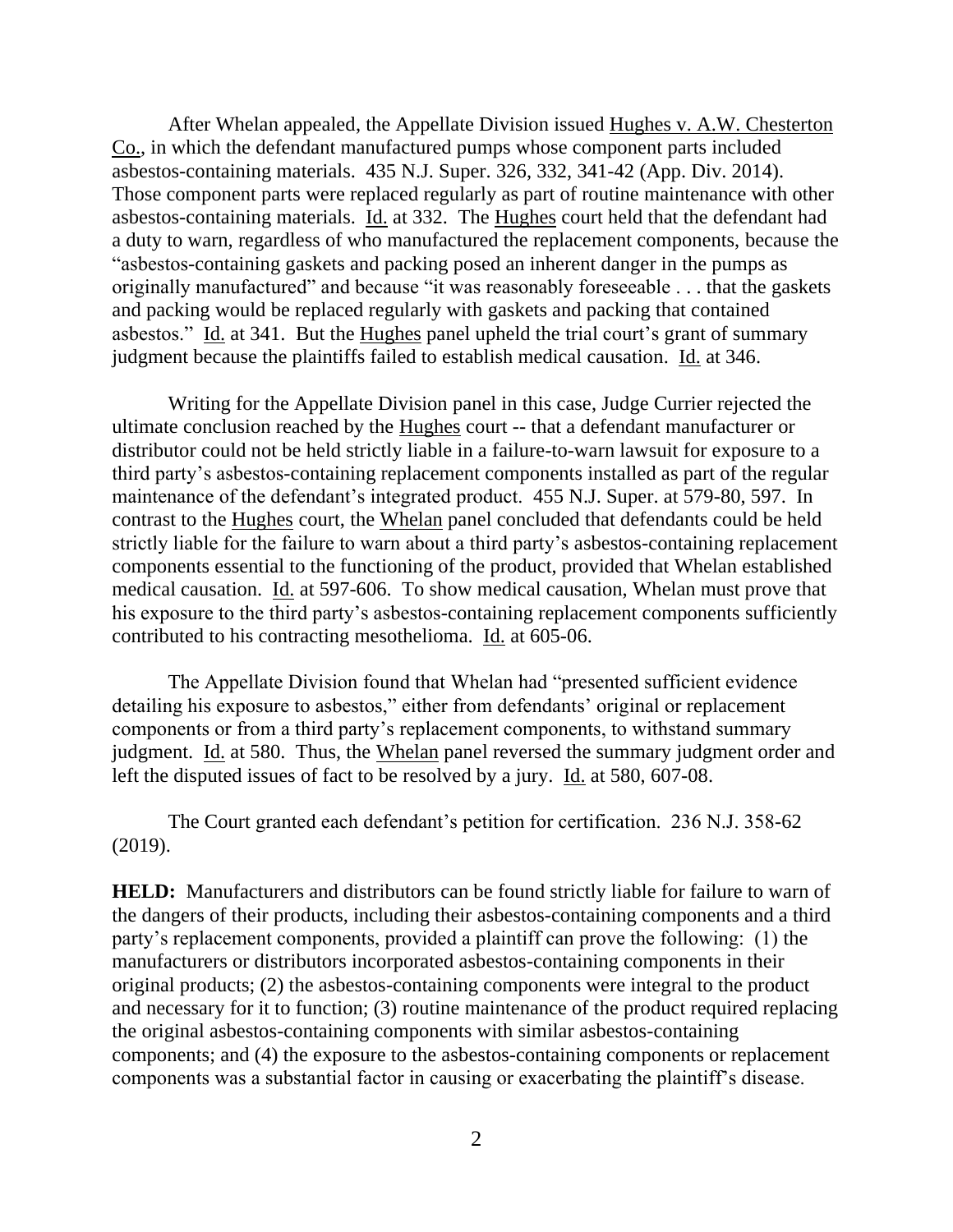1. In a common law, strict-liability, failure-to-warn action, a plaintiff must prove that (1) without warnings or adequate warnings, the product was dangerous to the foreseeable user and therefore defective; (2) the product left the defendant's control in a defective condition (without warnings or adequate warnings); and (3) the lack of warnings or adequate warnings proximately caused an injury to a foreseeable user. That standard encompasses two criteria that must be satisfied in a strict-liability, failure-to-warn case: product-defect causation and medical causation. Medical causation requires proof of an exposure of sufficient frequency, with a regularity of contact, and with the product in close proximity to the plaintiff. (pp. 22-26)

2. Any failure-to-warn analysis requires an inquiry into the reasonableness of the defendant's conduct, either in forgoing a warning or in crafting the warning. Beginning with the assumption that the manufacturer or distributor knows the nature of its product and its injury-producing potential, the issue then becomes whether the manufacturer or distributor acted in a reasonably prudent manner in providing warnings adequate to put the user on notice of the dangers and safe use of the product. New Jersey courts presume that a worker who receives adequate warnings about the dangers of a product will follow the instructions and take whatever precautionary steps the warnings advise. That rebuttable heeding presumption accords with the manufacturer's basic duty to warn and fairly reduces the victim's burden of proof. (pp. 26-27)

3. In Beshada v. Johns-Manville Products Corp., the Court rejected the "state of the art" defense and allowed for strict liability to be imposed against the defendant manufacturers "for failure to warn of dangers which were undiscoverable at the time" they manufactured their products. 90 N.J. 191, 205 (1982). The Court determined that "[t]he burden of illness from dangerous products such as asbestos should be placed upon those who profit from its production and, more generally, upon society at large, which reaps the benefits of the various products our economy manufactures." Id. at 209. (pp. 28-29)

4. At this summary-judgment stage, the Court must view the evidence in the light most favorable to Whelan and accept certain provisional conclusions: (1) defendants' products were designed to function with asbestos-containing components; (2) the manufacturers and distributors designed their products so that during the life of those products the asbestos-containing components would have to be replaced with similar asbestoscontaining components for the products to function; (3) without Whelan's use of protective gear, the replacement process, which led to the release of asbestos dust, was a dangerous and potentially injury-producing activity; (4) Whelan's replacement of the asbestos-containing components during routine maintenance created asbestos dust, which substantially contributed to his contracting mesothelioma; (5) the asbestos-containing original components and replacement components necessary for defendants' products to function were no less dangerous whether manufactured or distributed by defendants or third parties; and (6) had defendants placed warnings on their products, Whelan would have heeded those warnings and donned protective gear. (p. 30)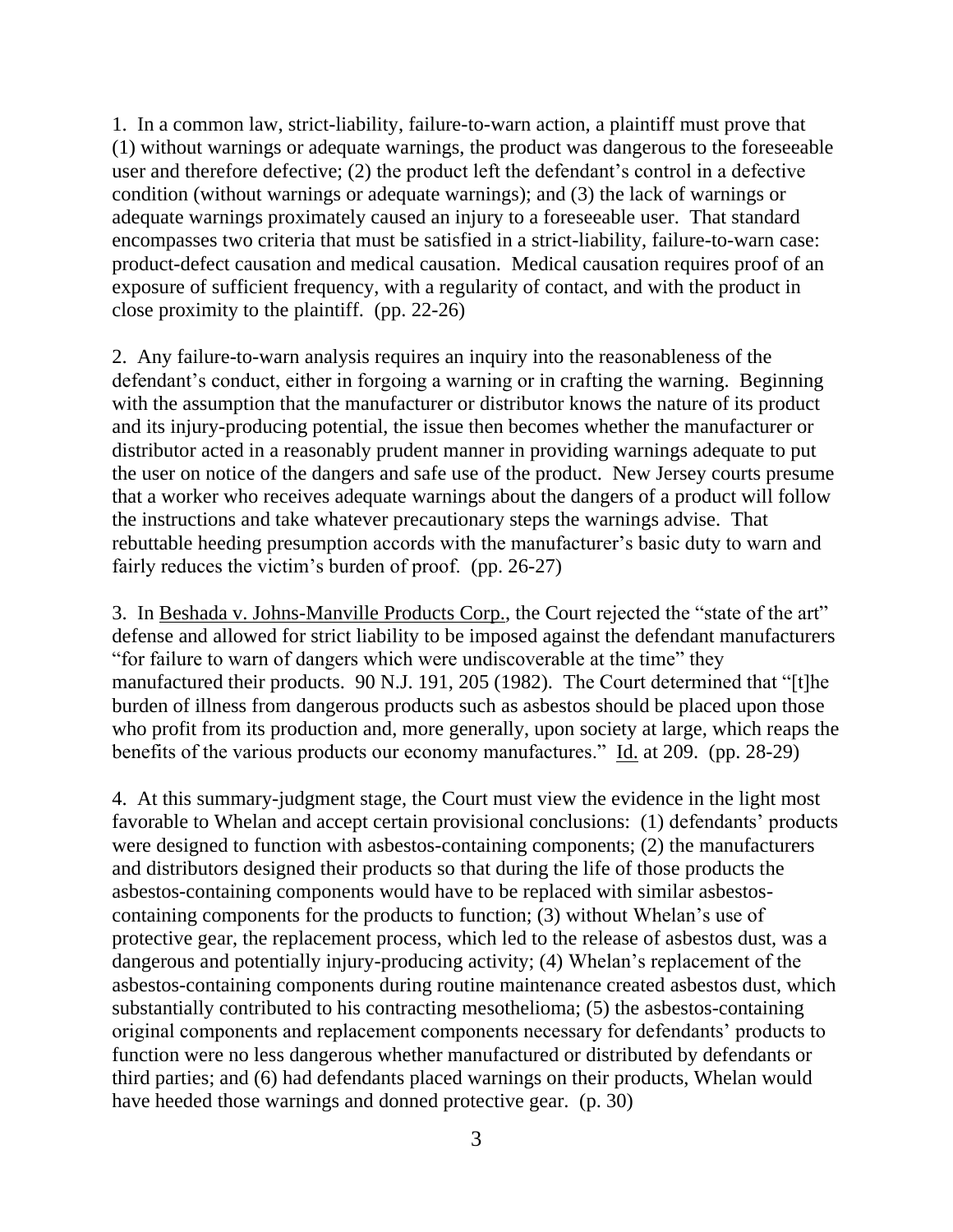5. In determining whether defendants owed a strict-liability duty to provide warnings on their products for foreseeable users, like Whelan, who replaced asbestos-containing component parts with similar asbestos-containing components, the Court's analysis is informed by principles enunciated in Beshada and general common law jurisprudence. Typically, in determining whether one party owes a duty to another, courts weigh several factors -- the relationship of the parties, the nature of the attendant risk, the opportunity and ability to exercise care, and the public interest in the proposed solution. In addition, foreseeability of harm is a significant consideration in determining whether to impose a duty. (pp. 31-32)

6. Here, the relationship is between a manufacturer and the ultimate user of the product. A manufacturer's duty to a foreseeable user of its products has long been recognized. Manufacturers and distributors of asbestos-containing products obviously have the ability to act reasonably -- to exercise due care. They can place proper warnings on their products, making those products safer "at virtually no added cost and without limiting [the product's] utility." See id. at 201-02. Warnings about the dangers of the original asbestos-containing components could easily encompass the dangers of the required asbestos-containing replacement components integrated into the product during routine maintenance at later times. The public has a clear stake in the proposed solution in light of the well-known risks attendant upon exposure to asbestos dust. Foreseeability, knowledge of the dangers inherent in the asbestos-containing components here, is imputed to defendants. See id. at 202. The risks inherent in a product containing asbestos components can "be reduced to the greatest extent possible without hindering its utility" with the attachment of proper warnings. See id. at 201. Last, considering that asbestos-related illnesses are borne by workers and their families, manufacturers are generally in the best position to "spread the cost of losses caused by [their] dangerous products." See id. at 205-06. (pp. 33-34)

7. Given the summary-judgment record before it, the Court concludes that imposing liability on a manufacturer or distributor of a product for failing to provide adequate warnings about the danger of incorporating required asbestos-containing replacement components into the product during routine maintenance satisfies an abiding sense of basic fairness under all of the circumstances in light of considerations of public policy. Here, the products were dependent on asbestos-containing replacement parts, whether manufactured or distributed by defendants or third parties. That is the way the products were designed. Defendants had a duty to provide warnings given the foreseeability that third parties would be the source of asbestos-containing replacement components. Warnings on defendants' products would have provided a reliable form of protection for the ultimate user. The lack of warnings rendered the products defective. (pp. 35)

8. The Court reviews relevant cases from other jurisdictions and notes that some have imposed a duty to warn under similar circumstances while others have not. The Court concludes, however, that New Jersey's evolving common law jurisprudence in the field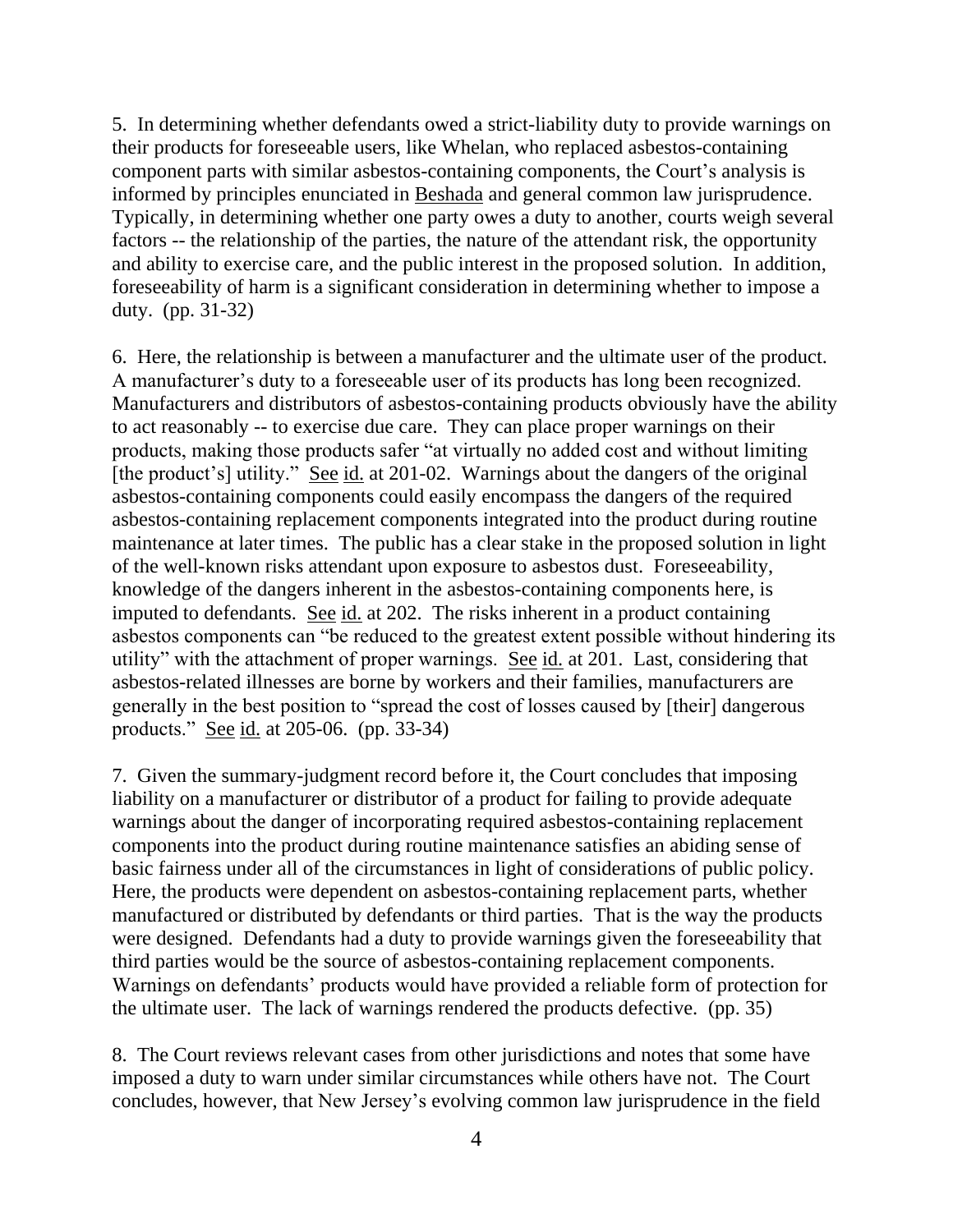of failure-to-warn, strict-liability cases involving asbestos-containing products leads to a result that aligns with similar decisions rendered by the United States Supreme Court, the New York Court of Appeals, and the Maryland Court of Appeals, which have recognized a strict-liability duty to warn of the dangers of necessary replacement components. Like those courts, the Court rejects the position taken by the Hughes court that the product is one thing for product-causation and adequate-warning purposes (defendants' products and asbestos-containing component parts) and another thing for medical-causation purposes (asbestos-containing component parts required for the product to function). The Court disagrees that its holding here alters the requirement for proving medical causation related to defendants' products and observes that plaintiffs still have a strong incentive to identify asbestos-containing component manufacturers, if they can, because those manufacturers are another source for the payment of damages. (pp. 36-42)

# **The judgment of the Appellate Division is AFFIRMED and the matter is REMANDED to the trial court.**

**JUSTICE PATTERSON, dissenting,** expresses the view that the majority has substantially altered the test for medical causation that has governed New Jersey's asbestos litigation for decades and stresses that New Jersey has never adopted "theories of collective liability" or other alternative forms of proof as a substitute for product identification in cases such as this. Justice Patterson explains that under longstanding precedent, plaintiffs were required to make a prima facie showing of sufficient intensity of exposure to that specific defendant's product -- as contrasted with another manufacturer's product or a generic class of toxic exposures -- to support a finding of proximate cause by a reasonable jury. Justice Patterson views the majority opinion to erode the core element of a plaintiff's burden of proof in an asbestos case, to unfairly impose upon defendants liability premised on products that they neither manufactured nor sold, and to discourage the product-identification discovery that ordinarily leads to an equitable allocation of fault.

**CHIEF JUSTICE RABNER and JUSTICES LaVECCHIA, SOLOMON, and TIMPONE join in JUSTICE ALBIN's opinion. JUSTICE PATTERSON filed a dissent, in which JUSTICE FERNANDEZ-VINA joins.**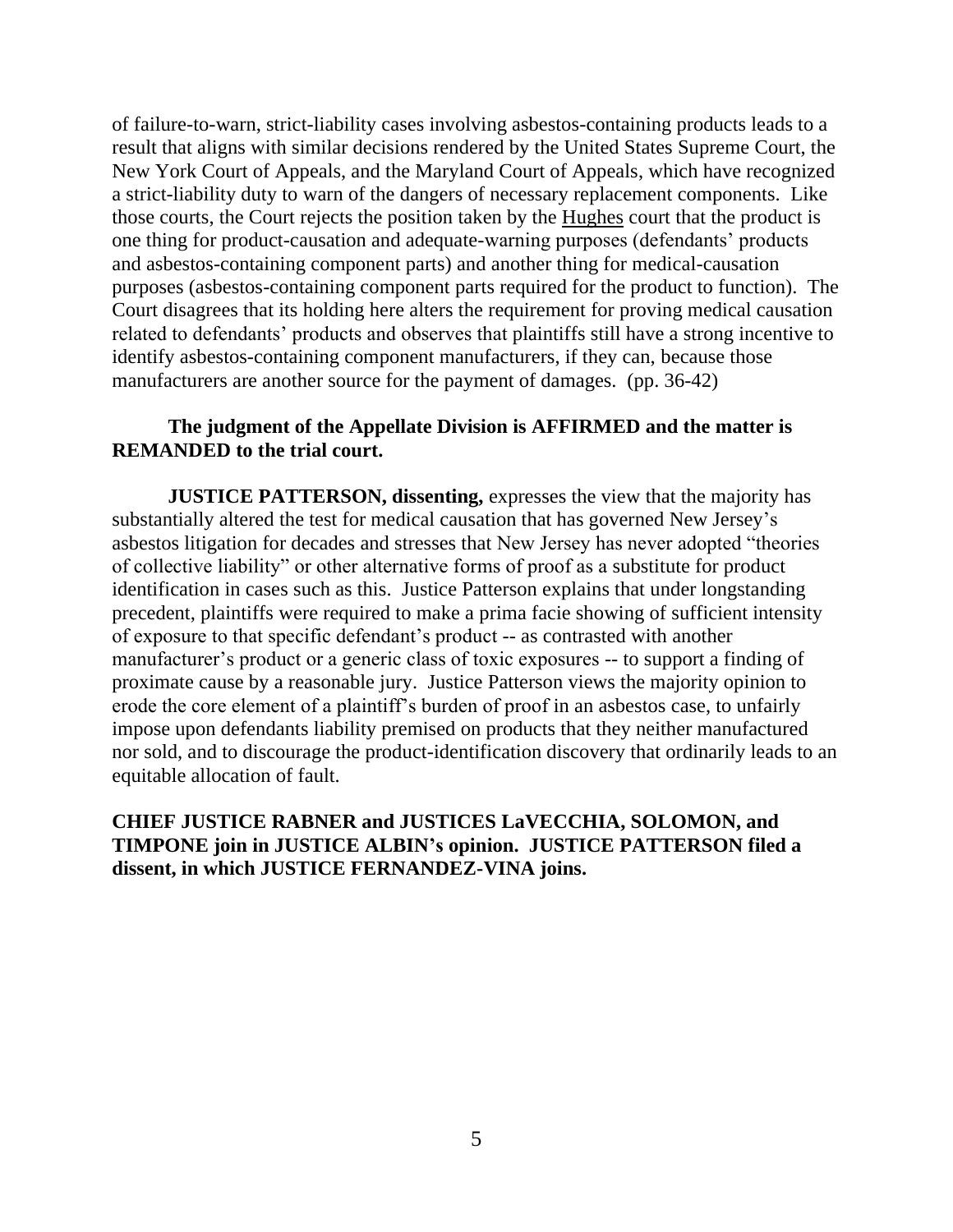# SUPREME COURT OF NEW JERSEY A-40/41/42/43/44/45/46 September Term 2018 081810

Arthur G. Whelan,

#### Plaintiff-Respondent,

v.

Armstrong International Inc.; Burnham LLC; Carrier Corp., individually, d/b/a and as successor to Bryant Heating & Cooling Systems; Cleaver-Brooks Inc.; Crown Boiler Co., f/k/a Crown Industries Inc.; Ford Motor Co.; Johnson Controls Inc., individually, d/b/a and as successor to Evcon Industries Inc. and Coleman Heating and Air Conditioning Products, Inc.; NIBCO Inc.,

Defendants-Appellants,

and

A.O. Smith Corp.; Aaron & Co.; AMG Industries Inc., d/b/a and as successor to Akron Metallic Gasket Co.; Automatic Switch Co.; Automotive Brake Co.; A.W. Chesterton Co.; BASF Corp.; Bergen Industrial Supply Co.; Bethlehem Dynatherm, a/k/a Dynatherm Boiler Manufacturing Inc.; Binsky & Snyder LLC, individually, d/b/a and as successor to Binsky & Snyder Co.; Bonland Industries Inc.; BorgWarner Morse Tec Inc., as successor to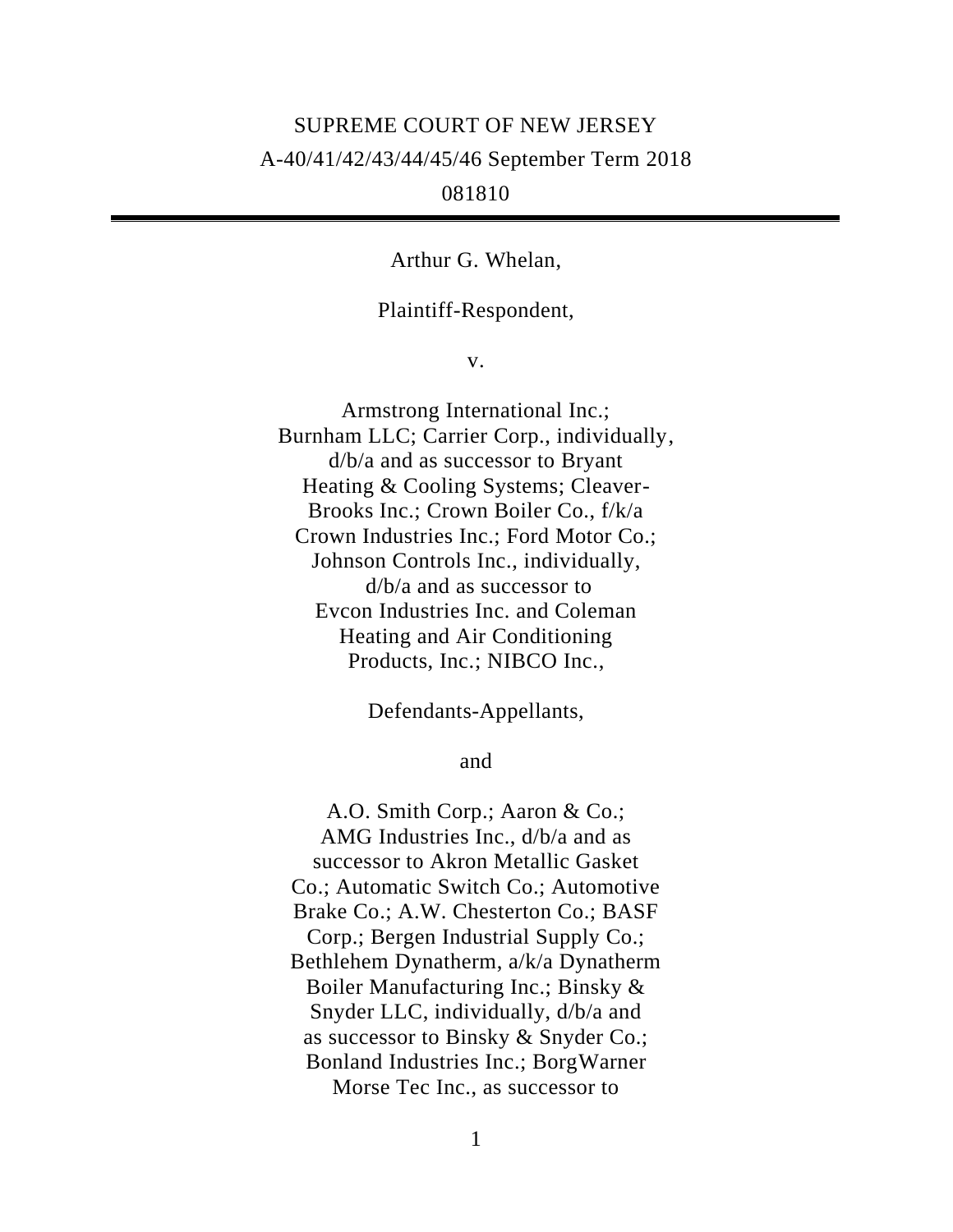Borg-Warner Corp.; Briggs Industries Inc.; Carlisle Companies Inc.; CBS Corp., f/k/a Viacom Inc., successor by merger to CBS Corp., f/k/a Westinghouse Electric Corp.; Central Brass Co. Inc., individually, d/b/a and as successor to Central Brass Manufacturing Co. and Central Brass & Fixture Co.; Central Engineering & Supply Co. Inc.; Chicago Faucet Co.; Chicago-Wilcox Manufacturing Co. Inc.; Colfax Inc., individually and as successor to Warner Electric Brake & Clutch Co.; Crane Co.; Crosstown Plumbing Supply Inc.; Dana Companies LLC; DAP Inc.; Ductmate Industries Inc.; Dunham-Bush Inc.; Dunphey & Associates Supply Co. Inc.; Duro Dyne Corp.; ECR International Inc., individually, d/b/a and as successor to Utica Boilers Inc., Utica Radiator Corp., Dunkirk Boilers, Pennco Inc., and Olsen Technology Inc.; Essex Plumbing Supply Inc.; Fisher Scientific International Inc.; Fortune Brands Home & Security Inc., individually, d/b/a and as successor to Moen Inc.; Foster Wheeler LLC; General Electric Co.; Georgia-Pacific LLC; The Goodyear Tire & Rubber Co.; Goulds Pumps Inc.; Graco Inc.; Grundfos Pumps Corp.; H.B. Smith Co. Inc.; Hilco Inc., individually and as successor to Universal Supply Group Inc. and Amber Supply Co.; Honeywell International Inc., f/k/a Honeywell Inc., Allied Signal Inc. and Bendix Corp.; Interline Brands Inc., individually, d/b/a and as successor to J.A. Sexauer Inc.; International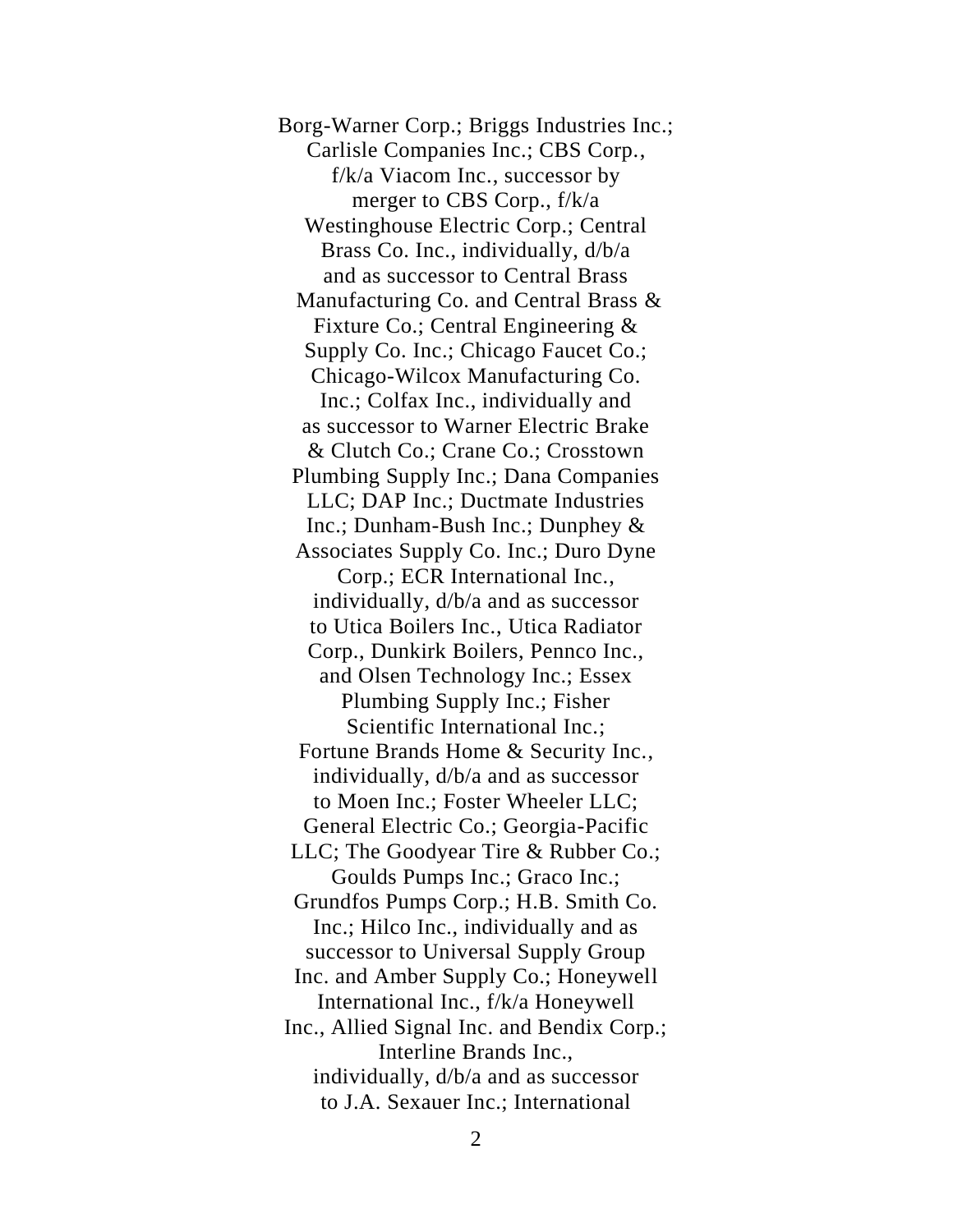Business Machines Corp.; ITT Corp.; Kaiser Gypsum Co. Inc.; Kantor Supply Inc.; Kohler Co., individually, d/b/a and as successor to Sterling Faucet Co.; Lennox Industries Inc., individually, d/b/a and as successor to Armstrong Furnace Co.; Magnatrol Valve Corp.; Manhattan Welding Co. Inc.; Maremont Corp.; Meritor Inc., individually and as successor to Rockwell International Corp.; Mestek Inc., individually, d/b/a and as successor to H.B. Smith Co., Smith Cast Iron Boilers and Mills Boilers; Mueller Industries Inc.; National Automotive Parts Association Inc.; New Jersey Boiler Repair Co.; NCH Corp., as successor to Creed Co. and Daniel P. Creed Co. Inc.; NMBFIL Inc., f/k/a Bondo Corp.; Owens-Illinois Inc.; Peerless Industries Inc.; Pneumo-Abex LLC, individually and as successor to Abex Corp.; Price Pfister Inc.; The Prudential Insurance Co. of America; Rheem Manufacturing Co.; Riley Power Inc., f/k/a Riley-Stoker Corp.; Robertshaw Controls Co., individually and as successor to Fulton Sylphon Co.; Sid Harvey Industries Inc.; Slant/Fin Corp.; Sloan Valve Co.; SOS Products Co. Inc.; Speakman Co.; Superior Boiler Works Inc.; Sur-Seal Corp.; Taco Inc.; Trane U.S. Inc., individually and as successor to American Standard Inc. and American Radiator Co.; Turner Construction Co.; Unilever United States Inc.; Uniroyal Holding Inc.; Verizon New Jersey Inc., individually and as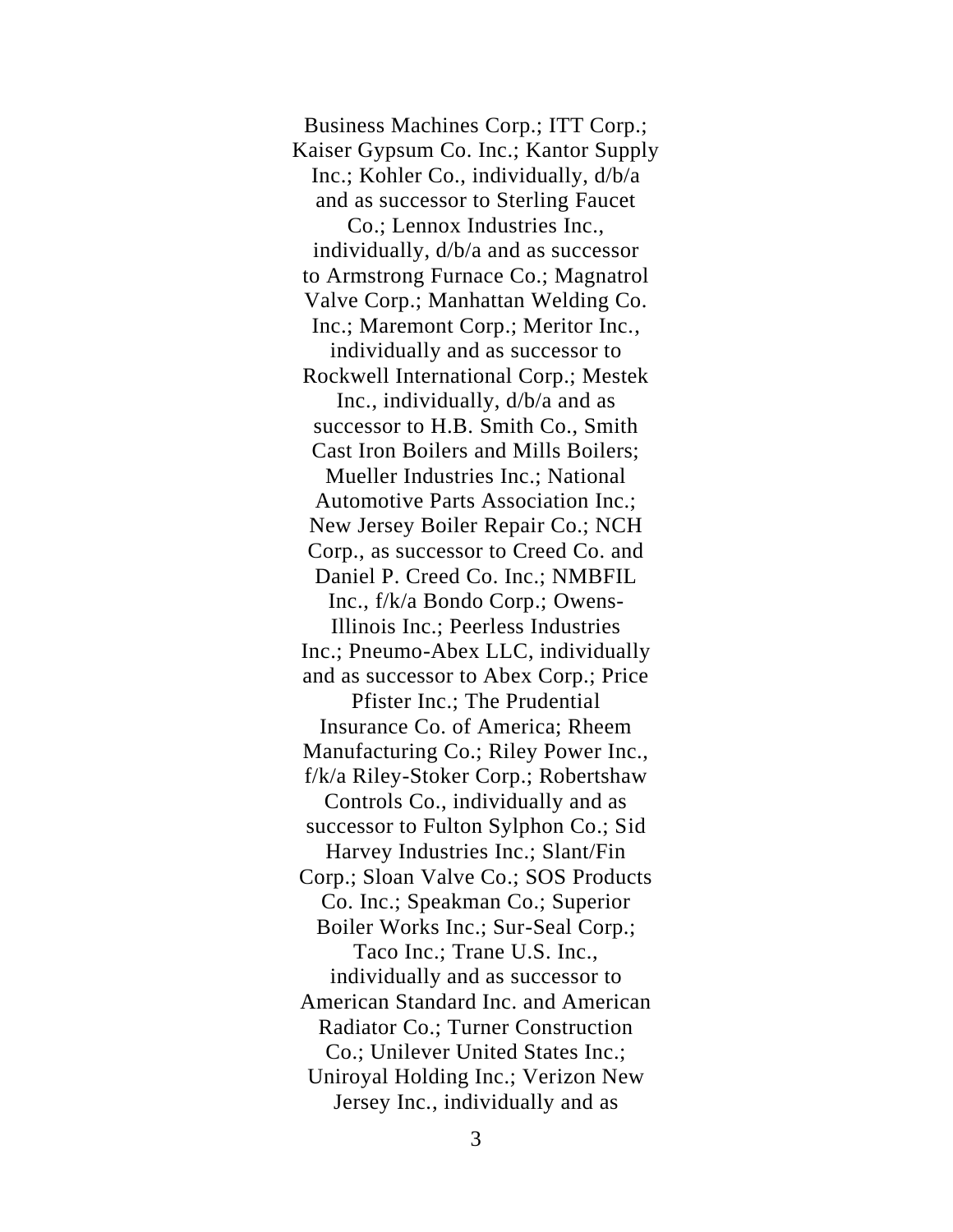successor to New Jersey Bell Telephone Co.; Victaulic Co.; Wallwork Bros. Inc.; Wal-Rich Corp.; Weil-McLain, a division of the Marley-Wylain Co., a wholly-owned subsidiary of the Marley Co. LLC; W.V. Egbert & Co. Inc.; York International Corp.; Zurn Industries LLC, individually, d/b/a and as successor to Erie City Iron Works and Zurn Industries Inc.; AII Acquisition LLC, individually, as successor to,  $f/k/a$ , and  $d/b/a$  Holland Furnace Co., Athlone Industries Inc., T.F.C. Holding Corp. and Thatcher Furnace Co.; American Premier Underwriters, individually and as successor to Hydrotherm Corp.; August Arace & Sons Inc.; Honeywell Inc.; Rockwell Automation Inc., individually, d/b/a and as successor to Sterling Faucet Co.; Rockwell Collins Inc., individually, d/b/a and as successor to Sterling Faucet Co.; TriMas Corp., individually, d/b/a and as successor to NI Industries Inc.; Wilmar Industries Inc., individually, d/b/a and as successor to J.A. Sexauer Inc.; BASF Catalysts LLC; TriMas Corp., individually and as successor in interest to Norris Industries and/or NI Industries Inc.; York International Corp., individually and as successor to The Coleman Company Inc., a/k/a Coleman Heating and Air Conditioning Products Inc.,

Defendants.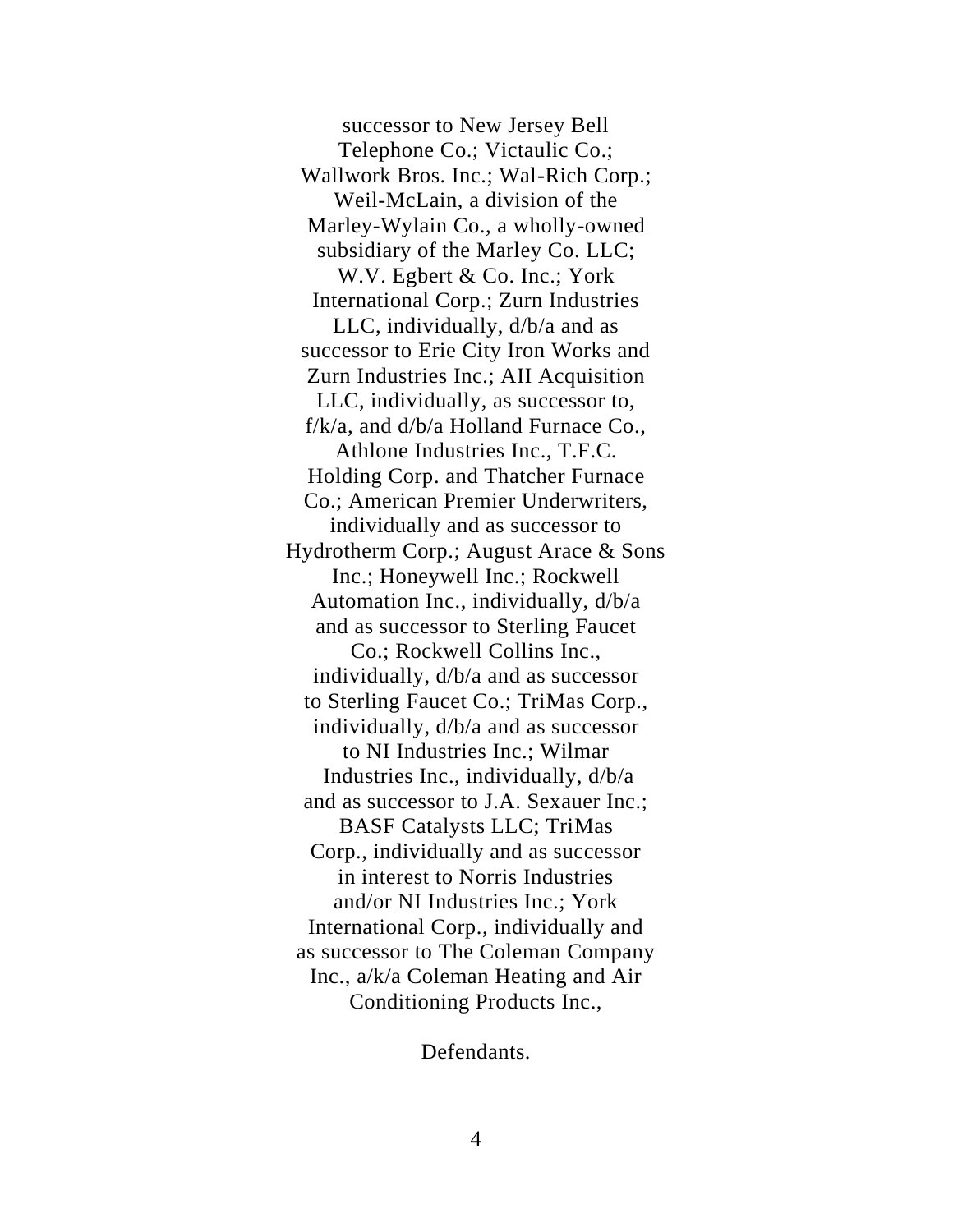| On certification to the Superior Court,<br>Appellate Division, whose opinion is reported at<br>455 N.J. Super. 569 (App. Div. 2018). |                         |  |
|--------------------------------------------------------------------------------------------------------------------------------------|-------------------------|--|
| Argued<br>November 19, 2019                                                                                                          | Decided<br>June 3, 2020 |  |

Sean Marotta argued the cause for appellant Ford Motor Co. (Hogan Lovells US and K&L Gates, attorneys; Sean Marotta, Joseph F. Lagrotteria, and Adam G. Husik, on the briefs).

Karen J. Stanzione-Conte argued the cause for appellants Cleaver-Brooks Inc. and Crown Boiler Co. (Reilly, McDevitt & Henrich, attorneys; Karen J. Stanzione-Conte and Michelle B. Cappuccio, on the briefs).

Jeffrey S. Kluger argued the cause for appellant Armstrong International Inc. (McGivney, Kluger & Cook, attorneys; Jeffrey S. Kluger and Christopher M. Longo, on the briefs).

Meghan C. Goodwin argued the cause for appellant Burnham LLC (Clyde & Co. US, attorneys; Jeffrey Fegan, of counsel and on the briefs, and Meghan C. Goodwin and Daren S. McNally, on the briefs).

Patrick K.A. Elkins submitted a brief on behalf of appellant Johnson Controls Inc. (Morgan, Lewis & Bockius, attorneys; Patrick K.A. Elkins and Bryan M. Killian of the District of Columbia and Connecticut bars, admitted pro hac vice, on the brief).

Sara K. Saltsman submitted a brief on behalf of appellant Carrier Corp. (Mayfield, Turner, O'Mara & Donnelly, attorneys; Sara K. Saltsman, on the briefs).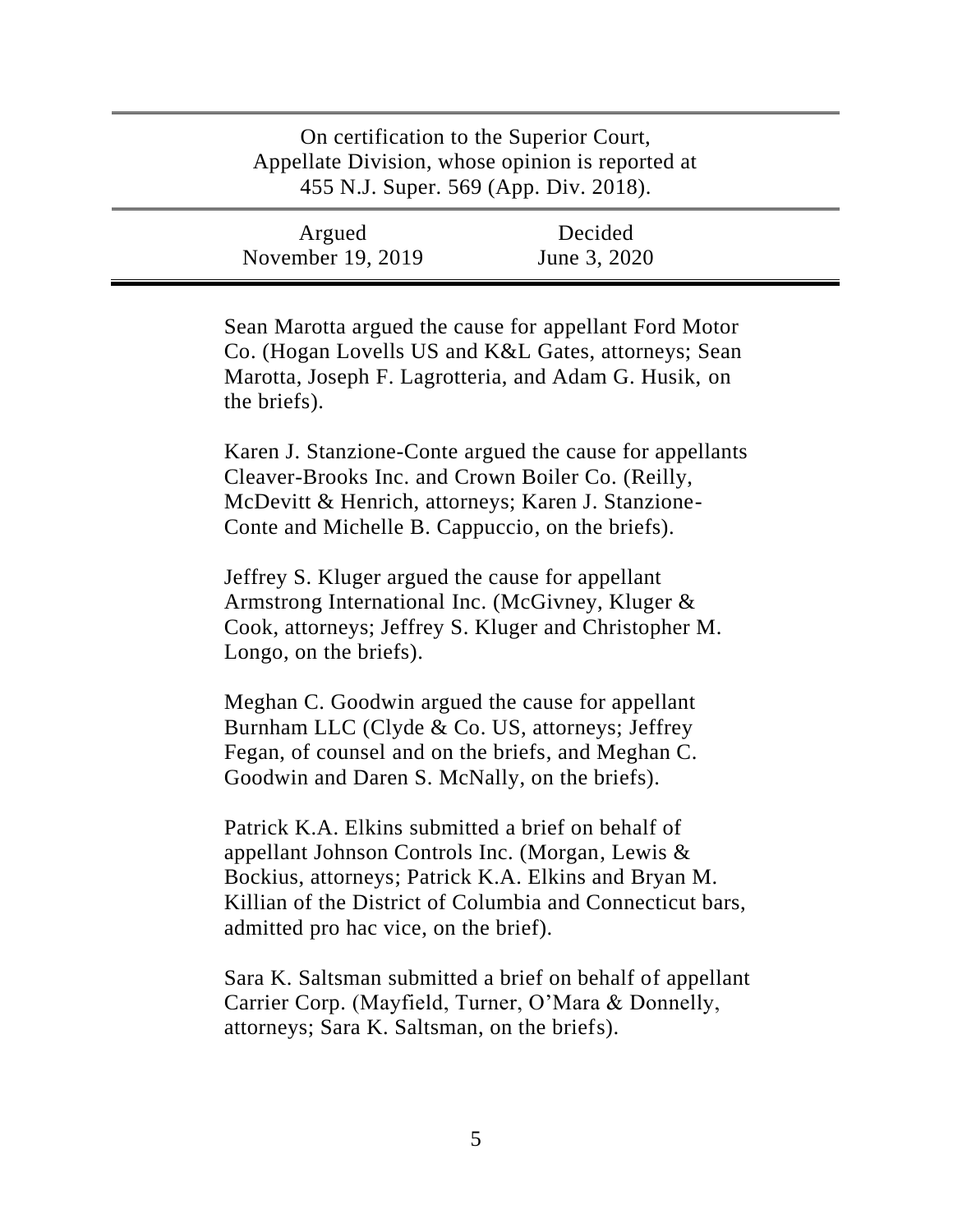Christopher M. Placitella argued the cause for respondent Arthur G. Whelan (Cohen Placitella & Roth and The Lanier Law Firm, attorneys; Rachel A. Placitella and Shannon K. Tully, on the briefs).

Amber R. Long argued the cause for amicus curiae New Jersey Association for Justice (Levy Konigsberg, attorneys; Amber R. Long and Moshe Maimon, on the brief).

Michael E. Waller submitted a brief on behalf of amicus curiae Chamber of Commerce of the United States of America (K&L Gates and U.S. Chamber Litigation Center, attorneys; Michael E. Waller, Tara L. Pehush, Michael B. Schon (U.S. Chamber Litigation Center), of the Arizona and the District of Columbia bars, admitted pro hac vice, Nicholas P. Vari (K&L Gates), of the Pennsylvania bar, admitted pro hac vice, Michael J. Ross (K&L Gates), of the Pennsylvania bar, admitted pro hac vice, and Jake D. Morrison (K&L Gates), of the Pennsylvania bar, admitted pro hac vice, on the brief).

Anita Hotchkiss submitted a brief on behalf of amicus curiae Product Liability Advisory Council, Inc. (Goldberg Segalla, attorneys; Anita Hotchkiss and H. Lockwood Miller III, on the brief).

Phil S. Goldberg submitted a brief on behalf of amicus curiae Coalition for Litigation Justice, Inc. (Shook, Hardy & Bacon, attorneys; Phil S. Goldberg and Mark A. Behrens, of the Virginia and the District of Columbia bars, admitted pro hac vice, on the brief).

Christopher J. Dalton submitted a brief on behalf of amicus curiae Washington Legal Foundation (Buchanan Ingersoll & Rooney, attorneys; Christopher J. Dalton and Linda P. Reig, on the brief).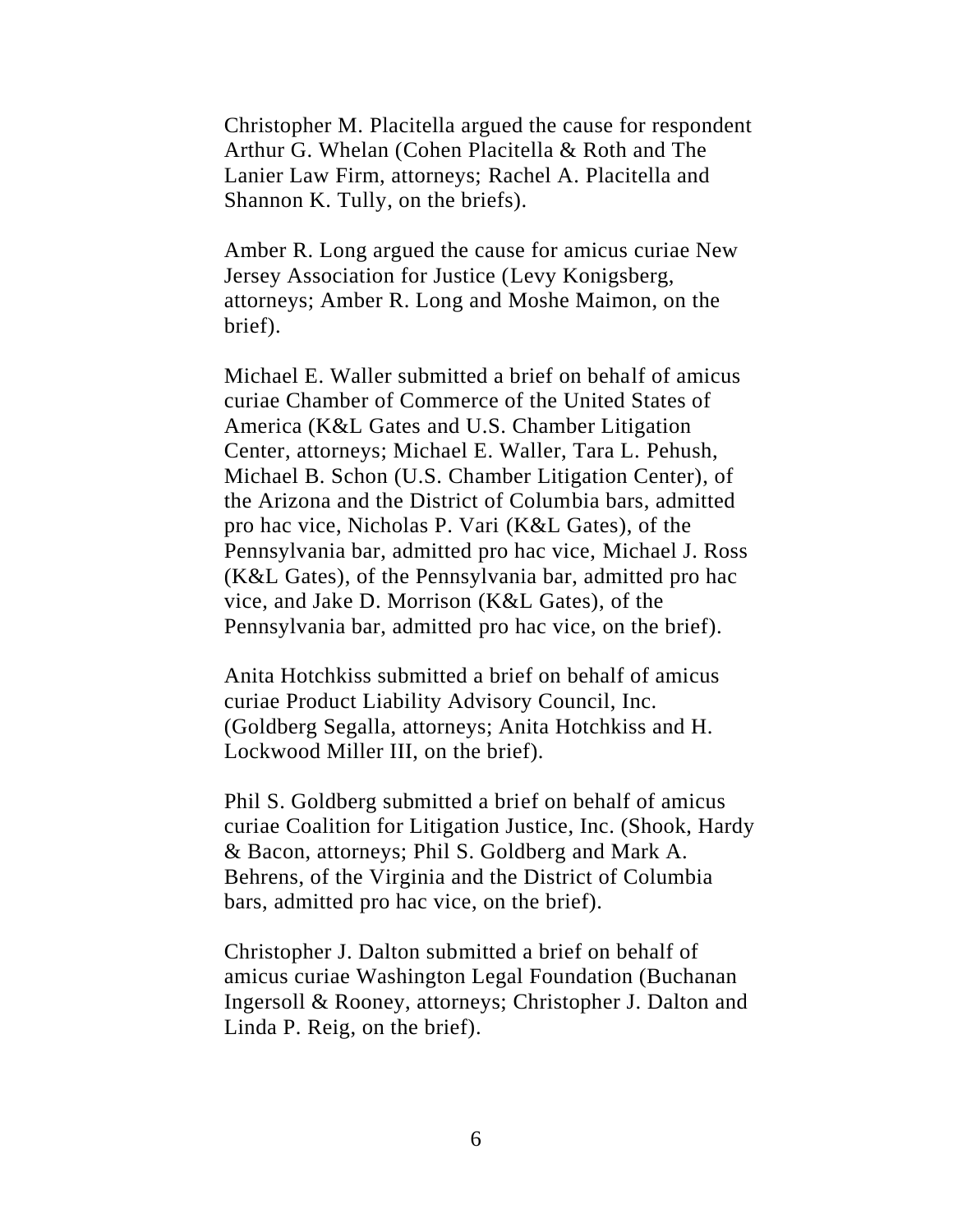Thomas Comerford submitted a brief on behalf of amicus curiae Asbestos Disease Awareness Organization (Weitz & Luxenberg, attorneys; Thomas Comerford, of counsel and on the brief, and Jason P. Weinstein, of the New York bar, admitted pro hac vice, on the brief).

JUSTICE ALBIN delivered the opinion of the Court.

Exposure to asbestos is a known cause of a deadly form of cancer called mesothelioma. Defendants manufactured or distributed products integrated with asbestos-containing components. In this common law, failure-to-warn product-liability action, plaintiff Arthur Whelan alleges that he contracted mesothelioma while working on defendants' products and, in particular, their asbestos-containing components or the asbestos-containing replacement components manufactured or supplied by third parties, who are not named as defendants. He contends that defendants' products were designed to be used with later-incorporated third-party asbestos-containing replacement components, which were necessary for the continued functioning of those products.

Whelan claims that defendants had a duty to provide warnings about the dangers presented by exposure not only to the asbestos-containing components integrated into their products, but also to the required asbestos-containing replacement components. Defendants counter that they had no duty to warn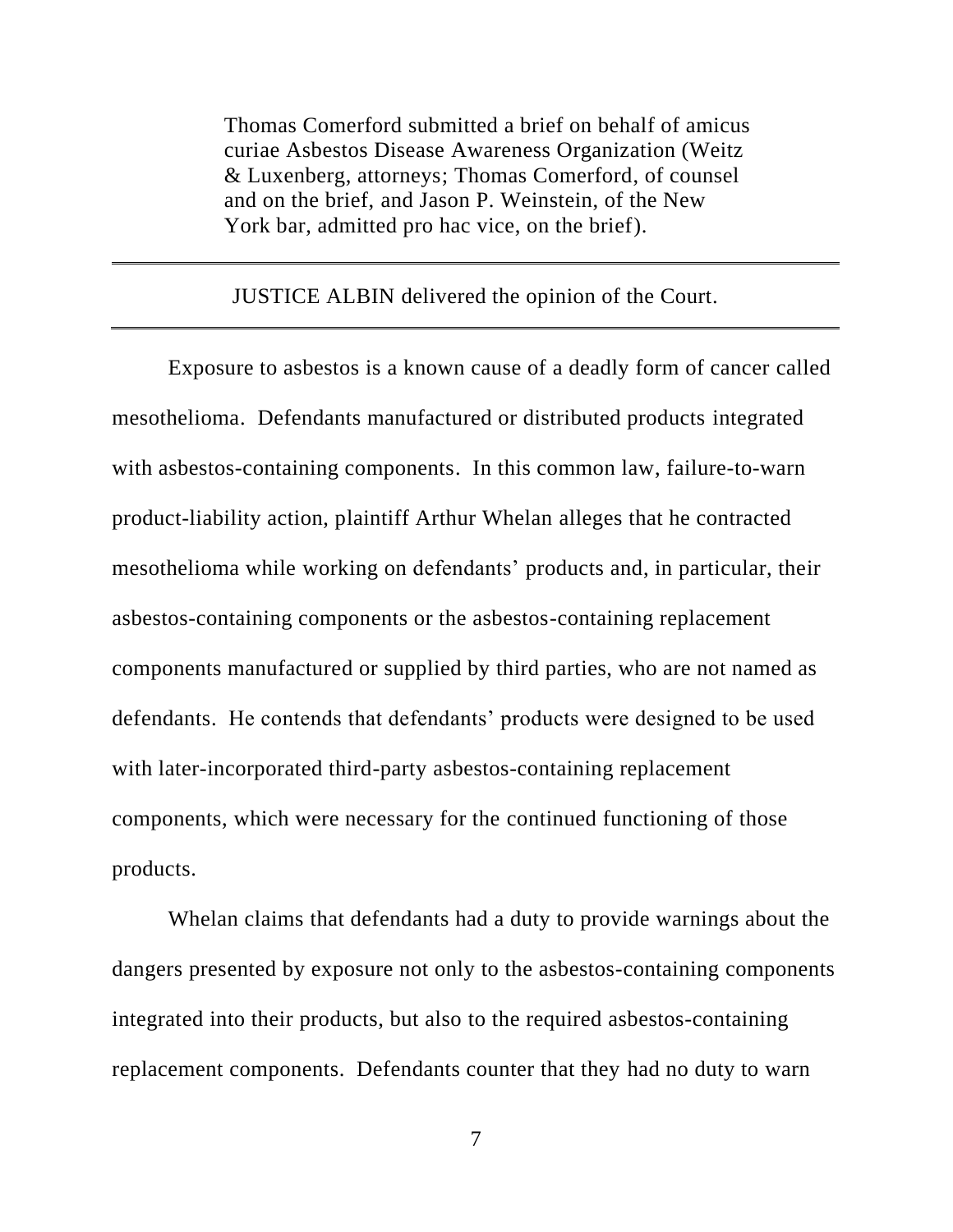about the dangers of asbestos-containing replacement components manufactured or supplied by third parties and incorporated into their products after those products left their control.

The trial court granted summary judgment in favor of each defendant. The court found that, although defendants had a duty to warn about the dangers of their products' original asbestos-containing components, they could not be held liable for the replacement components manufactured or distributed by third parties -- even if those components were similar to the asbestoscontaining components originally integrated into their products.

The Appellate Division reversed the summary judgment order. The Appellate Division determined not only that defendants had a duty to warn about the dangers of the asbestos-containing replacement components necessary for the continued functioning of their products, but also that defendants can be held strictly liable for the failure to do so, provided Whelan suffered sufficient exposure to the replacement components to contribute to his disease. See Whelan v. Armstrong Int'l, Inc., 455 N.J. Super. 569, 599, 606- 08 (App. Div. 2018).

We now affirm. In this strict-liability case, the product at issue is the aggregation of all its component parts. For failure-to-warn purposes, no distinction is made between the original asbestos-containing components and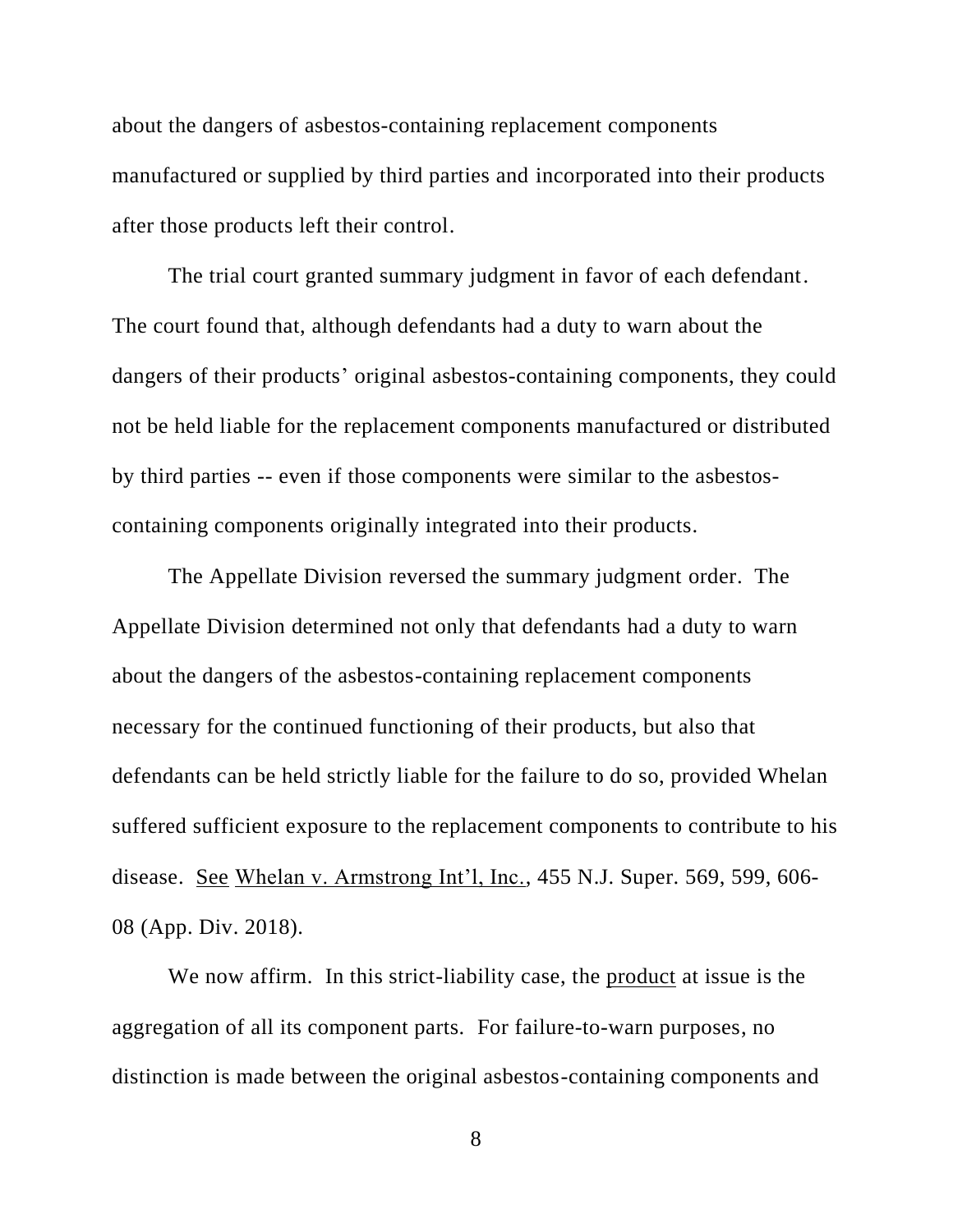the asbestos-containing replacement components necessary for the continued operation of defendants' integrated products -- even though the replacement components are manufactured or distributed by a third party. Our developing common law jurisprudence, guided by principles of public policy and equity, dictates that defendants who manufacture or distribute products that, by their design, require the replacement of asbestos-containing components with other asbestos-containing components during the ordinary life of the product have a duty to give adequate warnings to the ultimate user.

The purpose of warnings is to allow a worker, like Whelan, the opportunity to take the necessary precautions, such as donning protective gear, to protect against the inhalation of deadly asbestos fibers or dust. The manufacturer or distributor of the integrated product is best situated to provide those warnings. Here, defendants provided no warnings at all.

We hold that manufacturers and distributors can be found strictly liable for failure to warn of the dangers of their products, including their asbestoscontaining components and a third party's replacement components, provided a plaintiff can prove the following: (1) the manufacturers or distributors incorporated asbestos-containing components in their original products; (2) the asbestos-containing components were integral to the product and necessary for it to function; (3) routine maintenance of the product required replacing the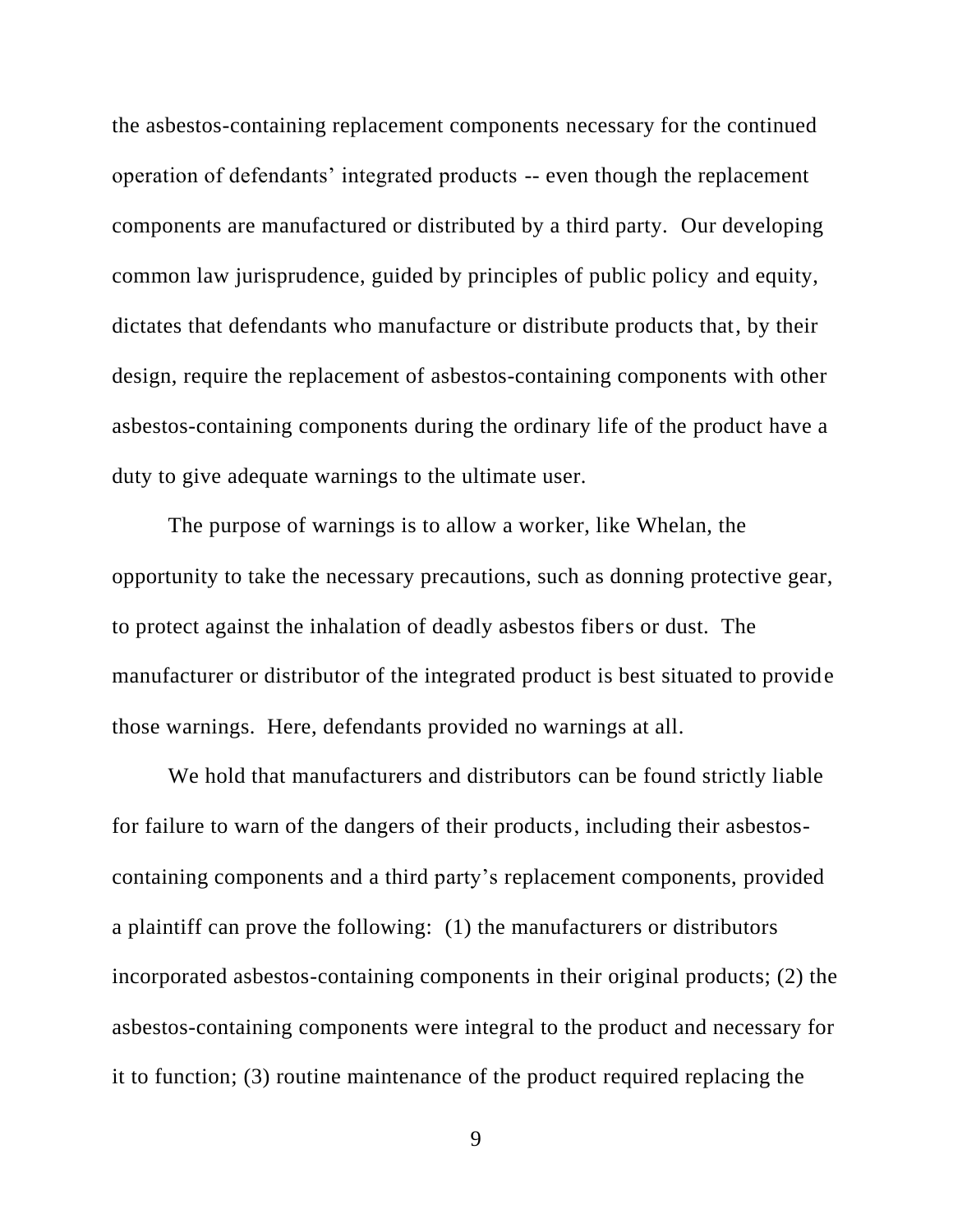original asbestos-containing components with similar asbestos-containing components; and (4) the exposure to the asbestos-containing components or replacement components was a substantial factor in causing or exacerbating the plaintiff's disease.

We remand to the trial court for proceedings consistent with this opinion.

# I.

#### A.

Plaintiff Whelan filed suit against defendants Armstrong International, Inc., Burnham LLC, Carrier Corp., Cleaver-Brooks Inc., Crown Boiler Co., Inc., Ford Motor Co., and Johnson Controls Inc., who allegedly manufactured or distributed products with asbestos-containing components integral to the functioning of the products.<sup>1</sup> Whelan claims that he was exposed to asbestos dust while working on those products, including their original asbestoscontaining components or asbestos-containing replacement components. According to Whelan, replacement components, whether manufactured or distributed by defendants or third parties, were required for the continued functioning of those products. Although Whelan worked on replacing

<sup>&</sup>lt;sup>1</sup> These are the only defendants on the case caption who appeared before the Appellate Division and petitioned this Court for certification.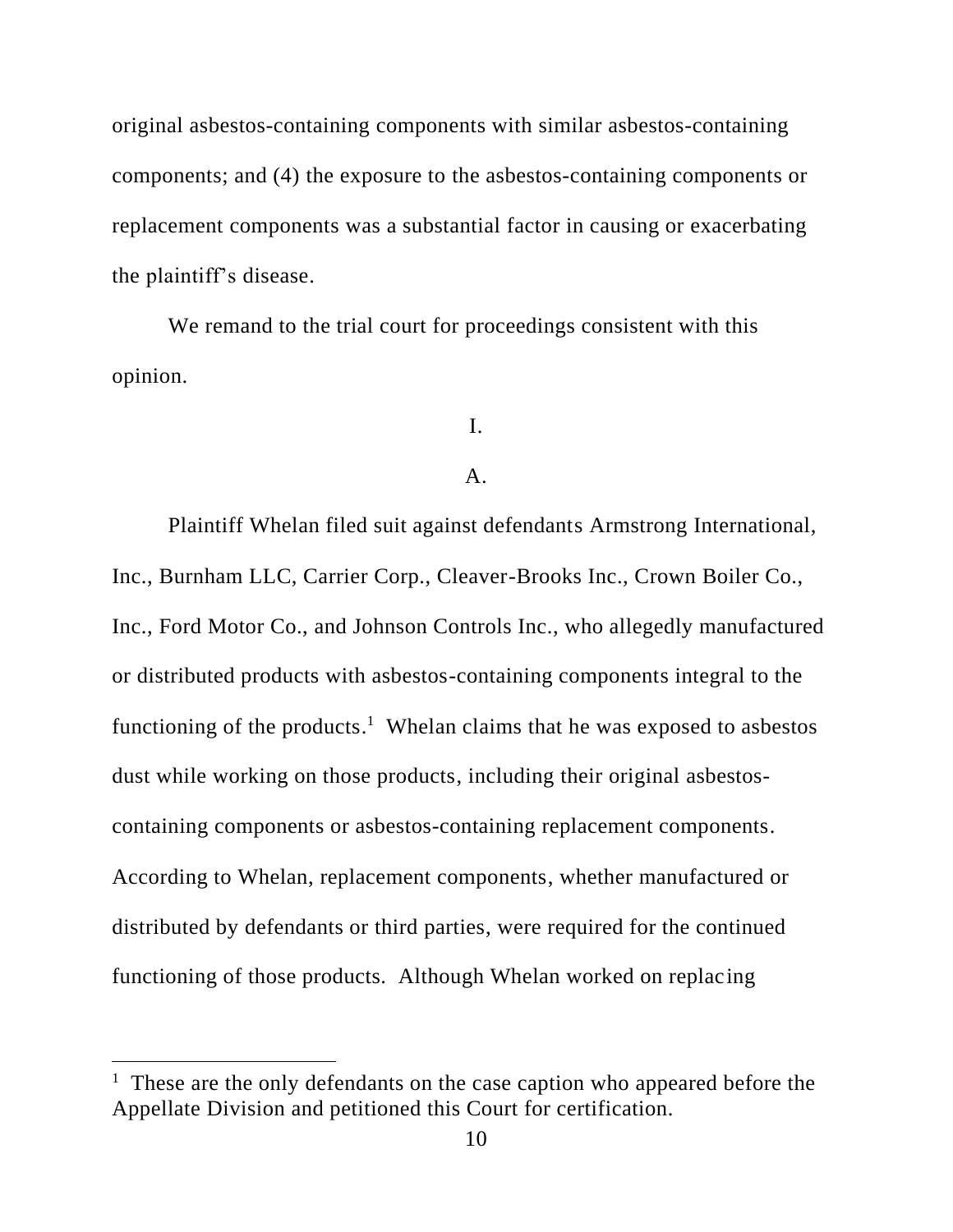asbestos-containing components long after the original products left defendants' control, he contends that the failure to warn of the dangers of both the original and replacement asbestos-containing components renders defendants strictly liable under our common law.

Defendants moved for summary judgment, contending that Whelan could not establish that his exposure to asbestos was the result of any product, including original component parts, manufactured or distributed by defendants. They disclaimed any liability for Whelan's exposure to asbestos-containing replacement parts that they did not manufacture or distribute, even though the parts were incorporated into their products. Whelan countered that it made no difference whether he was exposed to defendants' original asbestos-containing components or a third party's asbestos-containing components -- defendants' duty to warn and liability attached to both.

The trial court granted summary judgment in favor of defendants. The court concluded that defendants could not be held liable for asbestoscontaining replacement components later incorporated into their products unless those components were manufactured or distributed by defendants. In dismissing Whelan's complaint, the court found that Whelan could not establish that he was exposed to asbestos-containing components in defendants' original products or replacement components that defendants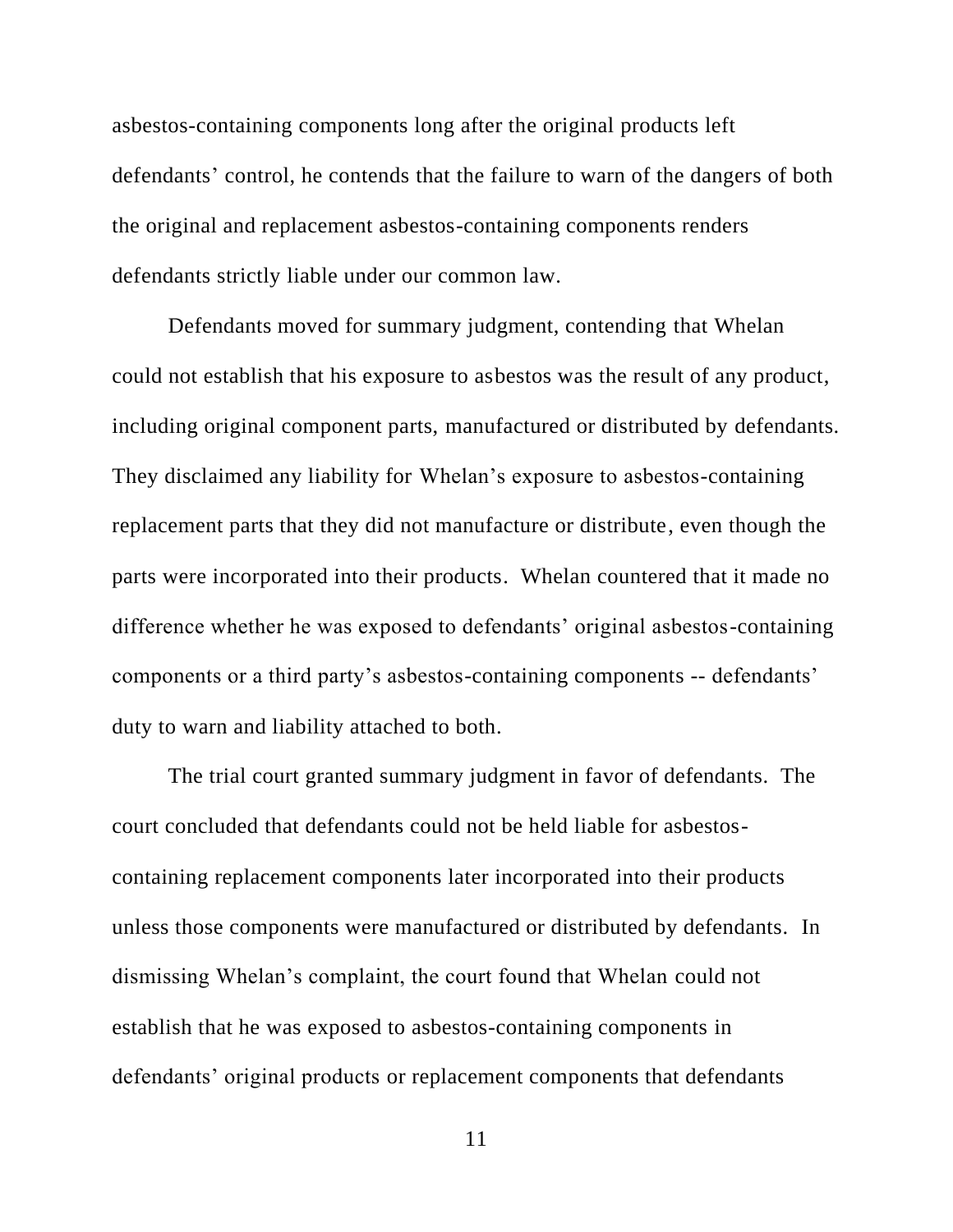manufactured or distributed, as opposed to replacement components a third party manufactured or distributed.

It is not the charge of this Court to resolve material facts disputed by the parties; that is an undertaking reserved for a jury. Murray v. Plainfield Rescue Squad, 210 N.J. 581, 584 (2012). Because the trial court entered summary judgment in favor of defendants, this Court must give Whelan, the non-moving party, the benefit of all favorable evidence and inferences presented in the record. See id. at 584-85; see also Smith v. Fireworks by Girone, Inc., 180 N.J. 199, 214 (2004).

Cast in that light, we agree with the Appellate Division that there is sufficient evidence in the record to support the conclusion that Whelan was exposed either to (1) asbestos-containing components in defendants' original products; (2) asbestos-containing replacement components manufactured or distributed by defendants; or (3) asbestos-containing replacement components manufactured or distributed by third parties. At this stage, we must also accept the opinions offered by Whelan's experts -- that his exposure to asbestos dust from working on a regular basis on defendants' original integrated products or on those products with their asbestos-containing replacement components substantially contributed to Whelan contracting mesothelioma. In reaching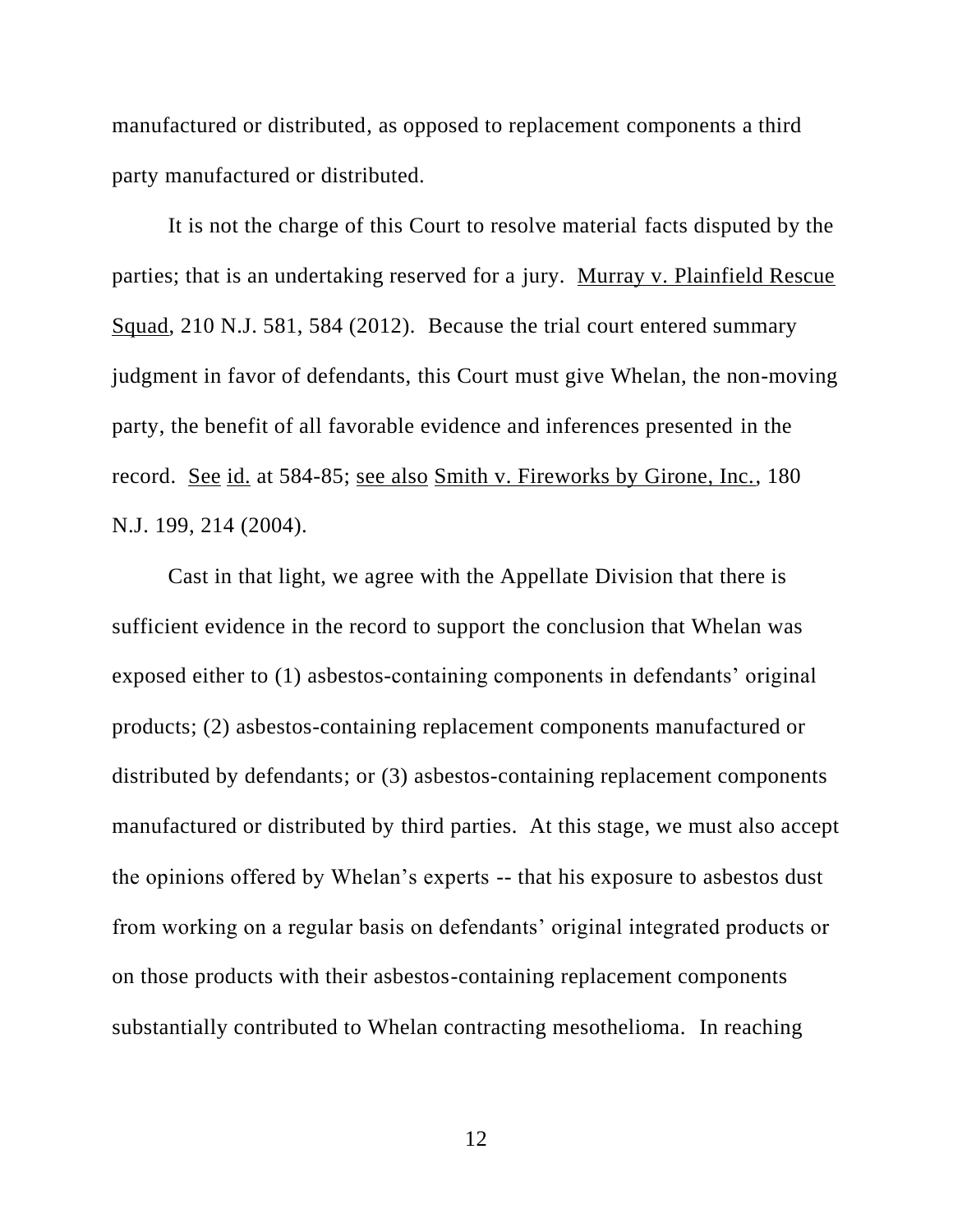those results, we rely on the Appellate Division's extensive analysis of the record. Whelan, 455 N.J. Super. at 579-92.

# B.

Over a forty-year period, at various times, Whelan did work on defendants' products while performing tasks as a residential and commercial plumber and automobile mechanic. Here is a brief summary of the evidence viewed in the light most favorable to Whelan.

1.

In the 1950s, Whelan worked on approximately twenty of Armstrong's steam traps. In cleaning the traps, Whelan either replaced the traps' original asbestos-containing gaskets or replaced gaskets identical to the original ones that were necessary for the functioning of the steam trap. 2 During the cleaning, Whelan brushed and scraped off the asbestos gaskets.

2.

In the 1950s and 1960s, Whelan installed twenty to thirty Burnham packaged boilers, which contained asbestos insulation under the boilers' metal jackets. The process of removing the insulation generated gray dust, which Whelan inhaled. Whelan also cleaned the fireboxes of approximately twelve

 $2$  "A steam trap is placed on the end of a boiler's steam line to prevent the steam from going back into the boiler." Id. at 581 n.3. A gasket is a seal used for the steam trap to function. Id. at 581 n.4.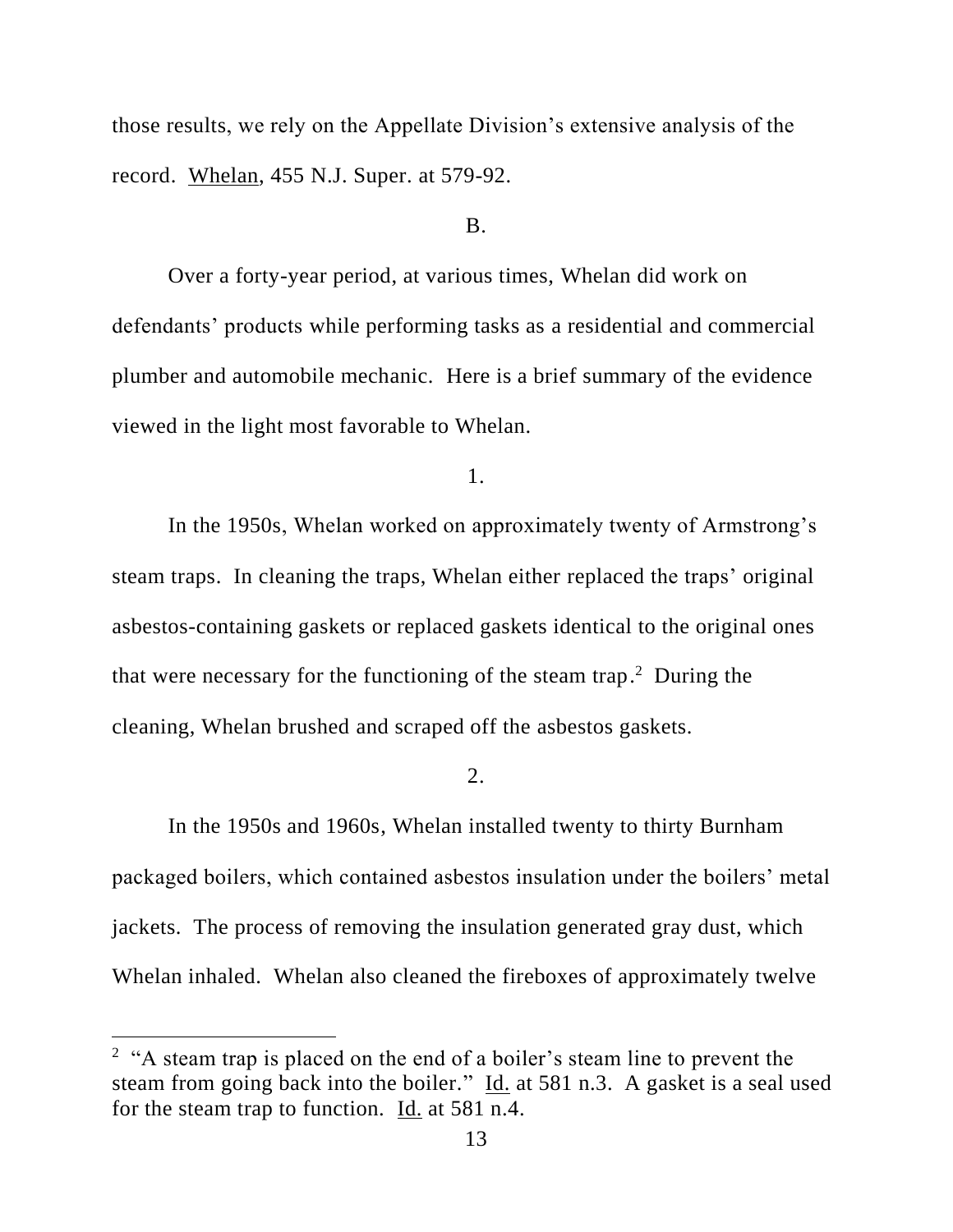Burnham boilers, which contained asbestos components that came loose during the cleaning process. $3$ 

Between 1959 and 1968, Whelan installed, repaired, or cleaned more than a dozen Carrier "Bryant" boilers, which incorporated asbestos-containing components, such as "jacket insulation" and "rope gaskets." Those processes required disturbing asbestos that generated visible dust that Whelan inhaled.

Similarly, during the 1950s, Whelan worked on Cleaver-Brooks boilers and, from 1959 to 1968, on Crown boilers -- work that generated asbestos dust. Whelan could not identify the manufacturers of the asbestos-containing materials in those boilers.

# 3.

As an auto mechanic in the 1950s, during a six- to seven-month period, Whelan replaced asbestos-containing brake systems on approximately three Ford automobiles and, during a six-month period, did machine work on a multitude of asbestos-containing Ford brake drums. The process of carrying out those tasks generated asbestos dust. In the 1990s, Whelan also performed personal repairs on Ford automobiles, including the installation of new brake systems that created asbestos dust. Ford brake drums originally equipped with

<sup>&</sup>lt;sup>3</sup> "Fireboxes were constructed of cement brick put together with an asbestosbased refractory cement." Id. at 583 n.7.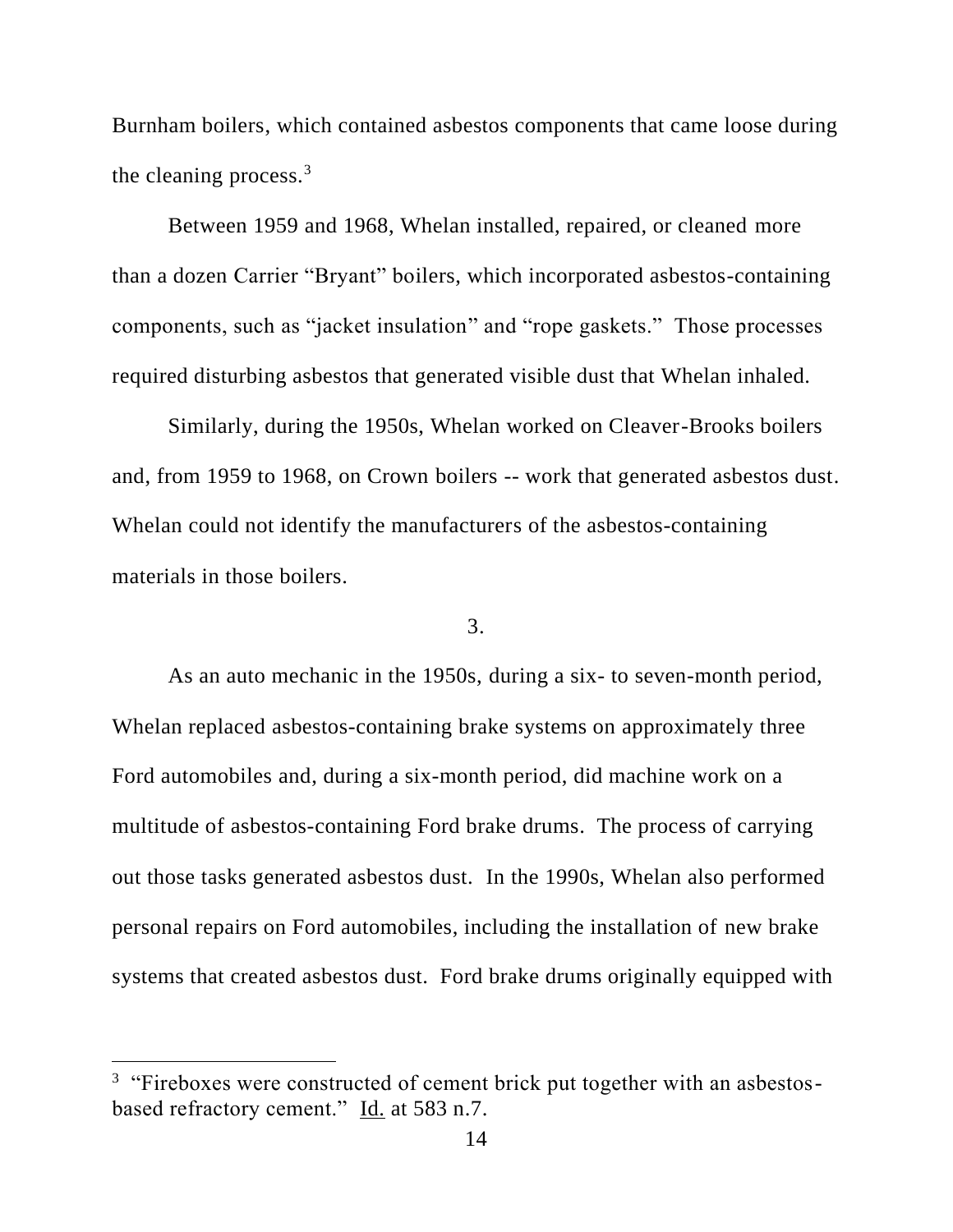asbestos linings also required asbestos-lining replacements to function properly.

4.

While working as an employee of a company, between 1978 and 1996, Whelan repacked Johnson Control steam valves. The packing contained asbestos, and the repacking process exposed Whelan to asbestos dust. Although Whelan could not identify the manufacturers of the packing, the steam valves were designed to be used with asbestos components.

# II.

#### A.

As noted earlier, the trial court ultimately determined that Whelan did not know whether he was working on defendants' original asbestos-containing components or replacement components, or a third party's replacement components. On that ground, the court dismissed Whelan's complaint because of his failure to show with specificity that he was exposed on a regular and frequent basis to asbestos products actually manufactured or distributed by defendants. Whelan appealed.

# B.

Two weeks later, a panel of the Appellate Division issued Hughes v. A.W. Chesterton Co., 435 N.J. Super. 326 (App. Div. 2014), a decision that, in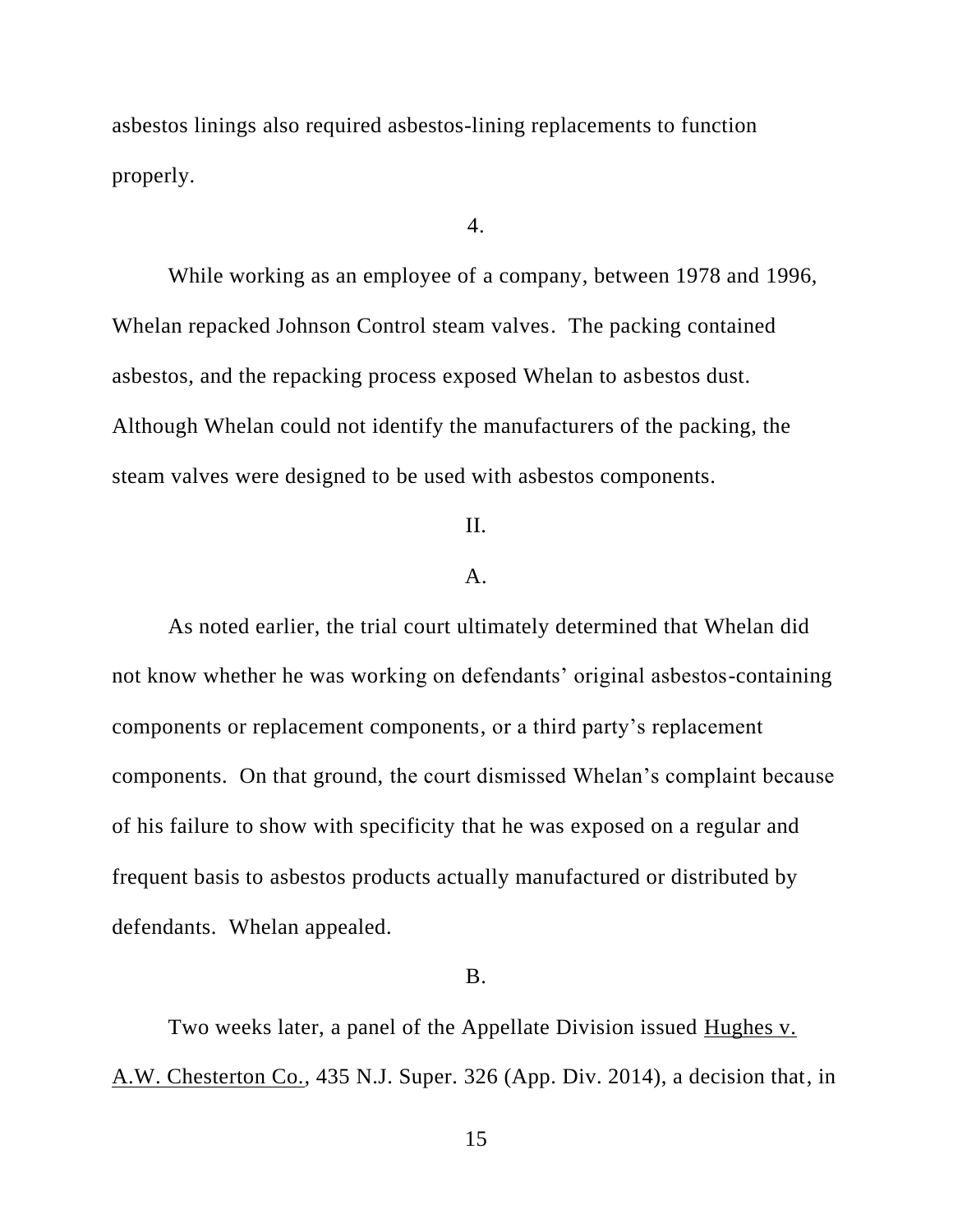large part, supported the legal theory advanced by the trial court in this case for granting summary judgment.

In Hughes, the defendant manufactured pumps whose component parts included asbestos-containing gaskets and packing. Id. at 332, 341-42. Those component parts were replaced regularly as part of routine maintenance with other asbestos-containing gaskets and packing. Id. at 332. The plaintiffs worked in proximity to the defendant's pumps after the original gaskets and packing had been replaced, but the identities of the manufacturers or suppliers of the asbestos-containing replacement components were unknown. Id. at 332, 334. In a failure-to-warn lawsuit, the plaintiffs claimed that the defendant manufacturer was strictly liable for the asbestos-related diseases they contracted from exposure to the pumps' asbestos-containing components. Id. at 331-32. The trial court dismissed the plaintiffs' lawsuit on summary judgment because the plaintiffs failed to show that the defendant had manufactured or distributed an asbestos-containing product to which they had been exposed. Id. at 334. The Appellate Division affirmed. Id. at 347.

The Hughes court nevertheless held that the defendant had a duty to warn, regardless of who manufactured the replacement components, because the "asbestos-containing gaskets and packing posed an inherent danger in the pumps as originally manufactured" and because "it was reasonably foreseeable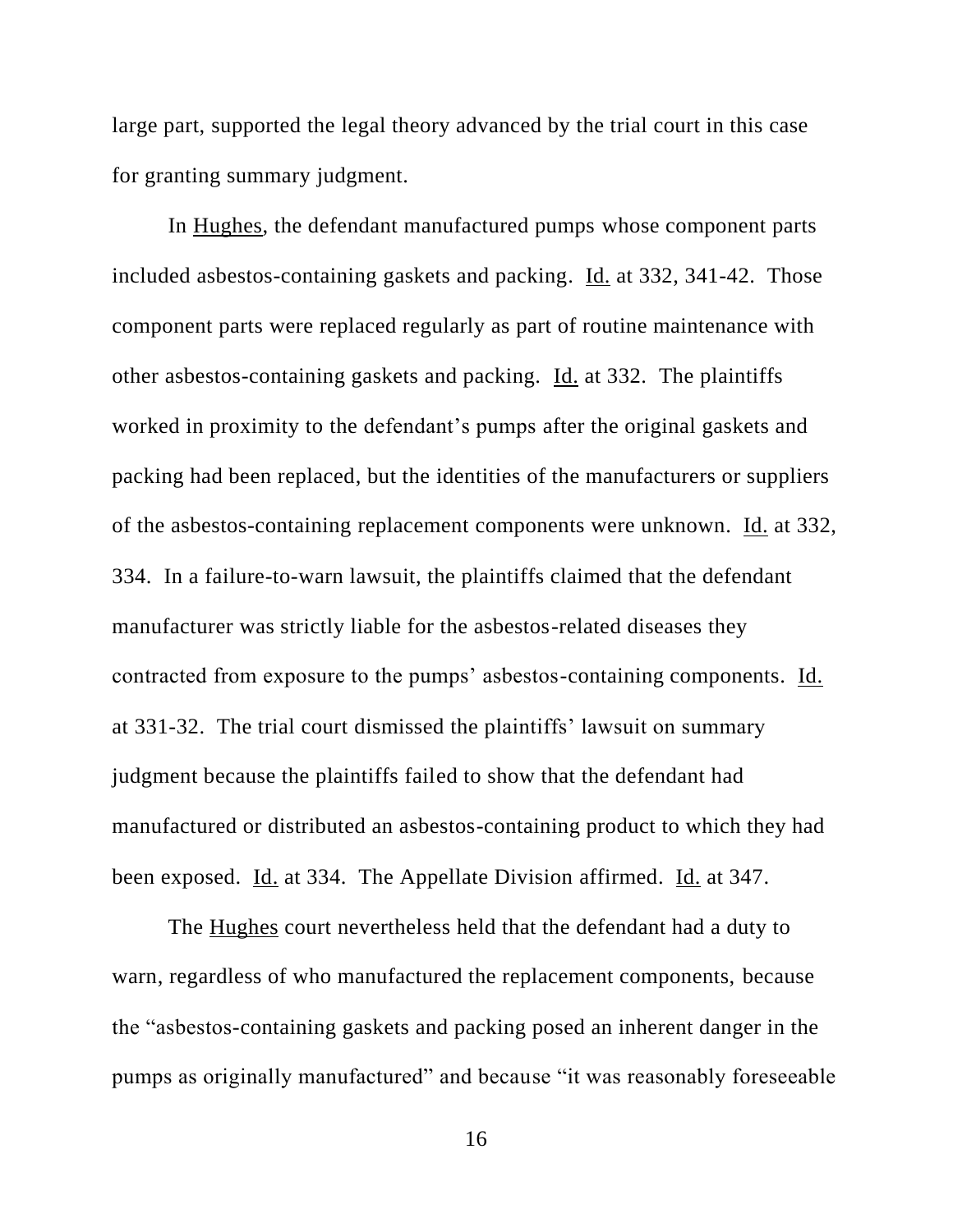. . . that the gaskets and packing would be replaced regularly with gaskets and packing that contained asbestos." Id. at 341. The Appellate Division concluded that imposing a duty to warn "would be reasonable, practical, and feasible" given that "the risk of [asbestos] exposure continued and was perhaps increased by the replacement process" and that warnings would allow for the provision of "safeguards for workers who made the replacements." Id. at 343.

The Hughes panel, however, upheld the grant of summary judgment because the plaintiffs failed to establish medical causation -- that is, the plaintiffs did not "produce evidence they had any contact with friable asbestos in replacement parts that were manufactured or sold by [the defendant]." Id. at 346 (citing Sholtis v. Am. Cyanamid Co., 238 N.J. Super. 8, 29 (App. Div. 1989)). That ruling effectively rendered unenforceable the duty to warn about the defendant's pumps' inherently dangerous replacement components.

#### C.

Writing for the panel in Whelan, Judge Currier rejected the ultimate conclusion reached by the Hughes court -- that a defendant manufacturer or distributor could not be held strictly liable in a failure-to-warn lawsuit for exposure to a third party's asbestos-containing replacement components installed as part of the regular maintenance of the defendant's integrated product. Whelan, 455 N.J. Super. at 579-80, 597.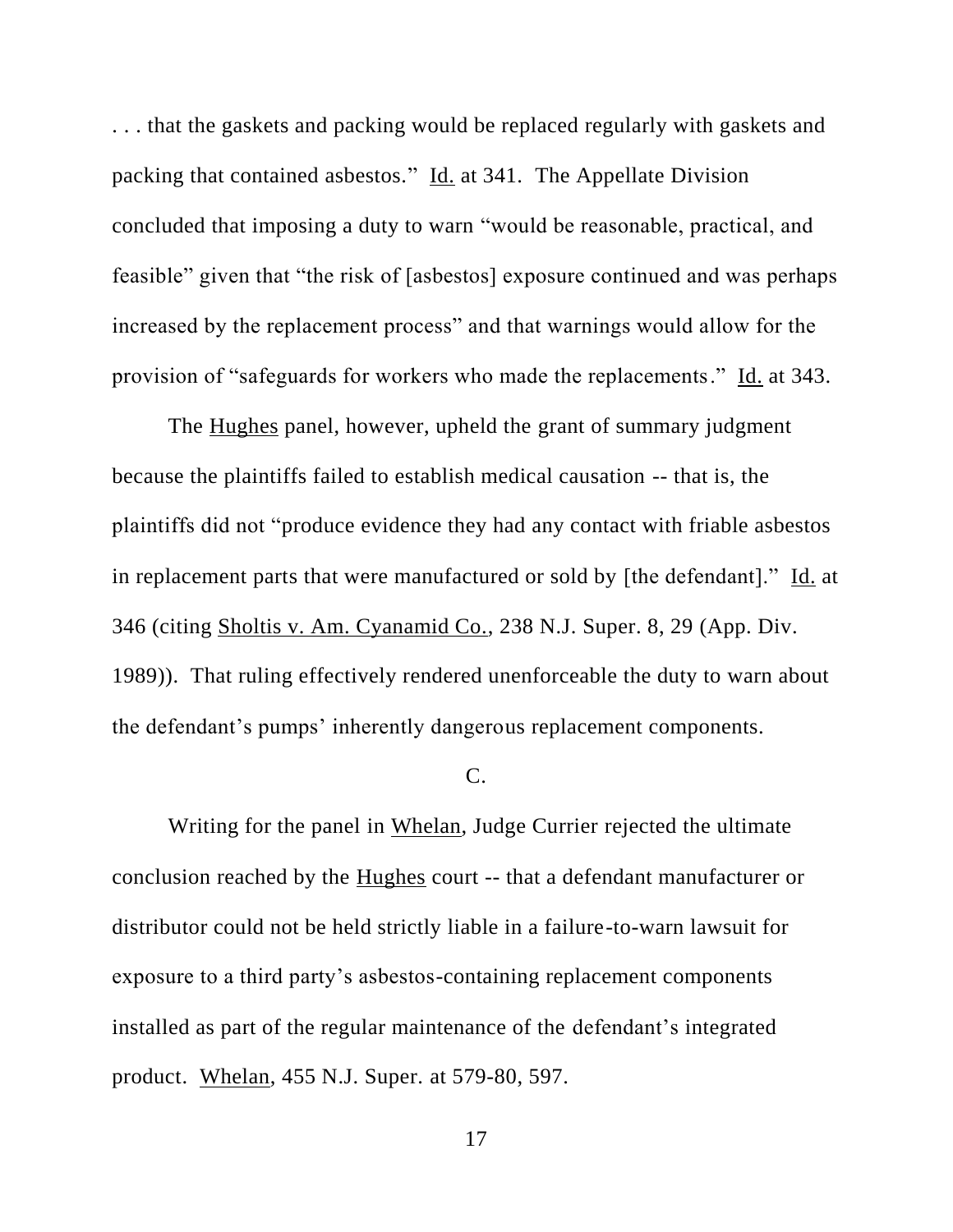The Whelan panel, like the Hughes court, determined that defendants' "duty to warn extend[ed] to any danger created by those replacement parts" necessary for their products to function, regardless of whether a third party manufactured or distributed the replacement parts. See id. at 580, 592-605. In contrast to the Hughes court, the Whelan panel concluded that defendants could be held strictly liable for the failure to warn about a third party's asbestos-containing replacement components essential to the functioning of the product, provided that Whelan established medical causation. Id. at 597-606. To show medical causation, Whelan must prove that his exposure to the third party's asbestos-containing replacement components sufficiently contributed to his contracting mesothelioma. Id. at 605-06.

The Appellate Division in Whelan expressed its fundamental differences with the Hughes court. To the Hughes panel, the product "was only the manufacturer's pump, and did not include its component parts." Id. at 597 (citing Hughes, 435 N.J. Super. at 345-46). The Whelan panel found such a "limited definition of 'product' . . . inconsistent with deep-rooted principles of product liability." Ibid. To the Whelan panel, "[t]he 'product' is the complete manufactured item as delivered by the manufacturer to the consumer, not just the asbestos contained in one of the product's components." Id. at 598. It maintained, moreover, that a product containing asbestos components when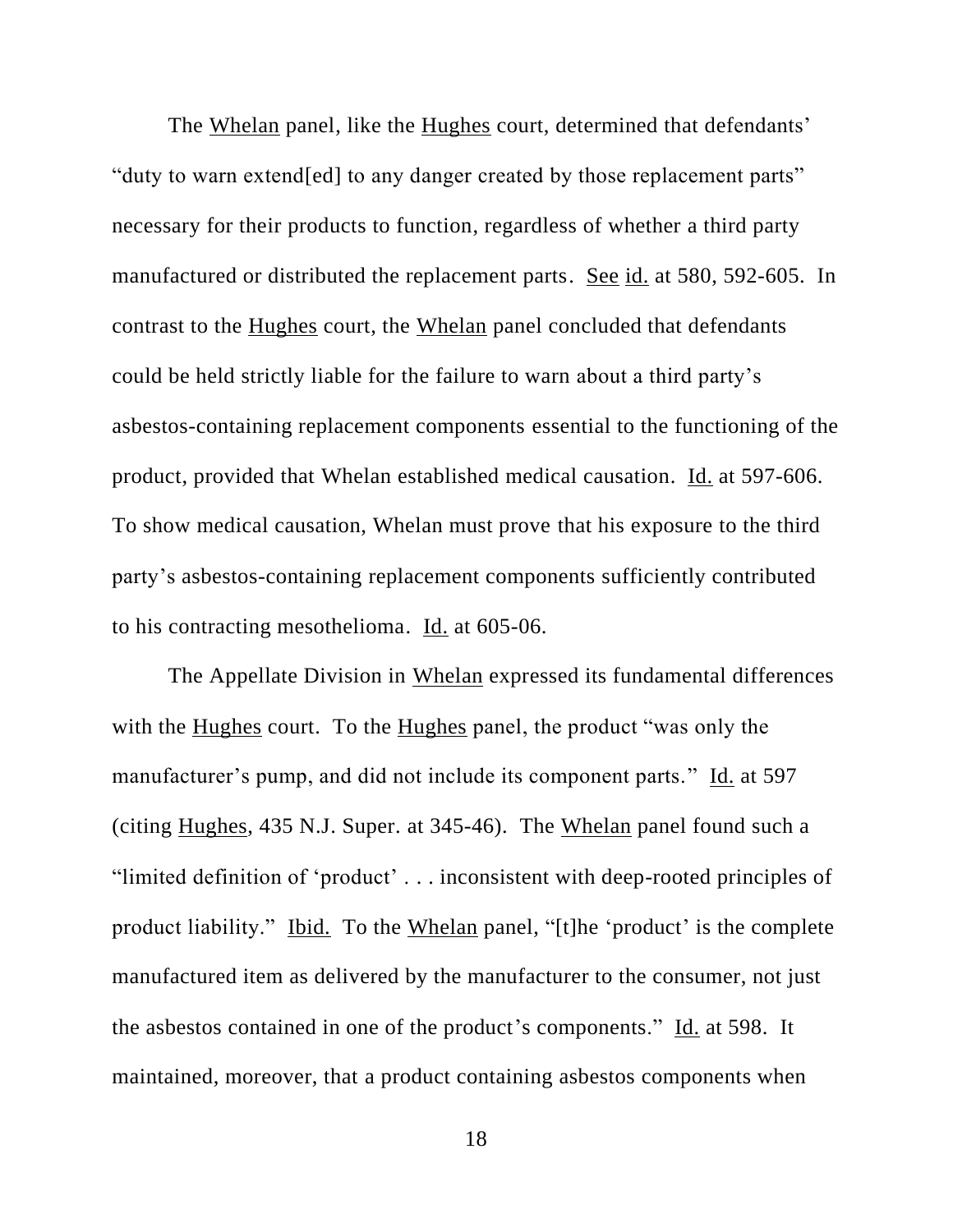first supplied by the manufacturer without warnings "remains in substantially the same defective condition" when replaced by asbestos-containing components years later by a worker. Id. at 597-98.

The Whelan panel articulated a governing rule for strict-liability, failureto-warn cases like this one:

> [A] manufacturer will have a duty to warn in strict liability if a plaintiff can show: 1) the manufacturer's product as marketed to the end user contained asbestoscontaining components; 2) the asbestos-containing components were integral to the function of the product; and 3) the manufacturer was reasonably aware its product would require periodic and routine maintenance involving the replacement of the asbestoscontaining component parts with other asbestoscontaining component parts.

[Id. at 599.]

On that basis, the Appellate Division found that Whelan had "presented sufficient evidence detailing his exposure to asbestos," either from defendants' original or replacement components or from a third party's replacement components, to withstand summary judgment. Id. at 580. Thus, the Whelan panel reversed the trial court's summary judgment order and left the disputed issues of fact to be resolved by a jury. Id. at 580, 607-08.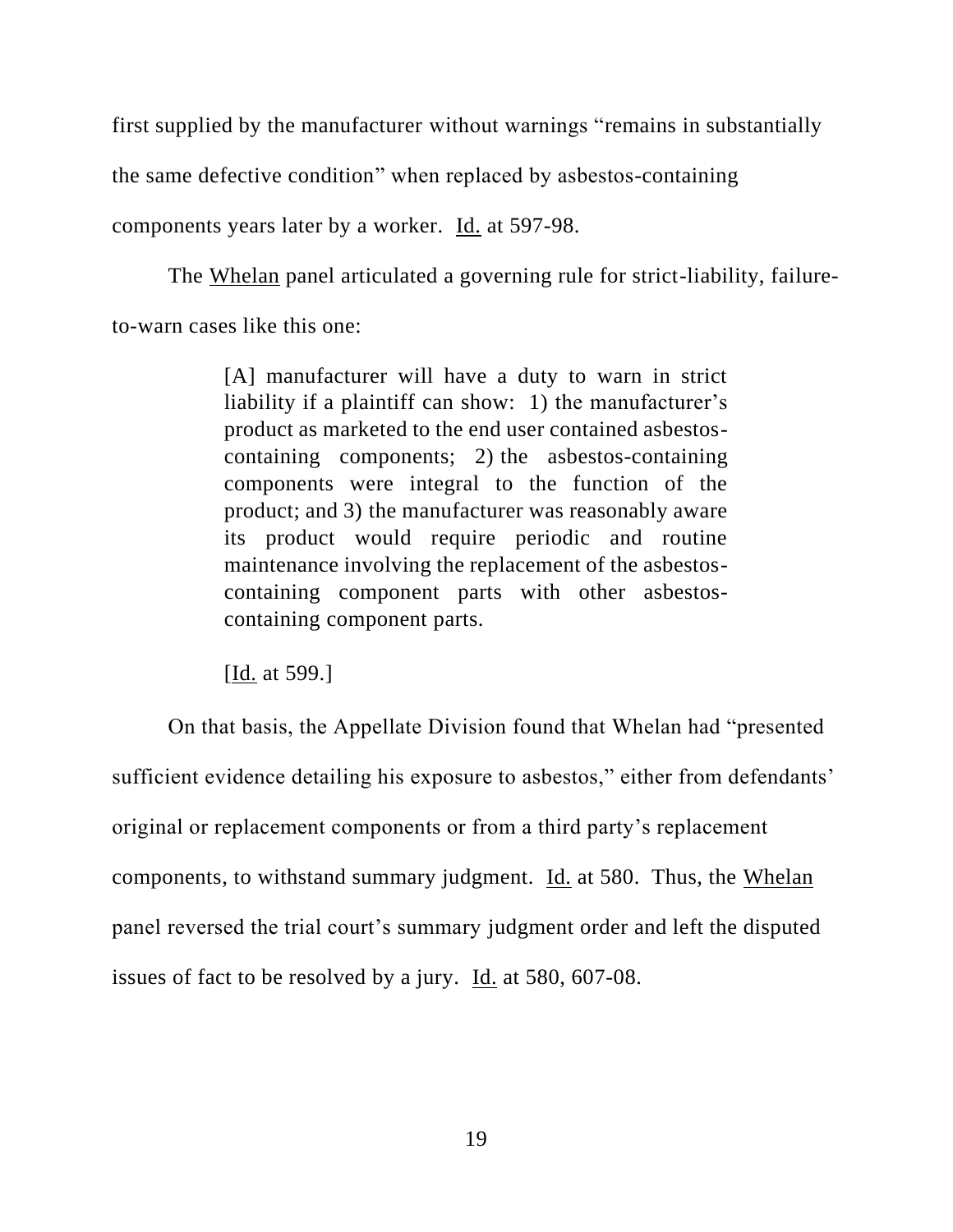We granted each defendant's petition for certification. 236 N.J. 358-62 (2019). We also granted the motions of (1) the Chamber of Commerce of the United States of America, (2) the Coalition for Litigation Justice, Inc., (3) the Product Liability Advisory Council, Inc., (4) the Washington Legal Foundation -- organizations supporting defendants' position -- and (5) the Asbestos Disease Awareness Organization, and (6) the New Jersey Association for Justice -- organizations supporting Whelan's position -- to participate as amici curiae.

# III.

# A.

Defendants and their amici supporters generally advance the same arguments, which, in many ways, are aligned with the decision in Hughes. They contend that the "product" for failure-to-warn purposes is the injuryproducing component part, not the completed product in which it is incorporated. Defendants concede that they have a duty to warn of the dangers related to asbestos-containing components that are integrated in a completed product that they have manufactured or distributed. They submit, however, that they have no duty to warn of the dangers associated with asbestoscontaining components that they did not manufacture or distribute -- that is,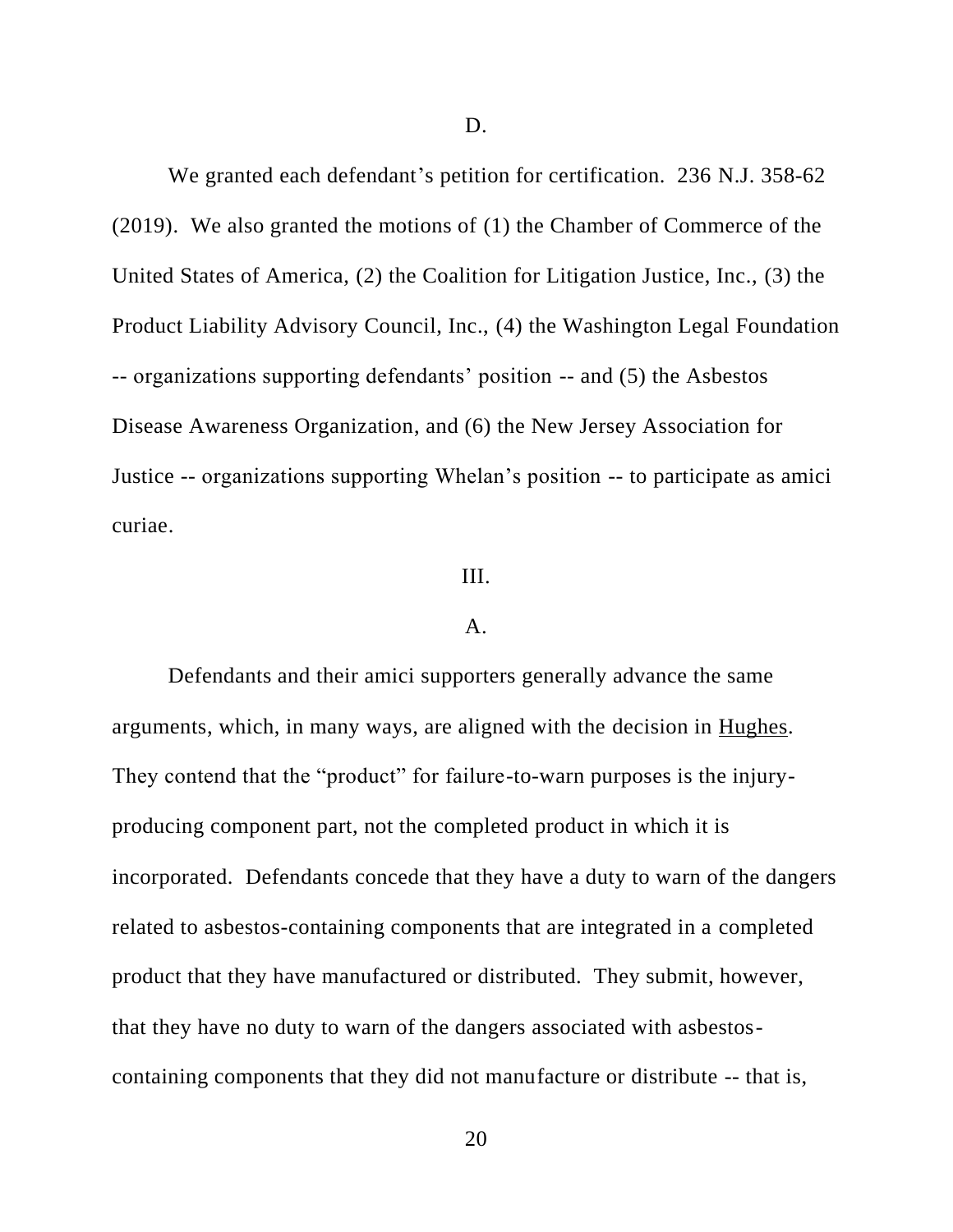third-party component parts incorporated into their completed products, sometimes many years after those products have left their control.

Defendants also fault the Appellate Division for introducing negligence concepts -- a defendant's reasonable awareness of the need for replacement components -- that they say conflict with the strict-liability jurisprudence of Beshada v. Johns-Manville Products Corp., 90 N.J. 191 (1982), and for overturning the summary-judgment order without requiring proof that Whelan was exposed with frequency and regularity to asbestos-containing components that they manufactured or distributed, citing Sholtis, 238 N.J. Super. at 29.

#### B.

Whelan's and his supporting amici's arguments, for the most part, echo the Appellate Division's reasoning in Whelan. He contends that "the 'product' . . . is the complete manufactured item as delivered by the manufacturer to the consumer." Here, according to Whelan, the products were defective because they did not have warnings about the health dangers of the components that contained asbestos or about the asbestos-containing replacement components necessary for the products to continue to operate. Whelan submits that defendants are subject to strict liability for their failure to warn because (1) their products contained asbestos components, (2) the normal use of the products required the replacement of those components with substantially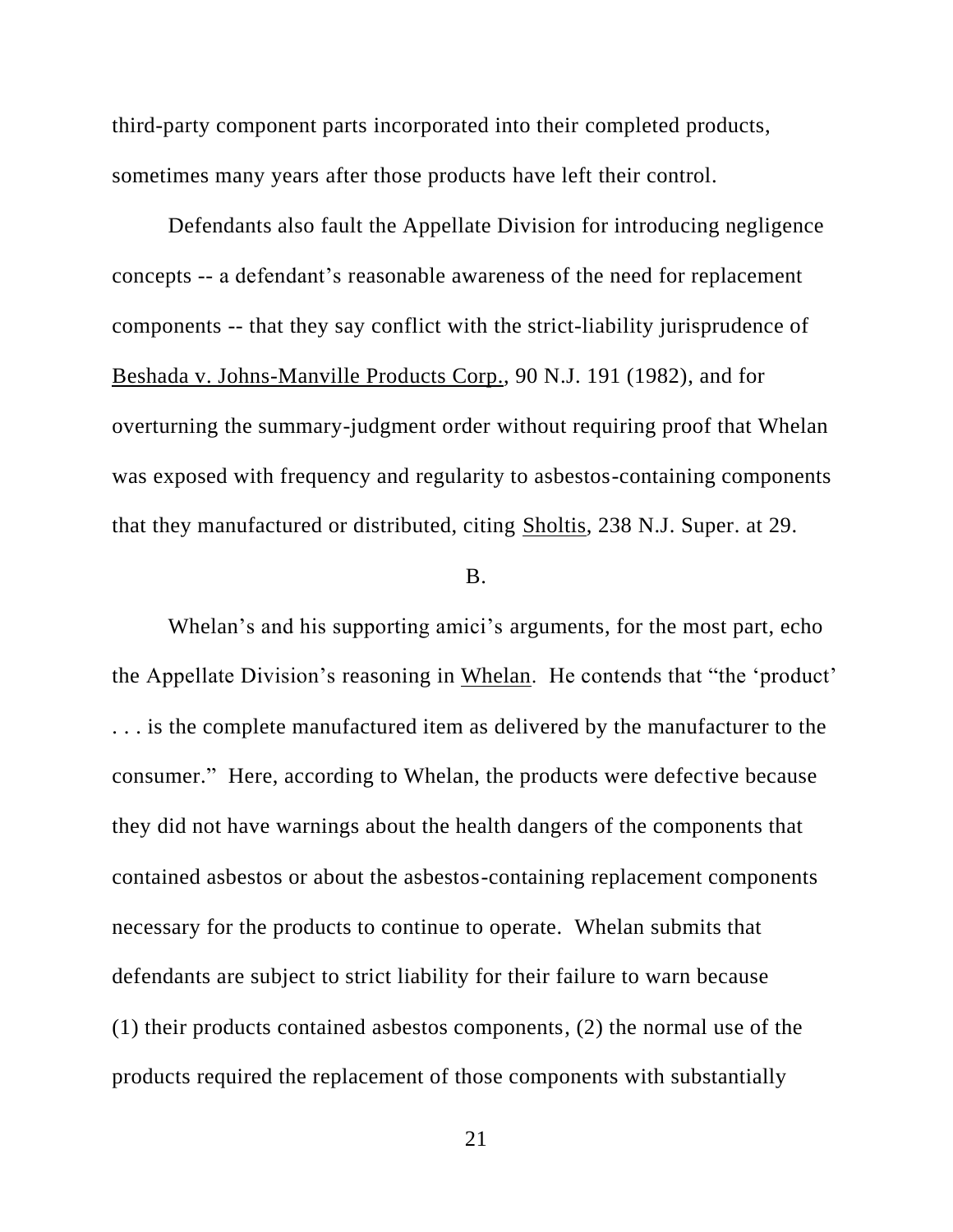similar asbestos-containing components, and (3) the replacement process exposed unsuspecting workers to the injurious hazards of inhaling asbestos dust. In Whelan's view, the Appellate Division correctly overturned the summary-judgment order because he presented sufficient proofs that he was exposed to asbestos on a regular and frequent basis from defendants' products' original components or third-party replacement components.

# IV.

The parties do not dispute that defendants had a duty to warn about any dangers inherent in their completed products, including component parts, when those products left their control. They do contest whether the duty to warn extended to a third party's replacement components incorporated into defendants' products many years after leaving defendants' control and whether defendants should be held strictly liable for any harm caused by Whelan's exposure to those replacement components. Those issues are critical to the parties because Whelan worked on some of defendants' products many years after those products entered the stream of commerce and he cannot recall who manufactured or distributed the asbestos-containing replacement parts.

#### A.

The resolution of these issues is guided by common law principles governing product-liability jurisprudence, not the New Jersey Product Liability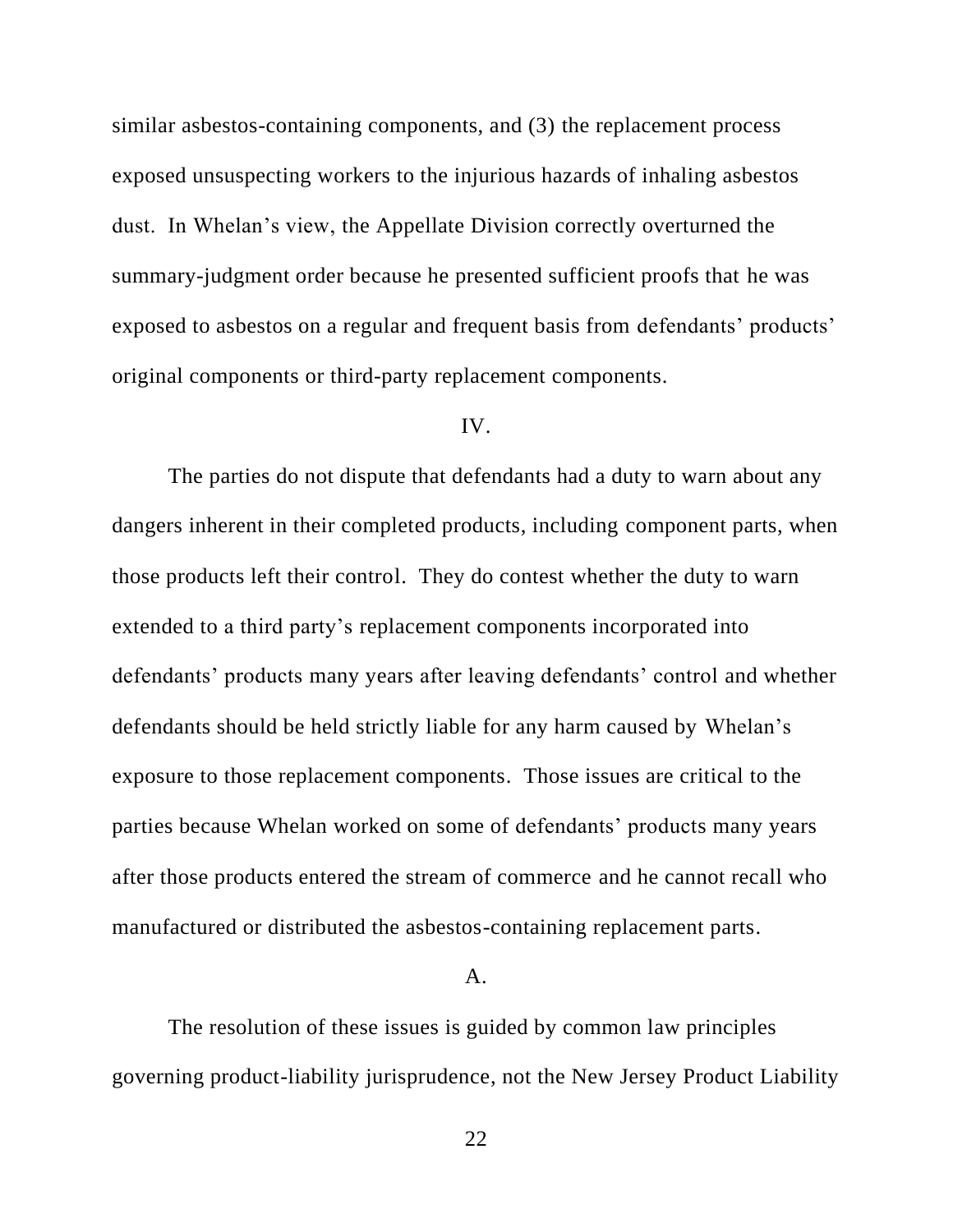Act (PLA), N.J.S.A. 2A:58C-1 to -11.<sup>4</sup> James v. Bessemer Processing Co., 155 N.J. 279, 295-96 (1998); see also Becker v. Baron Bros., 138 N.J. 145, 151 (1994). Asbestos claims "by and large" involve "workplace exposure to contaminated ambient air" and are therefore deemed to be environmental torts. In re Lead Paint Litig., 191 N.J. 405, 439 (2007); see also Stevenson v. Keene Corp., 254 N.J. Super. 310, 322 (App. Div. 1992), aff'd, 131 N.J. 393 (1993). The PLA by its explicit terms does "not apply to any environmental tort action." N.J.S.A. 2A:58C-6. Because the asbestos claims here fall within the PLA's environmental tort exception, we look to the common law.<sup>5</sup>

The standard in a failure-to-warn case is no different, whether the action is considered under the PLA or our common law jurisprudence. See Zaza v. Marquess & Nell, Inc., 144 N.J. 34, 49 (1996) ("[U]nder the [PLA], as under the common law, the ultimate question to be resolved in . . . failure-to-warn cases is whether the manufacturer acted in a reasonably prudent manner  $\dots$  .").<sup>6</sup> The Legislature clearly did not intend the PLA to "effect a doctrinal"

<sup>&</sup>lt;sup>4</sup> The PLA provides a cause of action against manufacturers whose products fail to include "adequate warnings or instructions." See N.J.S.A. 2A:58C-2.

<sup>&</sup>lt;sup>5</sup> At common law, a product-liability action could rest "on grounds of negligence, strict liability, or both." James, 155 N.J. at 296. Here, we are concerned only about a strict-liability action.

<sup>&</sup>lt;sup>6</sup> Compare Michalko v. Cooke Color & Chem. Corp., 91 N.J. 386, 403 (1982) (common law definition of adequate warning), with N.J.S.A. 2A:58C-4 (PLA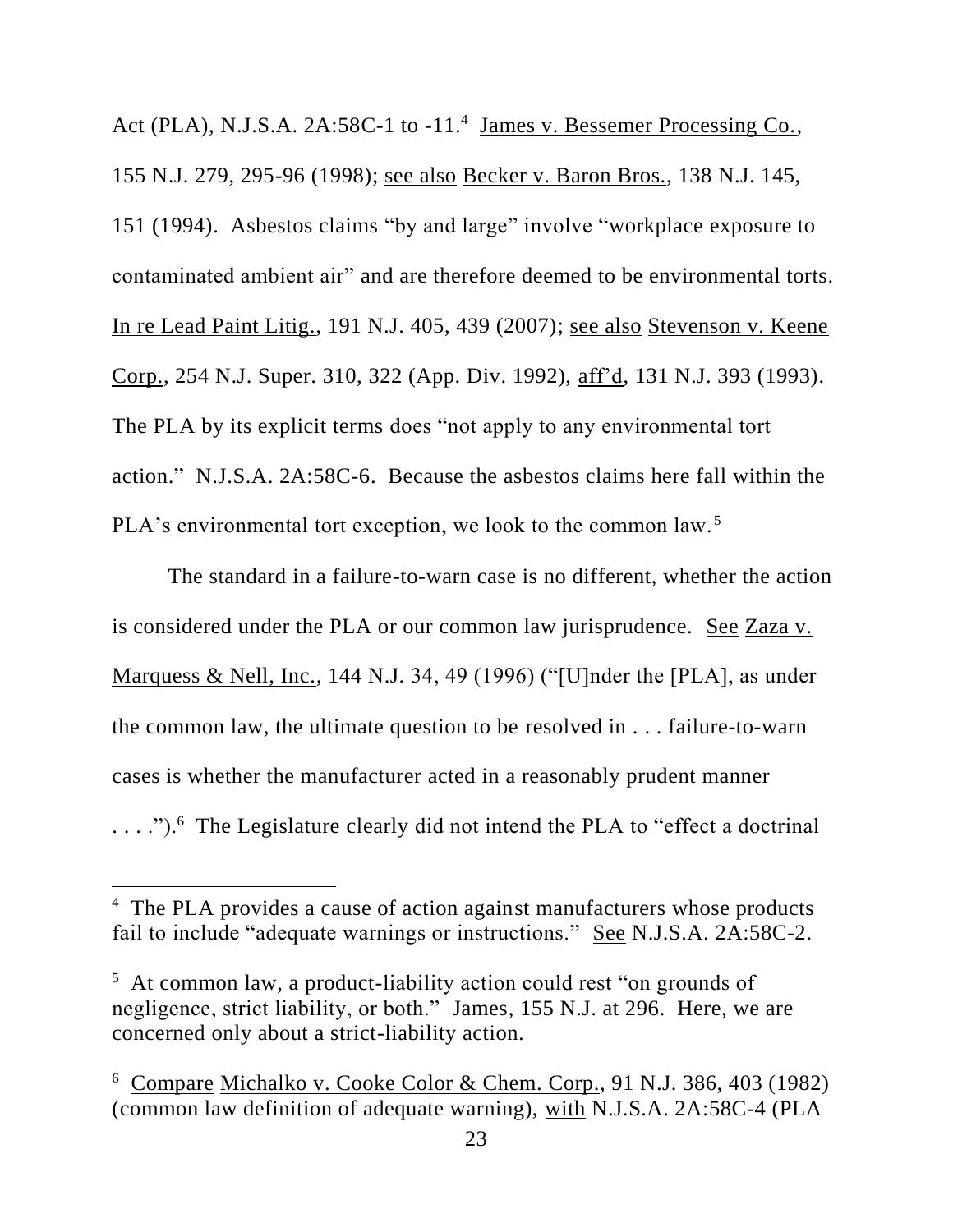change in the common law," and "generally 'leaves unchanged the . . . theories under which a manufacturer . . . may be held strictly liable for harm caused by a product.'" Jurado v. W. Gear Works, 131 N.J. 375, 384 (1993) (omissions in original) (quoting Dewey v. R.J. Reynolds Tobacco Co., 121 N.J. 69, 94  $(1990)$ ).

"[A] manufacturer has a duty to ensure that the products it places into the stream of commerce are safe when used for their intended purposes." Zaza, 144 N.J. at 48. Many products require adequate instructions on the proper use of the product to render them safe, and therefore the lack of adequate warnings about the product's inherent dangers will constitute a defect in the product itself. See Feldman v. Lederle Labs., 97 N.J. 429, 450 (1984); see also Becker, 138 N.J. at 151-52 ("A failure to warn, or a failure to warn properly, can constitute a defect in a product sufficient to support an action in strict liability."); Freund v. Cellofilm Props., Inc., 87 N.J. 229, 243 (1981) ("[A]n adequate warning is one that includes the directions, communications, and information essential to make the use of a product safe."). In short, "the

definition of adequate warning). See generally Assemb. Ins. Comm. Statement to S. Comm. Substitute for S. 2805 1-3 (L. 1987, c. 197) (June 22, 1987) (stating that the PLA does not "affect existing statutory and common law rules concerning . . . matters not expressly addressed by this legislation" and explaining that the PLA sets forth only "a general definition of an adequate warning"); Sponsor's Statement to S. 2805 4-6 (L. 1987, c. 197) (Nov. 17, 1986) (same).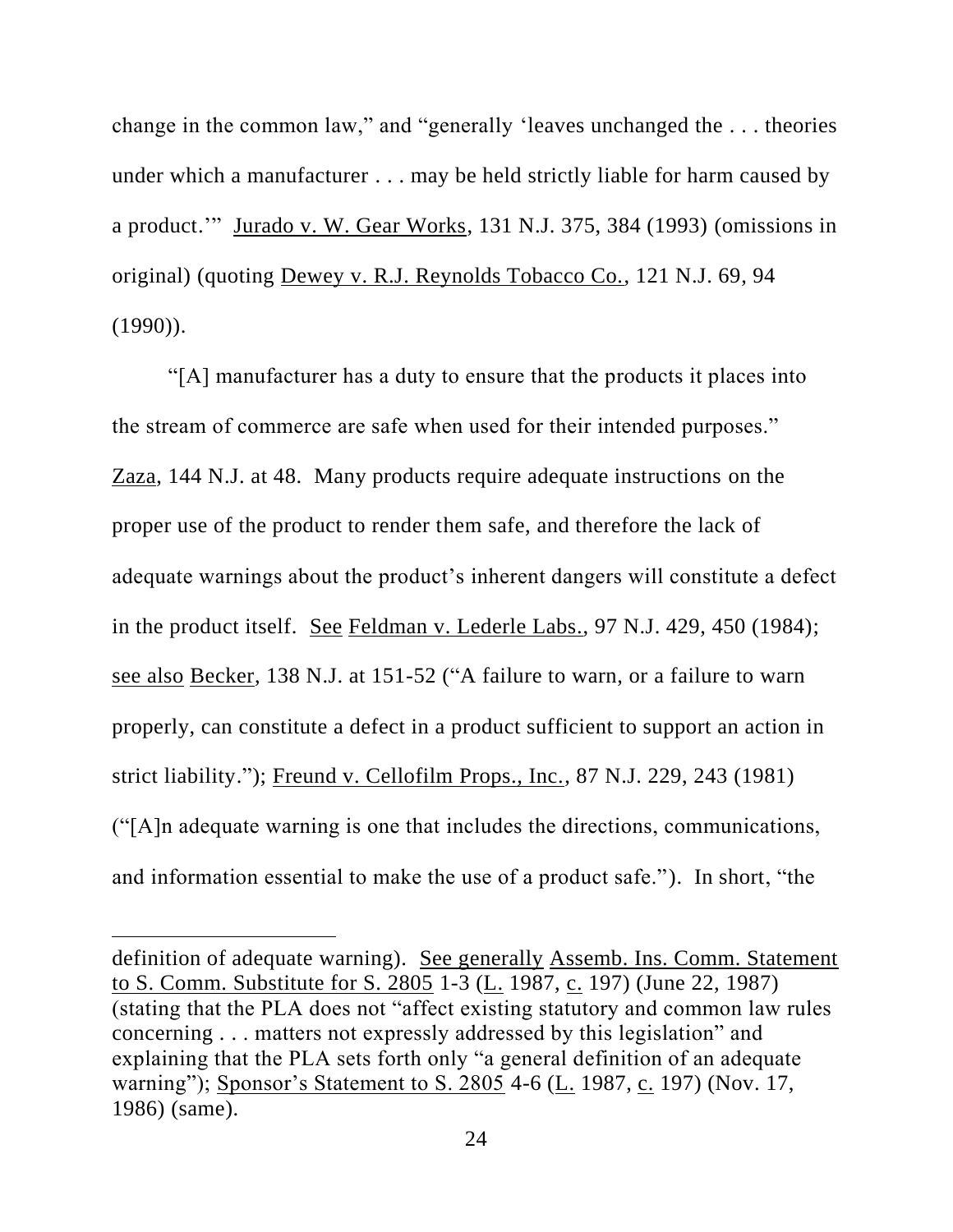absence of a warning to unsuspecting users that the product can potentially cause injury" is a product defect. Coffman v. Keene Corp., 133 N.J. 581, 593- 94 (1993).

"The focus in a strict liability case is upon the product itself," not on the conduct of the manufacturer. Michalko v. Cooke Color & Chem. Corp., 91 N.J. 386, 394 (1982). "Knowledge of a product's dangerous characteristics is imputed to the defendant," and therefore "the defendant's lack of fault is irrelevant." Id. at 394-95. Nevertheless, in a failure-to-warn case, the element of reasonableness, which is generally a negligence principle, comes into play in determining whether a manufacturer failed to give a necessary warning or an adequate warning. See Feldman, 97 N.J. at 451.<sup>7</sup>

In a common law, strict-liability, failure-to-warn action, a plaintiff must prove that (1) without warnings or adequate warnings, the product was dangerous to the foreseeable user and therefore defective; (2) the product left

<sup>&</sup>lt;sup>7</sup> Decisions in other jurisdictions, discussed later in this opinion, similarly recognize this principle. See, e.g., In re N.Y.C. Asbestos Litig., 59 N.E.3d 458, 469 (N.Y. 2016) ("[F]ailure-to-warn claims grounded in strict liability and negligence are functionally equivalent, as both forms of a failure-to-warn claim depend on the principles of reasonableness and public policy at the heart of any traditional negligence action."); May v. Air & Liquid Sys. Corp., 129 A.3d 984, 998 (Md. 2015) (recognizing "the intersections between strict liability and negligent failure to warn claims" and concluding "that a manufacturer has a duty to warn of asbestos-containing replacement components that it has not placed into the stream of commerce in strict liability in the same narrow circumstances as in negligence").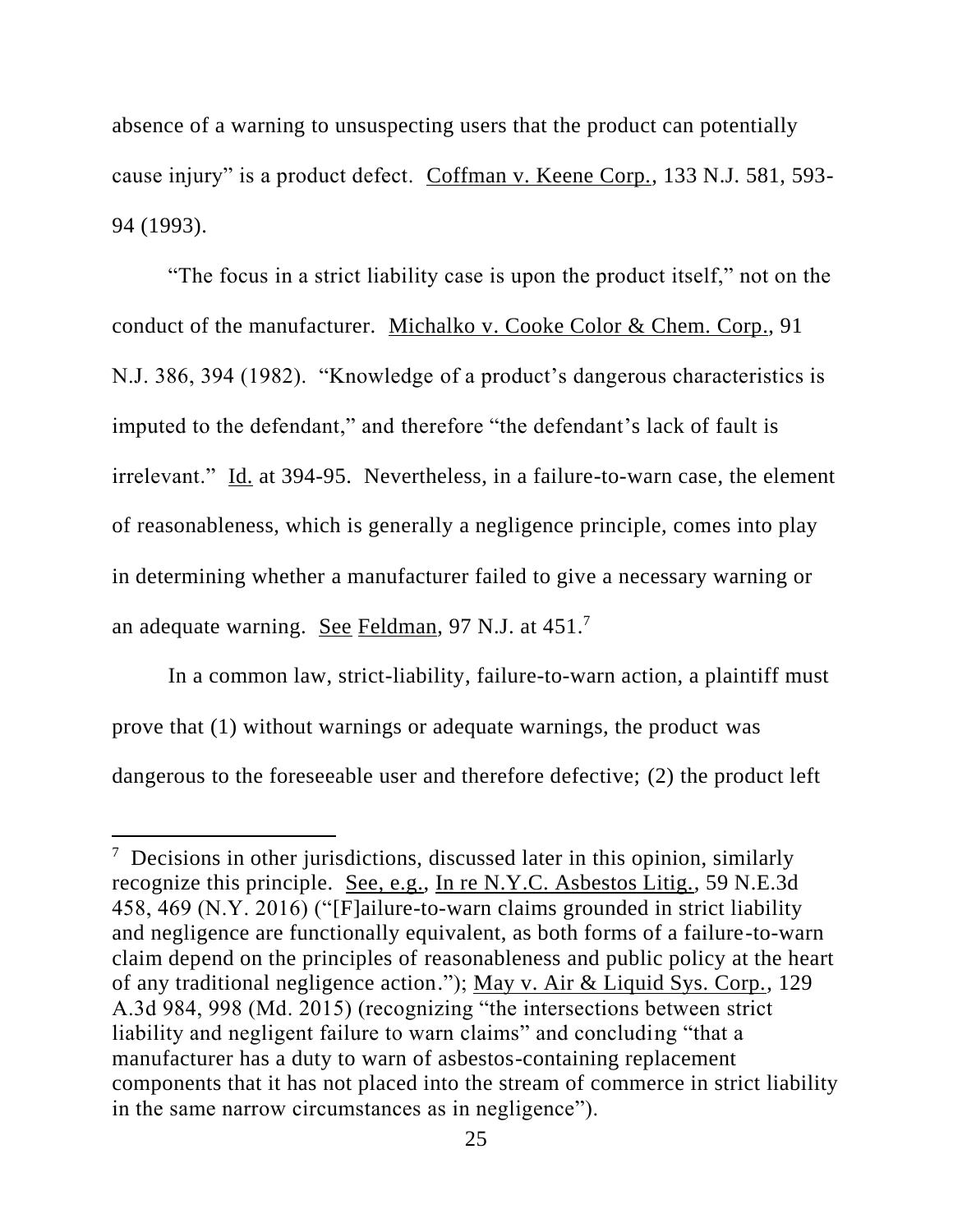the defendant's control in a defective condition (without warnings or adequate warnings); and (3) the lack of warnings or adequate warnings proximately caused an injury to a foreseeable user. Zaza, 144 N.J. at 49; Feldman, 97 N.J. at 449; see also Clark v. Safety-Kleen Corp., 179 N.J. 318, 336 (2004).

That standard encompasses two criteria that must be satisfied in a strictliability, failure-to-warn case: product-defect causation and medical causation. See James, 155 N.J. at 297. For product-defect causation, the plaintiff must show that the defect in the product -- the lack of warnings or adequate warnings -- was a proximate cause of the asbestos-related injury. Coffman, 133 N.J. at 594. For medical causation, the plaintiff must show that the injury was "proximately caused by exposure to defendant's asbestos product," ibid., that is, "the exposure [to each defendant's product] was a substantial factor in causing or exacerbating the disease," James, 155 N.J. at 299 (alteration in original) (quoting Sholtis, 238 N.J. Super. at 30-31). Medical causation requires proof of "'an exposure of sufficient frequency, with a regularity of contact, and with the product in close proximity' to the plaintiff." Id. at 301 (quoting Sholtis, 238 N.J. Super. at 28).

Any failure-to-warn analysis requires an inquiry into the reasonableness of the defendant's conduct, either in forgoing a warning or in crafting the warning. See Feldman, 97 N.J. at 451. Beginning with the assumption that the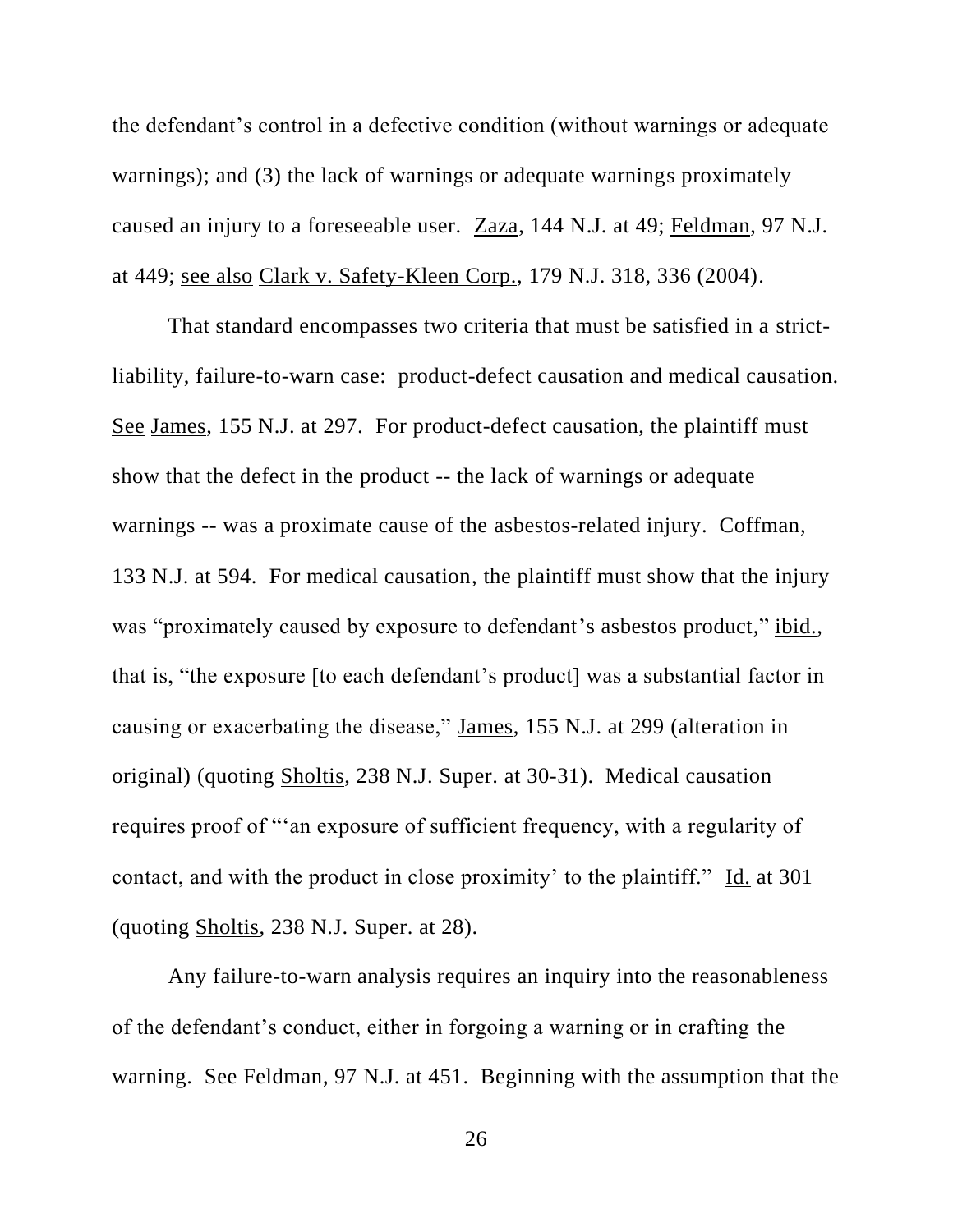manufacturer or distributor knows the nature of its product and its injuryproducing potential, the issue then becomes whether the manufacturer or distributor "acted in a reasonably prudent manner" in providing warnings adequate to put the user on notice of the dangers and safe use of the product. See ibid.; cf. N.J.S.A. 2A:58C-4 ("An adequate product warning or instruction is one that a reasonably prudent person in the same or similar circumstances would have provided with respect to the danger and that communicates adequate information on the dangers and safe use of the product, taking into account the characteristics of, and the ordinary knowledge common to, the persons by whom the product is intended to be used . . . .").

Under our failure-to-warn jurisprudence, we presume that a worker who receives adequate warnings about the dangers of a product will follow the instructions and take whatever precautionary steps the warnings advise. Coffman, 133 N.J. at 602-03. The "heeding presumption in failure-to-warn cases furthers the objectives of the strong public policy that undergirds our doctrine of strict products liability." Ibid. It "accords with the manufacturer's basic duty to warn" and "fairly reduces the victim's burden of proof." Id. at 603. To rebut the heeding presumption, the defendant must produce evidence that the worker would not have "heeded" adequate warnings. Ibid.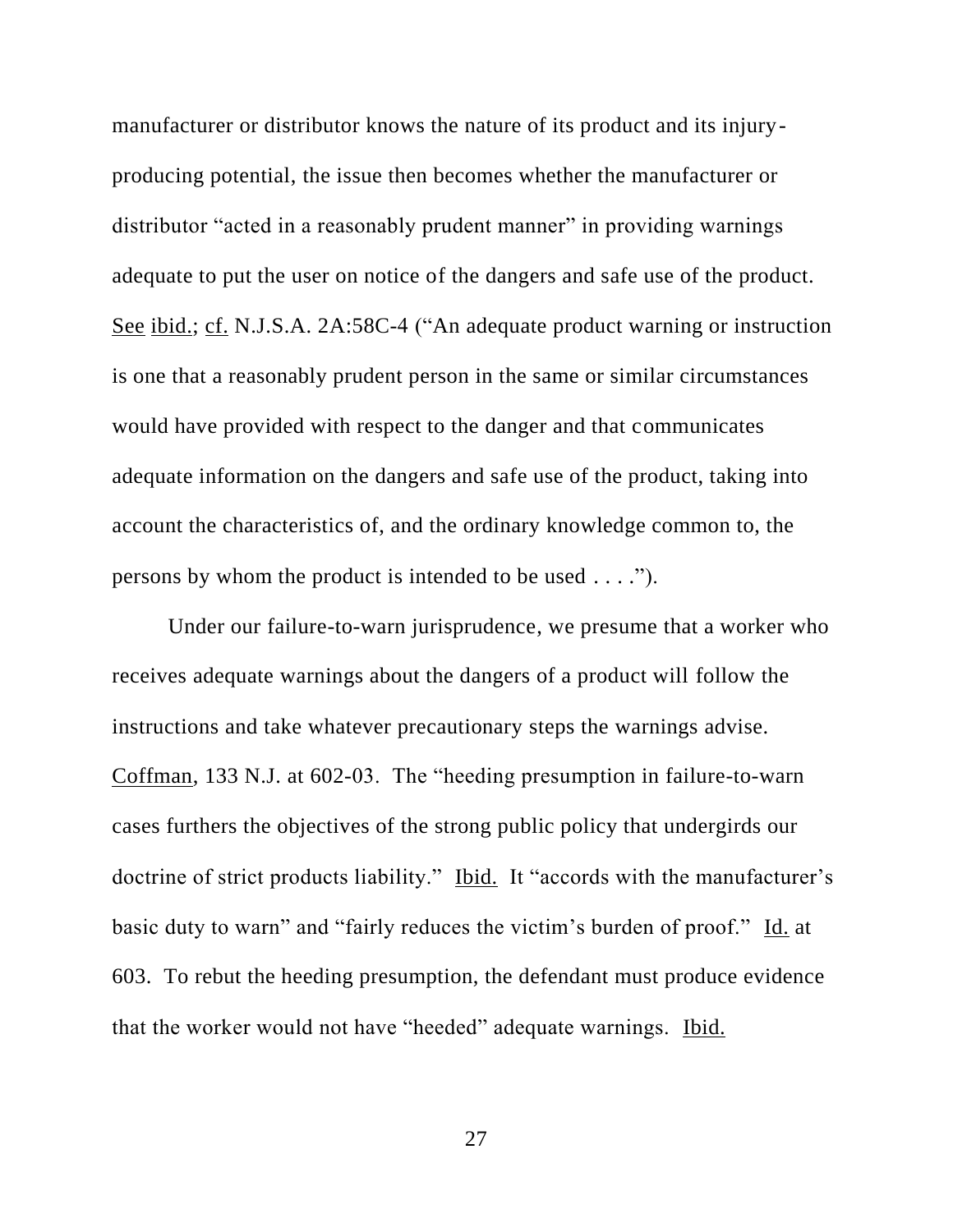B.

In Beshada, our Court set forth certain governing principles to guide failure-to-warn cases involving asbestos-containing products. 90 N.J. 191. In that case, the plaintiff workers and workers' survivors filed a strict-liability, failure-to-warn lawsuit against the defendant manufacturers, alleging that their exposure to the defendants' asbestos products caused them to contract various asbestos-related illnesses. Id. at 196. The defendants asserted the "state of the art" defense to explain the decades during which the "defendants' products allegedly contained no warning of their hazardous nature." Id. at 197. In short, the defendants claimed that "no one knew or could have known that asbestos was dangerous when it was marketed." Ibid.

To advance the public policy goals of our strict-liability jurisprudence, we rejected the "state of the art" defense and allowed for strict liability to be imposed against the defendant manufacturers "for failure to warn of dangers which were undiscoverable at the time" they manufactured their products. Id. at 205. Beshada articulated three rationales for that approach. Id. at 205-08.

Under the "Risk Spreading" rationale, "spreading the costs of injuries among all those who produce, distribute and purchase manufactured products is far preferable to imposing it on the innocent victims who suffer illnesses and disability from defective products." Id. at 205-06. Under the "Accident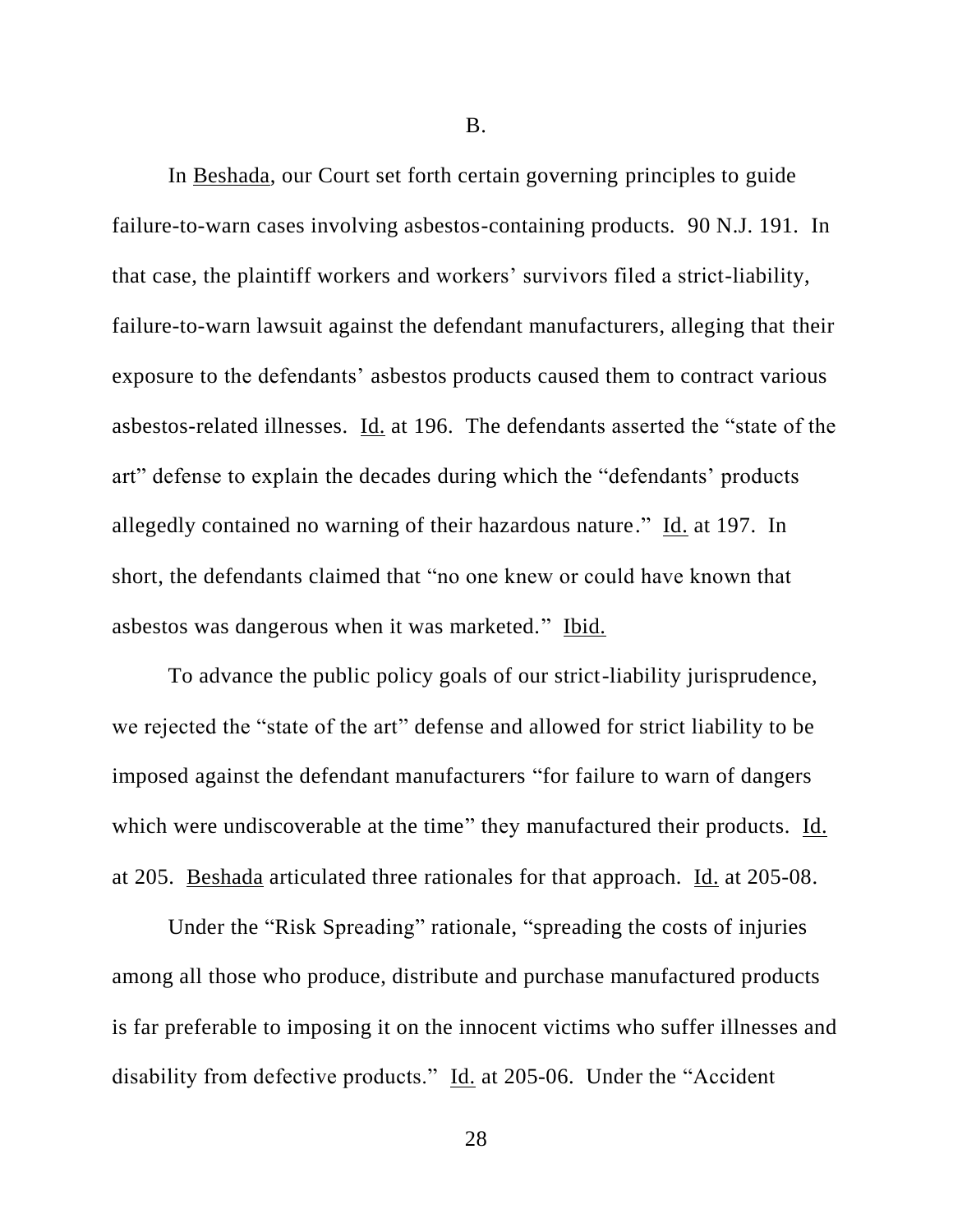Avoidance" rationale, "imposing on manufacturers the costs of failure to discover hazards [creates] an incentive for them to invest more actively in safety research" and thus "'minimize the costs of accidents." Id. at 206-07 (quoting Suter v. San Angelo Foundry & Mach. Co., 81 N.J. 150, 173 (1979)). Last, under the "Fact [F]inding [P]rocess" rationale, as a matter of fairness, manufacturers should "not be excused from liability because their prior inadequate investment in safety rendered the hazards of their product unknowable." Id. at 207-08.

The analysis in Beshada concluded with the simple notion that without warnings, the users of potentially dangerous products are "unaware" of the products' hazards and therefore cannot "protect themselves from injury." Id. at 209. In that light, the Court determined that "[t]he burden of illness from dangerous products such as asbestos should be placed upon those who profit from its production and, more generally, upon society at large, which reaps the benefits of the various products our economy manufactures." Ibid.<sup>8</sup>

<sup>&</sup>lt;sup>8</sup> Our courts recognize that "asbestos-containing products are not uniformly dangerous and . . . courts should not treat them all alike." Becker, 138 N.J. at 160. "[T]he term 'asbestos-containing products' describes a variety of materials with differing amounts of asbestos and different built-in safeguards." Ibid. The "focus [is] on the specific product." Id. at 159. Therefore, we do not assume "that all asbestos-containing products without warnings are defective as a matter of law." Id. at 166. Having said that, no one claims that the products before us are not defective without an adequate warning.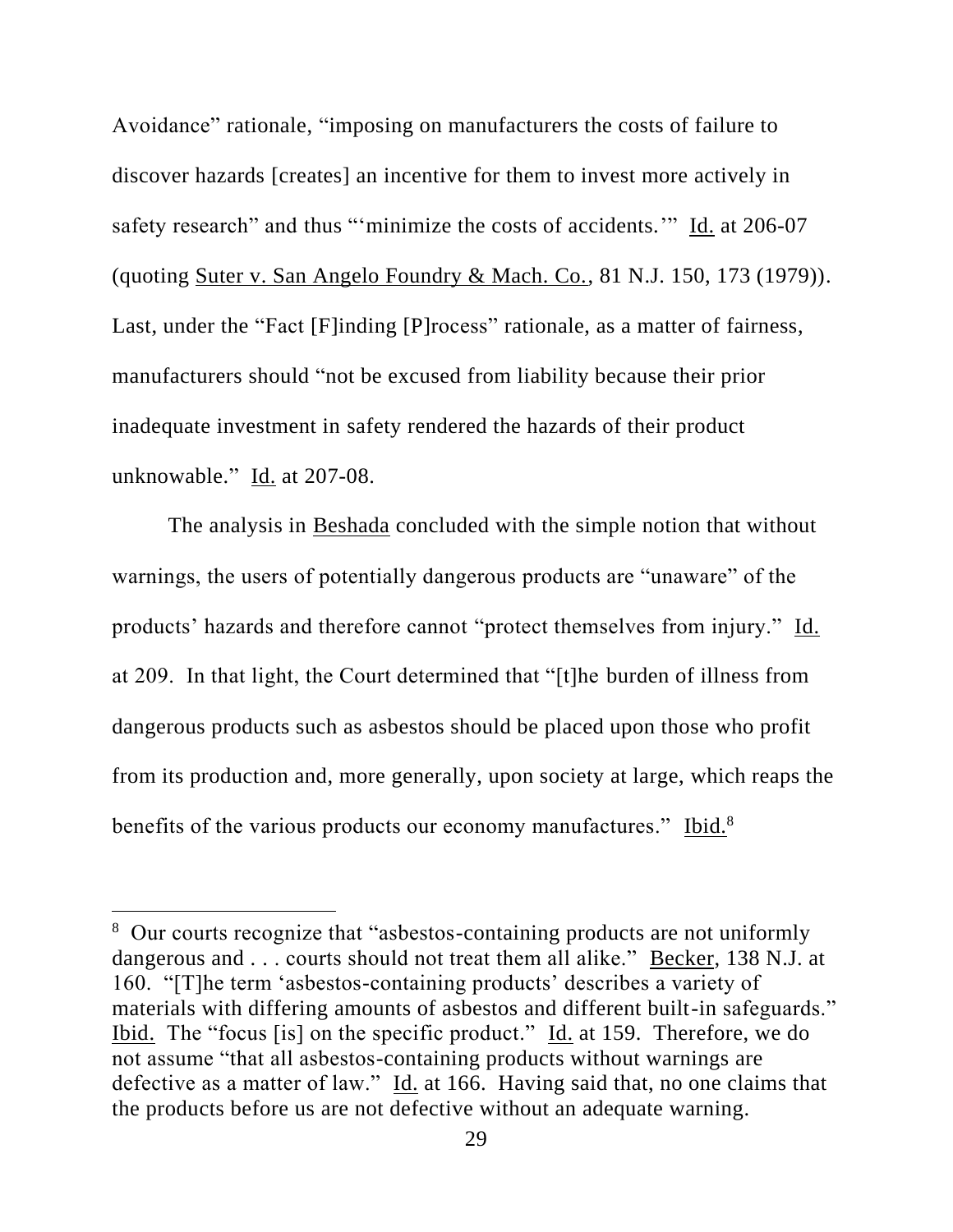C.

At this summary-judgment stage of the proceedings, we must view the evidence in the light most favorable to Whelan and therefore accept certain provisional conclusions: (1) defendants' products were designed to function with asbestos-containing components; (2) the manufacturers and distributors designed their products so that during the life of those products the asbestoscontaining components would have to be replaced with similar asbestoscontaining components for the products to function; (3) without Whelan's use of protective gear, the replacement process, which led to the release of asbestos dust, was a dangerous and potentially injury-producing activity; (4) Whelan's replacement of the asbestos-containing components during routine maintenance created asbestos dust inhaled by Whelan, which, according to his experts' testimony, substantially contributed to his contracting mesothelioma; (5) the asbestos-containing original components and the later asbestos-containing replacement components necessary for defendants' products to function were no less dangerous whether manufactured or distributed by defendants or third parties; and (6) had defendants placed warnings on their products, Whelan would have heeded those warnings and donned protective gear.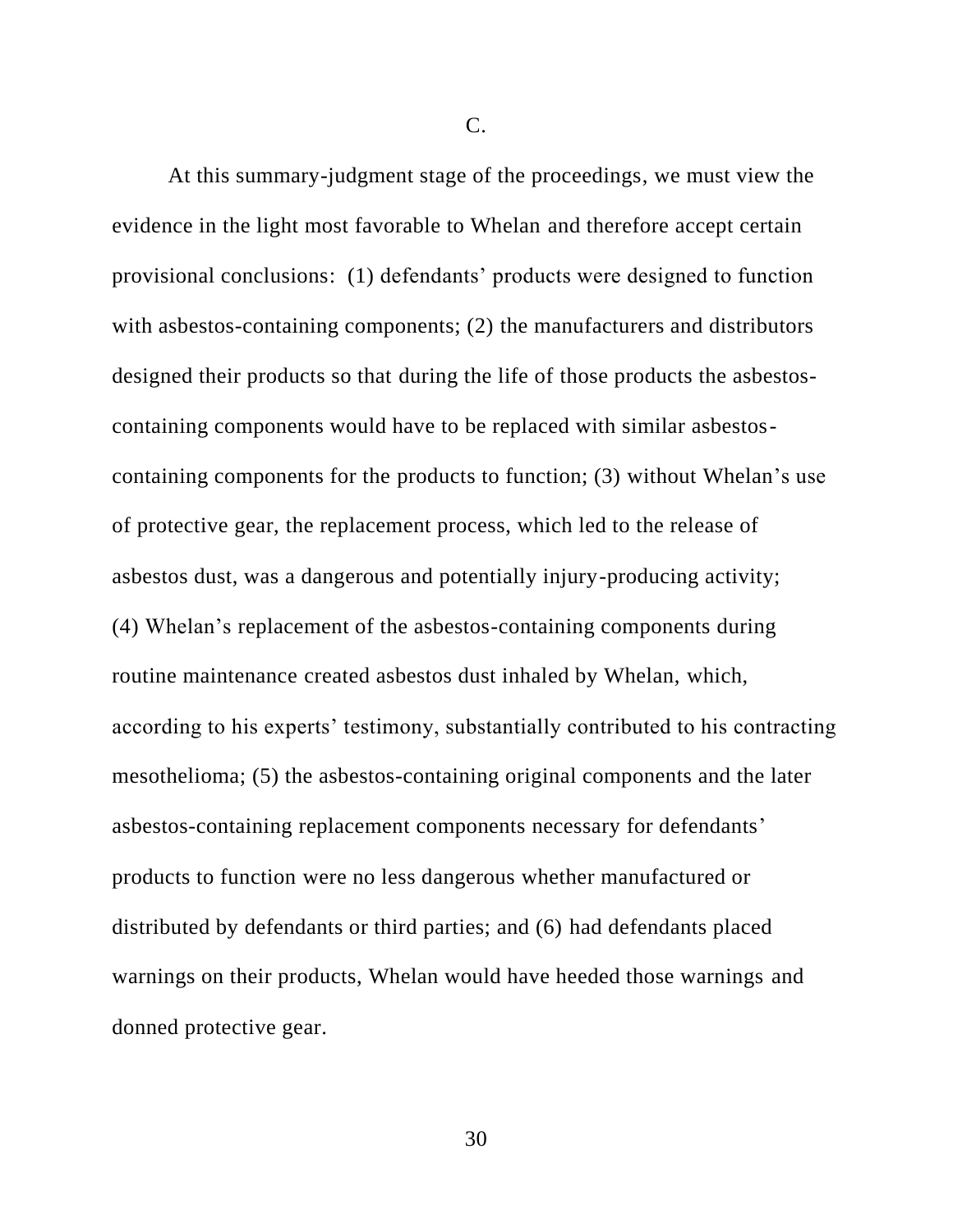Whether a defendant manufacturer can be held strictly liable for the failure to warn of foreseeable dangers of a third party's asbestos-containing replacement components later integrated into its product during routine maintenance is an issue of first impression for this Court. Both the Hughes and Whelan panels of the Appellate Division agreed that the manufacturer owed a duty to warn of the dangers of the required replacement components, regardless of who manufactured the components. Both agreed that the failure to provide adequate warnings constituted a product defect.

The panels diverged on the issue of medical causation. The Hughes panel concluded that a defendant manufacturer or distributor, regardless of its duty to warn, cannot be held strictly liable for a third party's injury-causing replacement component incorporated into the product after the product leaves the defendant's control. 435 N.J. Super. at 346. We do not accept the legal theory advanced in Hughes that a duty to warn, once recognized, has no real consequences -- that a violation of the duty is essentially meaningless. It makes little sense to impose a duty to warn if the violation of the duty leads to a tortious injury for which there is no remedy. Under our jurisprudence, we presume that had adequate warnings been given, Whelan would have heeded those warnings and taken steps to protect himself from exposure to the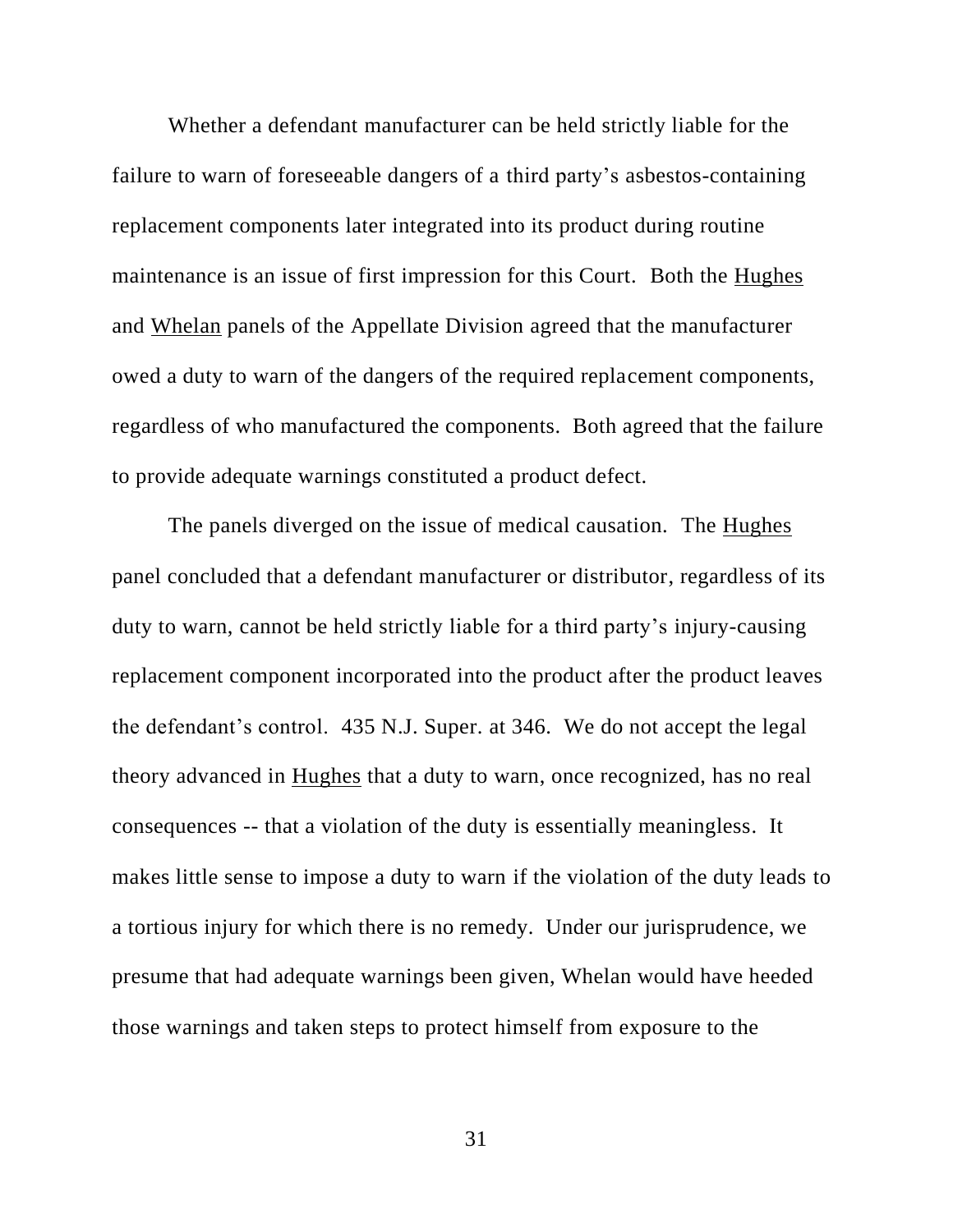asbestos dust in defendants' products and the products' replacement components.

Therefore, the question we must answer is whether imposing liability for the violation of a duty to warn "satisfies an abiding sense of basic fairness under all of the circumstances in light of considerations of public policy." See generally Hopkins v. Fox & Lazo Realtors, 132 N.J. 426, 439 (1993).

In determining whether defendants owed a strict-liability duty to provide warnings on their products for foreseeable users, like Whelan, who replaced asbestos-containing component parts with similar asbestos-containing components, our analysis is informed by the principles enunciated in Beshada and our general common law jurisprudence. See Hopkins, 132 N.J. at 435. Typically, in determining whether one party owes a duty to another, we weigh "several factors -- the relationship of the parties, the nature of the attendant risk, the opportunity and ability to exercise care, and the public interest in the proposed solution." Ibid. In addition, "foreseeability of harm is a significant consideration" in determining whether to impose a duty. See Carvalho v. Toll Bros. & Developers, 143 N.J. 565, 572 (1996).<sup>9</sup>

<sup>&</sup>lt;sup>9</sup> Despite the strict-liability principles generally governing product-liability cases, mentioned earlier, the concept of reasonableness enters into the analysis of whether a warning is needed or adequate. See Feldman, 97 N.J. at 451.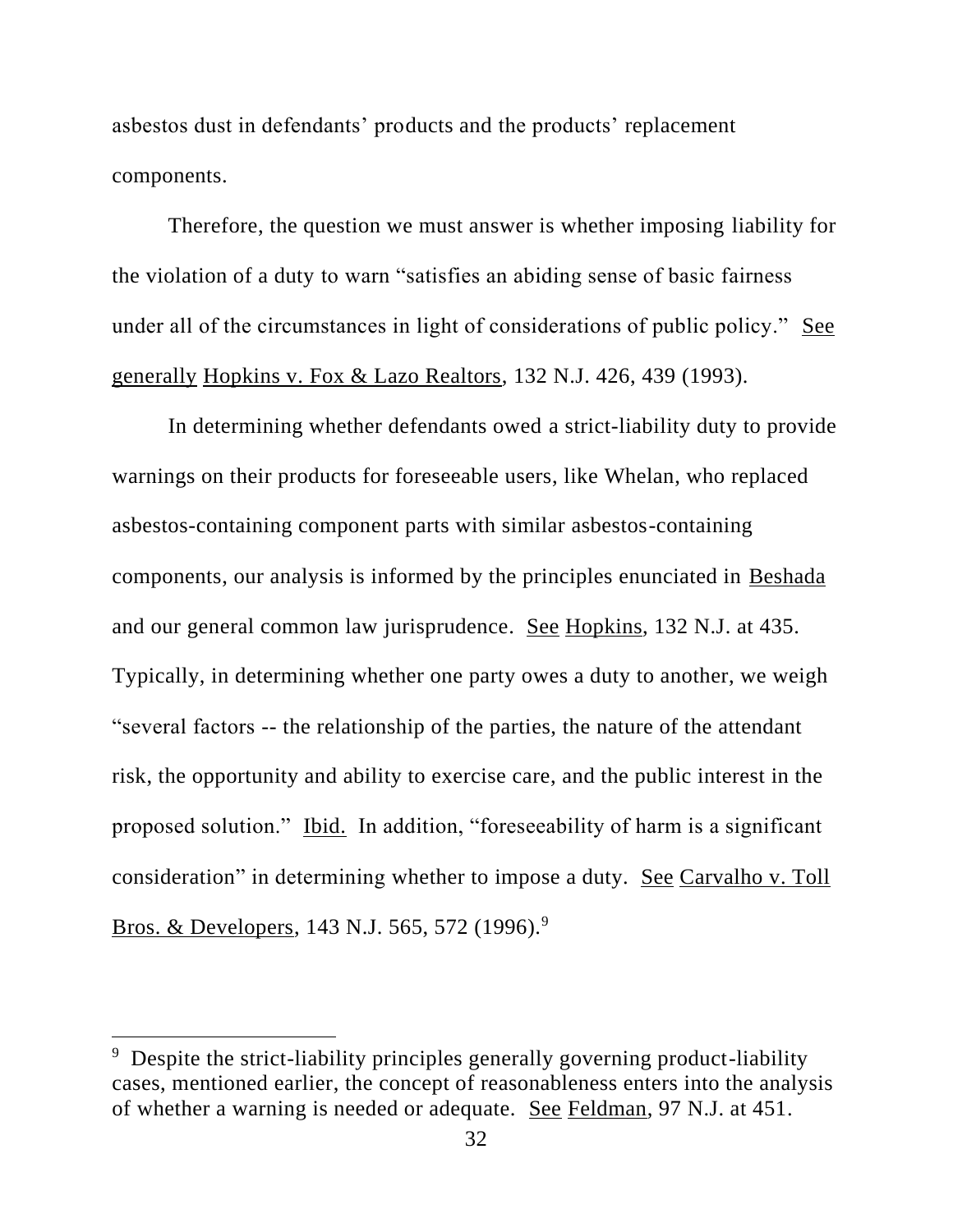Here, the relationship is between a manufacturer and the ultimate user of the product. A manufacturer's duty to a foreseeable user of its products has long been recognized. Michalko, 91 N.J. at 394. "The overriding goal of strict products liability is to protect consumers and promote product safety." Fischer v. Johns-Manville Corp., 103 N.J. 643, 657 (1986).

The attendant risk of exposure to asbestos dust from asbestos-containing products -- the contracting of serious and often deadly asbestos-related illnesses, such as asbestosis and mesothelioma -- is well known and needs no extended discussion. See, e.g., Beshada, 90 N.J. at 197-98; Stevenson, 254 N.J. Super. at 320-22.

Manufacturers and distributors of asbestos-containing products obviously have the ability to act reasonably -- to exercise due care. They can place proper warnings on their products, making those products safer "at virtually no added cost and without limiting [the product's] utility." See Beshada, 90 N.J. at 201-02. Warnings about the dangers of the original asbestos-containing components could easily encompass the dangers of the required asbestos-containing replacement components integrated into the product during routine maintenance at later times. See Air & Liquid Sys. Corp. v. DeVries, 586 U.S. \_\_\_, 139 S. Ct. 986, 994-95 (2019).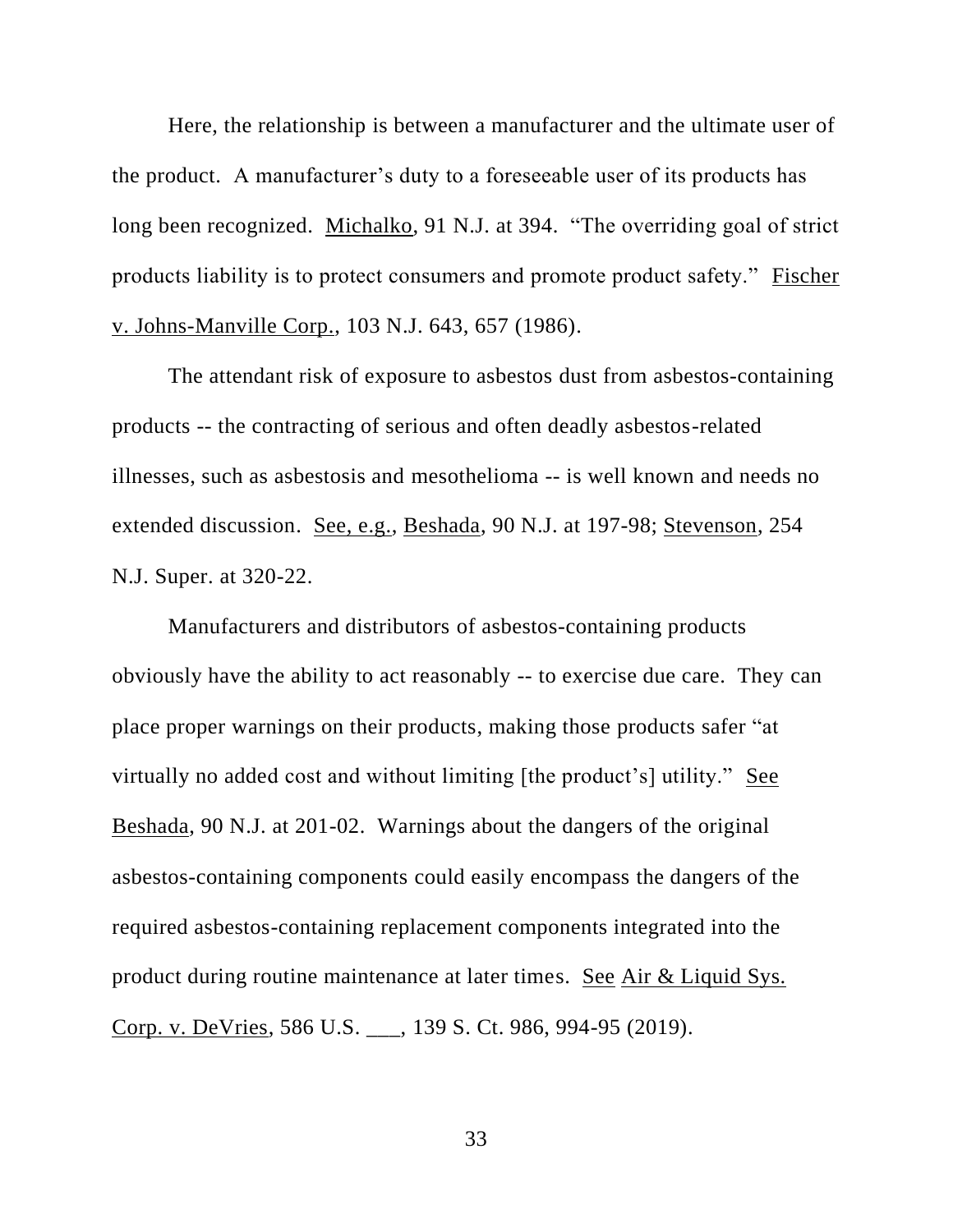The public has a clear stake in the proposed solution. Exposure to asbestos can cause serious diseases and even death. Reducing the number of workers subject to the ravages of asbestos-related illnesses is an obvious societal benefit on many different levels. The public also has an interest in limiting the extent of individual suffering and the devastating consequences that illnesses have on families as well as on the health-care system.

Foreseeability, knowledge of the dangers inherent in the asbestoscontaining components here, is imputed to defendants. See Beshada, 90 N.J. at 202 (quoting Freund, 87 N.J. at 239 ("[W]hen a plaintiff sues under strict liability, there is no need to prove that the manufacturer knew or should have known of any dangerous propensities of its product -- such knowledge is imputed to the manufacturer.")).

The risks inherent in a product containing asbestos components can "be reduced to the greatest extent possible without hindering its utility" with the attachment of proper warnings. See id. at 201. "Experience demonstrates that an asbestos-related product is unsafe because a warning could have made it safer at virtually no added cost and without limiting its utility." Becker, 138 N.J. at 166 (quoting Campolongo v. Celotex Corp., 681 F. Supp. 261, 264 (D.N.J. 1988)). Last, considering that asbestos-related illnesses are borne by workers and their families, manufacturers are generally in the best position to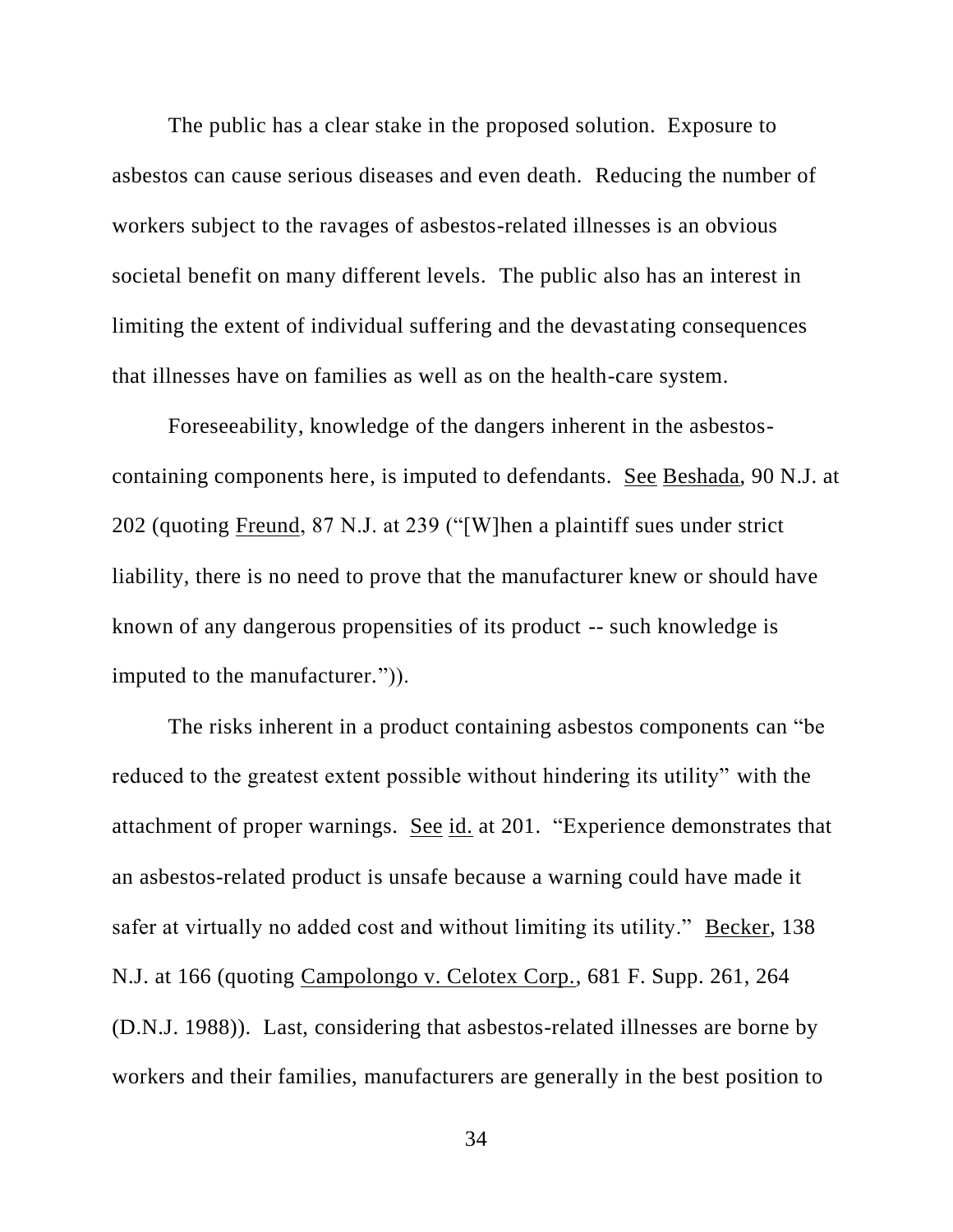"spread the cost of losses caused by [their] dangerous products." See Fischer, 103 N.J. at 657; Beshada, 90 N.J. at 205-06.

Given the summary-judgment record before us, we conclude that imposing liability on a manufacturer or distributor of a product for failing to provide adequate warnings about the danger of incorporating required asbestos-containing replacement components into the product during routine maintenance "satisfies an abiding sense of basic fairness under all of the circumstances in light of considerations of public policy." See Hopkins, 132 N.J. at 439. The manufacturer or distributor knows that the product's profitability depends on the length of the product's useful life and that the availability of replacement components is inextricably related to the product's continued functioning and overall value. See In re N.Y.C. Asbestos Litig., 59 N.E.3d 458, 474-75 (N.Y. 2016). Here, the products were dependent on asbestos-containing replacement parts, whether manufactured or distributed by defendants or third parties. That is the way the products were designed. Defendants had a duty to provide warnings given the foreseeability that third parties would be the source of asbestos-containing replacement components. Warnings on defendants' products would have provided a reliable form of protection for the ultimate user. See id. at 472. The lack of warnings rendered the products defective.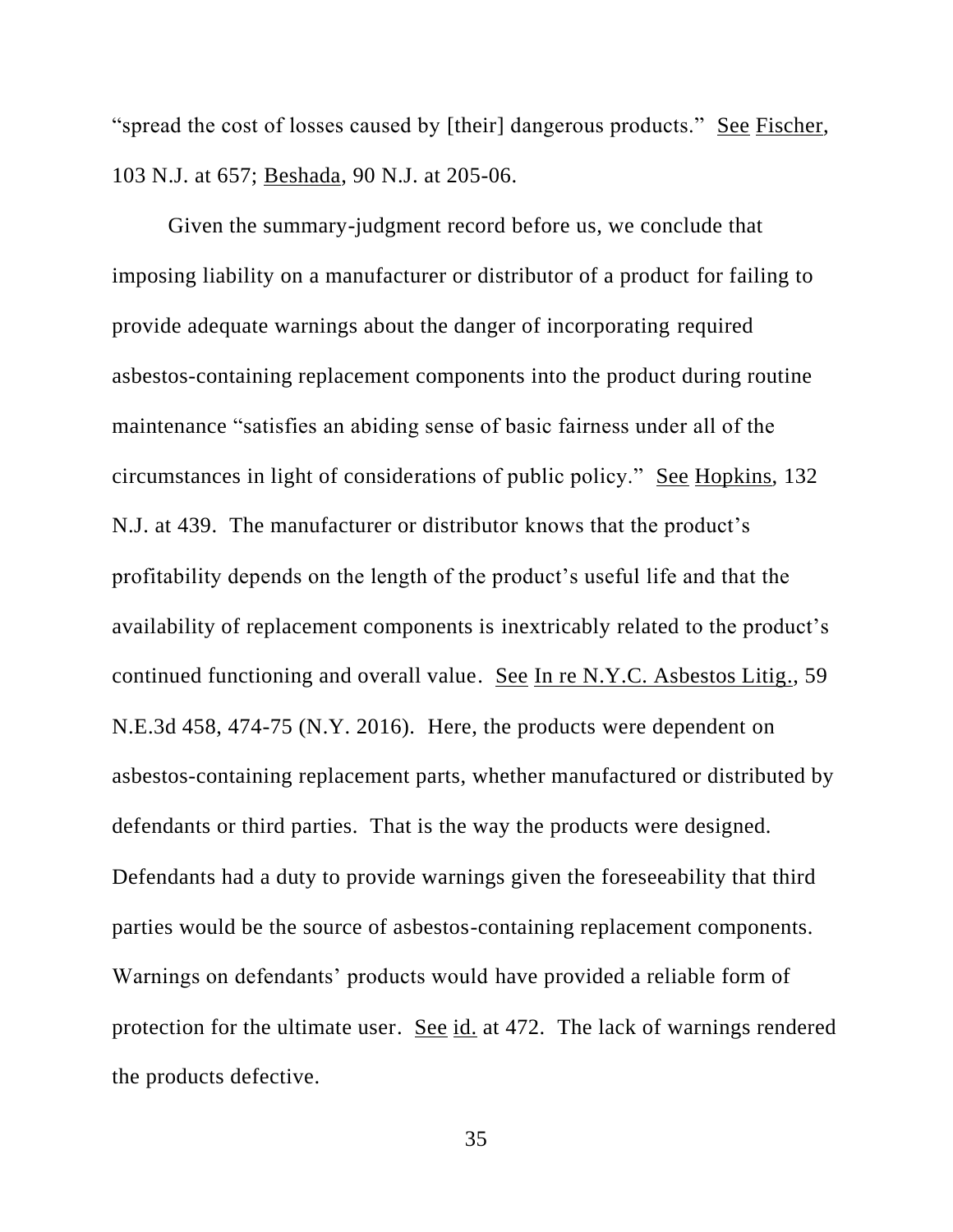D.

Other jurisdictions have reached the same conclusion in similar scenarios.

In New York City Asbestos Litigation, the New York Court of Appeals addressed a manufacturer's duty to warn when its product is combined with a third party's asbestos-containing component. Id. at 463. The New York high court held that a product manufacturer "has a duty to warn of the danger arising from the known and reasonably foreseeable use of its product in combination with a third-party product which, as a matter of design, mechanics or economic necessity, is necessary to enable the manufacturer's product to function as intended." Id. at 463. The Court of Appeals came to that determination for a number of reasons, a few of which bear mentioning. The product manufacturer (1) "has the knowledge and ability to warn of the dangers of the joint use of the products, especially if the other company's product is a 'wear item,'" id. at 472; (2) "derives a benefit from the sale of the essential third-party [component part]" because the component part is necessary for the product's function and its ultimate sale, id. at 474; and (3) "typically is in the best position to guarantee that those who use the two products together will receive a warning" because "the end user is more likely to interact with [its product]," id. at 472. Thus, the Court of Appeals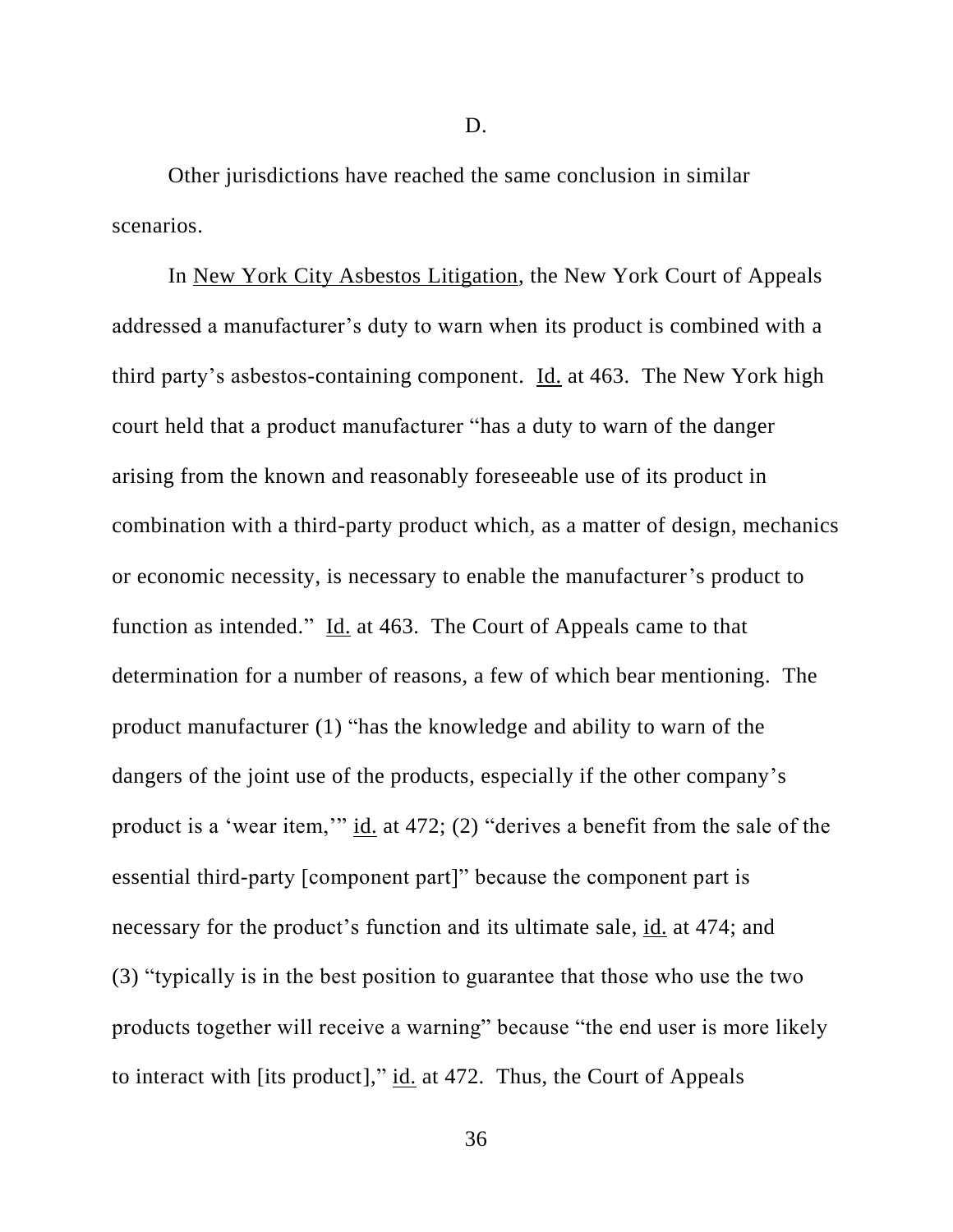concluded that "it would be unfair to allow a manufacturer to avoid the minimal cost of including a warning about the perils of the joint use of the products when the manufacturer knows that the combined use is both necessary and dangerous." Id. at 474.

The United States Supreme Court reached a similar conclusion in exercising its authority as a federal "common-law court" in a negligencebased, product-liability maritime tort case. See DeVries, 139 S. Ct. at 991. In DeVries, the Supreme Court held that a manufacturer has "a duty to warn when its product requires incorporation of a part and the manufacturer knows or has reason to know that the integrated product is likely to be dangerous for its intended uses." Id. at 993-94. In reaching that determination, the Court emphasized that "the product manufacturer will often be in a better position than the parts manufacturer to warn of the danger from the integrated product." Id. at 994. Additionally, the Court reasoned that because "[m]anufacturers already have a duty to warn of the dangers of their own products," requiring those manufacturers to also warn that the "required later-added part is likely to make the integrated product dangerous for its intended uses should not meaningfully add to that burden." Id. at 994-95.<sup>10</sup>

<sup>&</sup>lt;sup>10</sup> The Court limited its holding to the maritime context. **DeVries**, 139 S. Ct. at 995.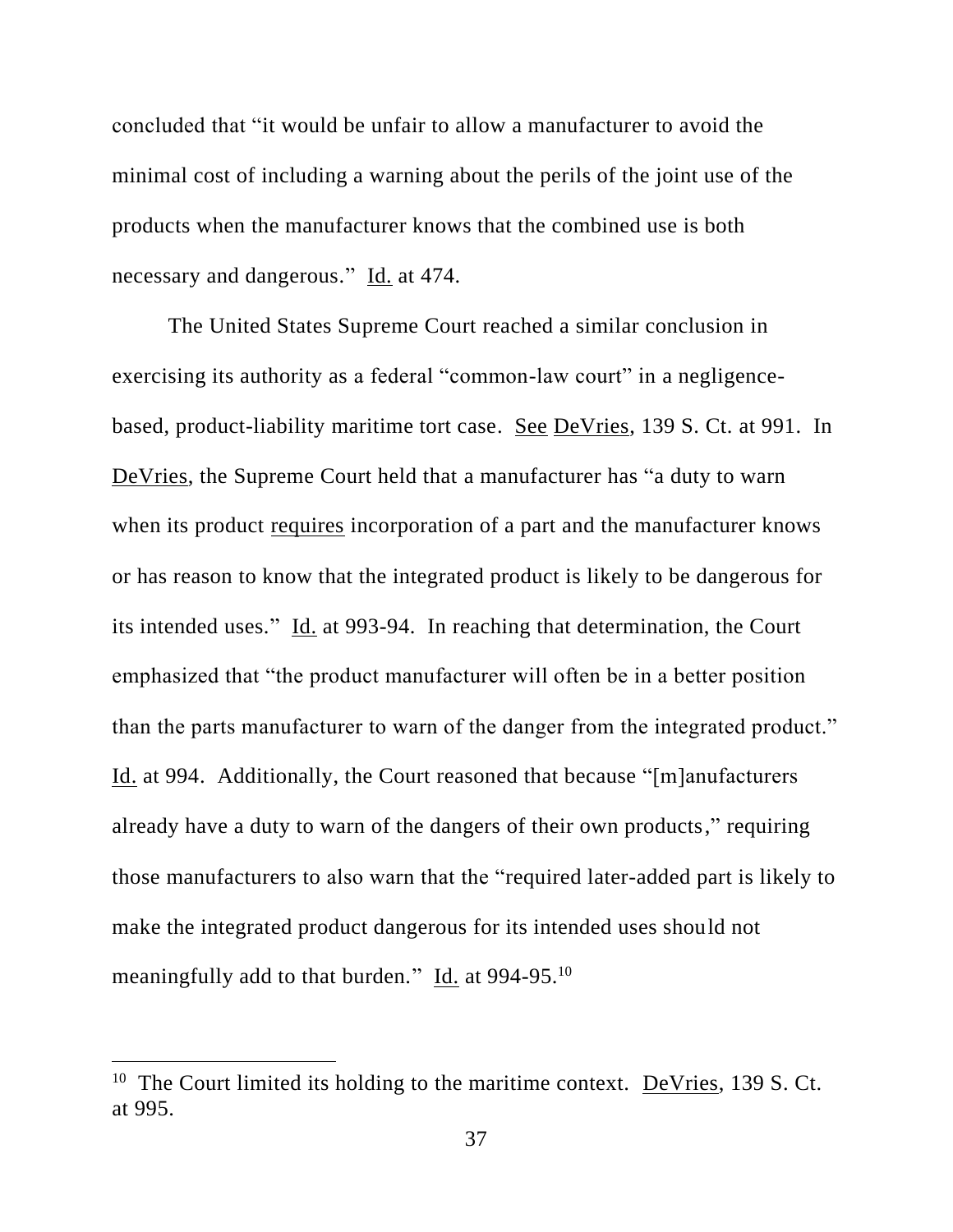Similarly, the Maryland Court of Appeals rejected the argument that strict liability could not be imposed on a pipe manufacturer for failing to warn of the dangers of later-installed third-party asbestos-containing components necessary for the defendant's pipes to function. May v. Air & Liquid Sys. Corp., 129 A.3d 984, 998 (Md. 2015). The Maryland high court imposed on a manufacturer a strict-liability duty to warn of the dangers of a third party's asbestos-containing replacement components, provided:

> (1) [the manufacturer's] product contains asbestos components, and no safer material is available;

> (2) asbestos is a critical part of the pump sold by the manufacturer;

> (3) periodic maintenance involving handling asbestos gaskets and packing is required; and

> (4) the manufacturer knows or should know of the risks from exposure to asbestos.

[Ibid.]

# E.

To be sure, other jurisdictions have reached different conclusions,

finding that a manufacturer does not owe a duty to warn of a third party's

asbestos-containing replacement components later integrated into its product.

See e.g., Braaten v. Saberhagen Holdings, 198 P.3d 493, 504 (Wash. 2008)

(holding that "a manufacturer has no duty . . . to warn of the dangers of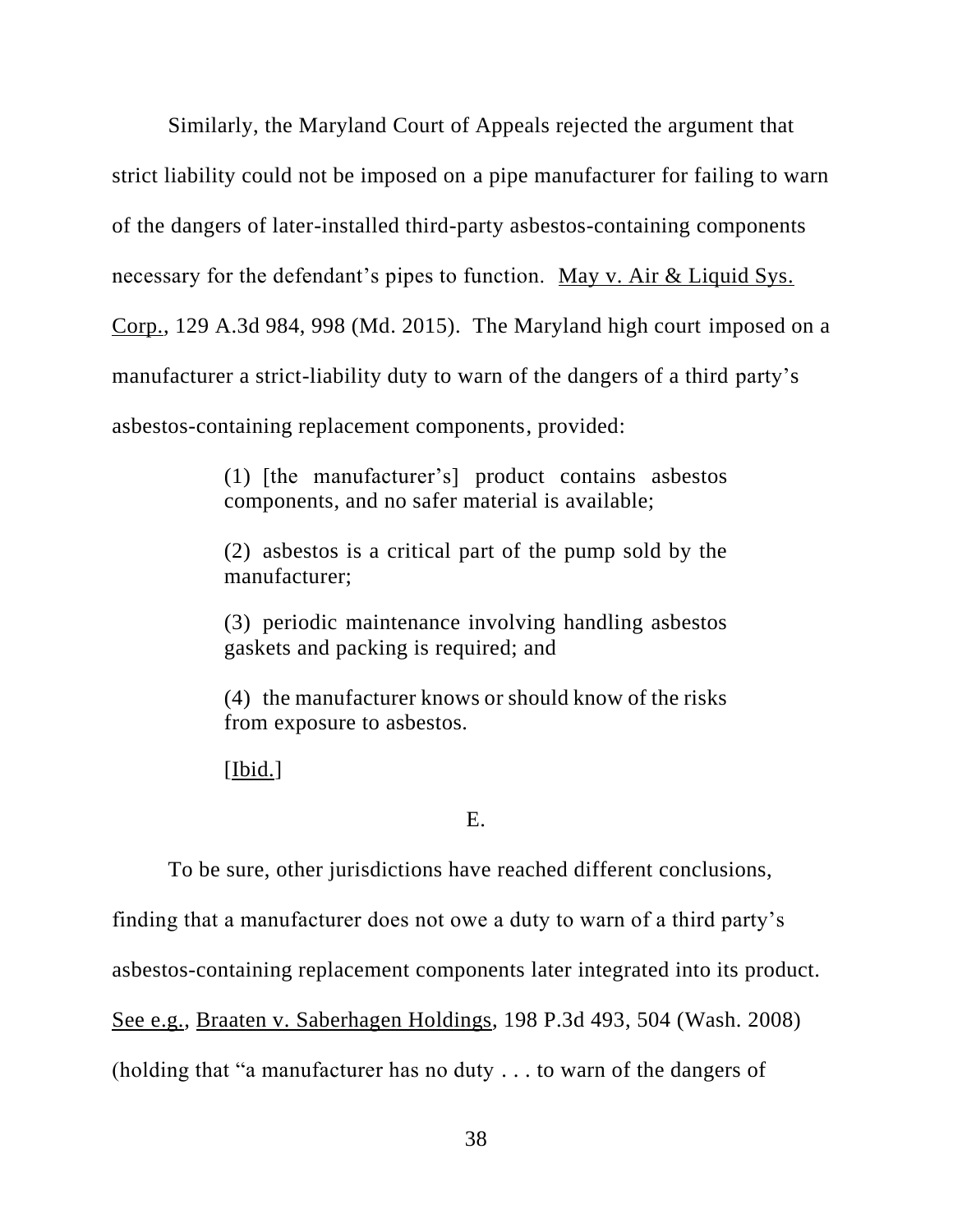exposure to asbestos in products it did not manufacture and for which the manufacturer was not in the chain of distribution"); Davis v. John Crane, Inc., 836 S.E.2d 577, 584 (Ga. 2019) (same). California takes a modified approach. See O'Neil v. Crane Co., 266 P.3d 987, 991 (Cal. 2012) (holding "that a product manufacturer may not be held liable in strict liability or negligence for harm caused by another manufacturer's product unless the defendant's own product contributed substantially to the harm, or the defendant participated substantially in creating a harmful combined use of the products" (emphasis added)). We conclude, however, that our evolving common law jurisprudence in the field of failure-to-warn, strict-liability cases involving asbestoscontaining products leads to a result that aligns with similar decisions rendered by the United States Supreme Court, the New York Court of Appeals, and the Maryland Court of Appeals.

In summary, imposing a duty to warn about the dangers of asbestoscontaining replacement components, regardless of who manufactured those components, adds hardly any further burden or cost to the product manufacturers, who already have a duty to warn of the dangers of the original asbestos-containing components. The manufacturers are in the best position to know the useful life -- the wear and tear -- of the asbestos-containing components in the product in which they operate, and the user of the product is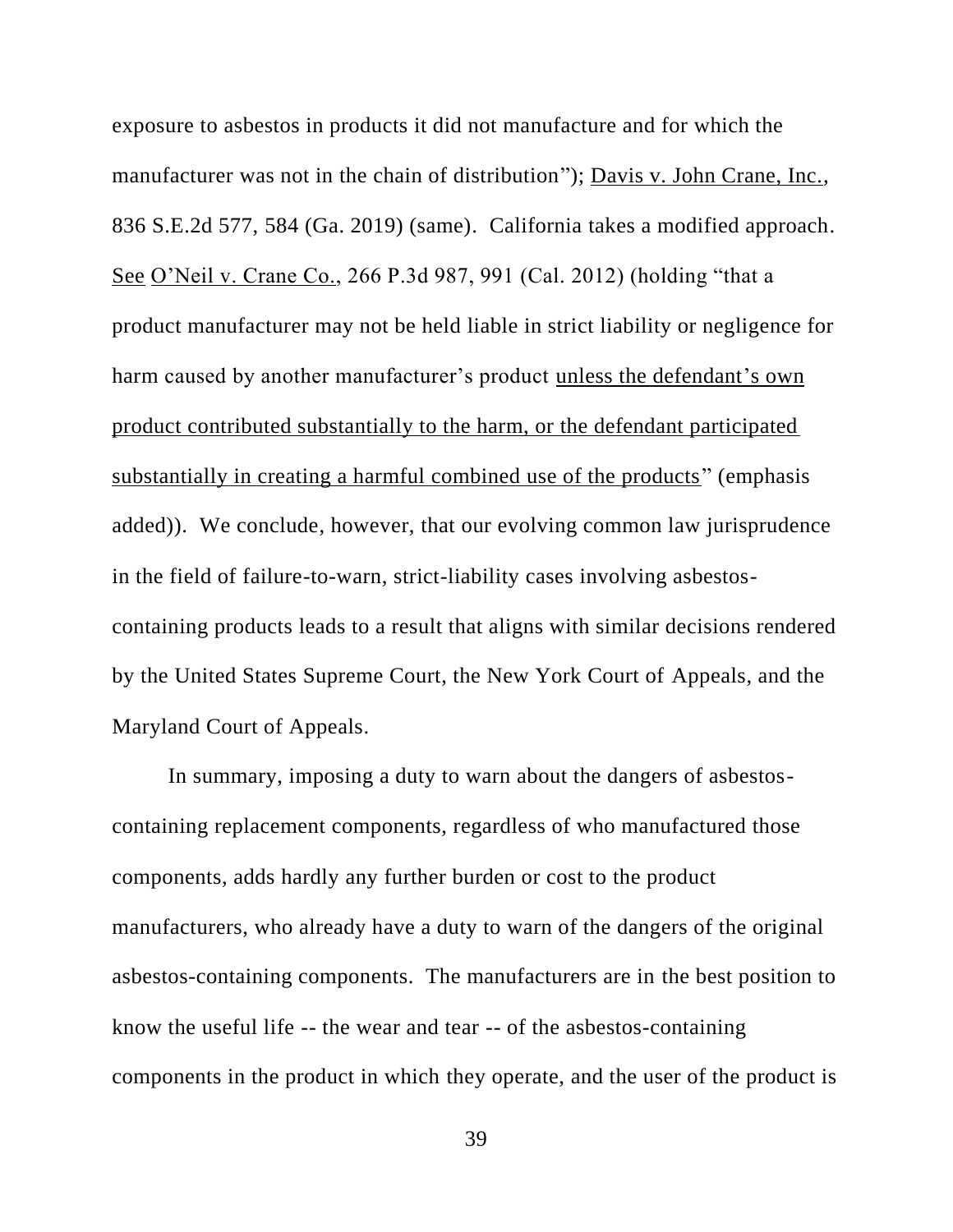likely to be more alert to a warning on the product than one that comes with the component part. It is only fair that the defendant manufacturers, who profit because the replacement components extend the life of their products, bear and spread the cost of the harm they caused. That is not to say that the third-party manufacturers of asbestos-containing replacement components do not have an equivalent duty to warn of the dangers of their products. But component-part manufacturers are not defendants or third-party defendants in this action.

# V.

Despite the dissent's suggestion otherwise, this opinion represents nothing more than a reasonable and logical extension of our evolving common law jurisprudence in asbestos cases. See post at \_\_\_ (slip op. at 5). This Court is not breaching any of its precedents, but merely resolving a case of first impression that comes to us from conflicting decisions of panels in the Appellate Division. Our asbestos-related jurisprudence has not been static, as is evident from decisions ranging from Beshada to Olivo v. Owens-Illinois, Inc., 186 N.J. 394, 404-05 (2006), where we held that a defendant's "duty to workers on its premises for the foreseeable risk of exposure" to asbestos similarly extends "to spouses handling the workers' unprotected work clothing based on the foreseeable risk of exposure." "One of the great virtues of the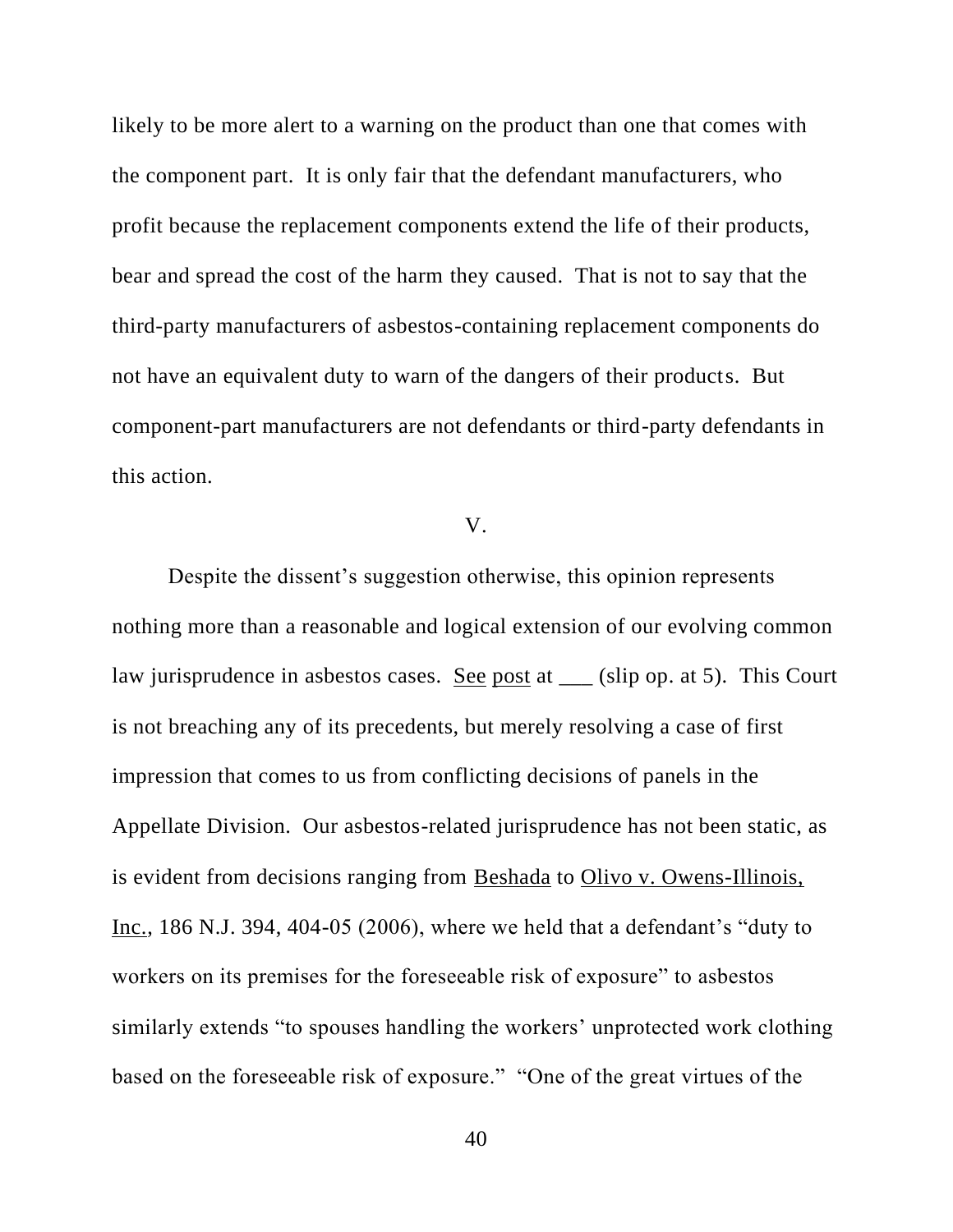common law is its dynamic nature that makes it adaptable to the requirements of society at the time of its application . . . ." State v. Culver, 23 N.J. 495, 505 (1957). The approach we take here is the same modest one advanced by the United States Supreme Court, the New York Court of Appeals, and the Maryland Court of Appeals.

Like the Hughes court, the dissent takes the position that the product is one thing for product-causation and adequate-warning purposes (defendants' products and asbestos-containing component parts) and another thing for medical-causation purposes (asbestos-containing component parts required for the product to function). We reject that approach, as have other courts cited in this opinion.

Contrary to the dissent's assertion, this opinion does not alter in any way the requirement for proving medical causation related to defendants' products, including the required asbestos-containing replacement components that are integral to the functioning of those products. Whelan must establish that exposure to the asbestos-causing replacement component was of "'sufficient frequency, with a regularity of contact, and with the product in close proximity' to the plaintiff," James, 155 N.J. at 301 (quoting Sholtis, 238 N.J. Super. at 28), and that the exposure "was a substantial factor in causing or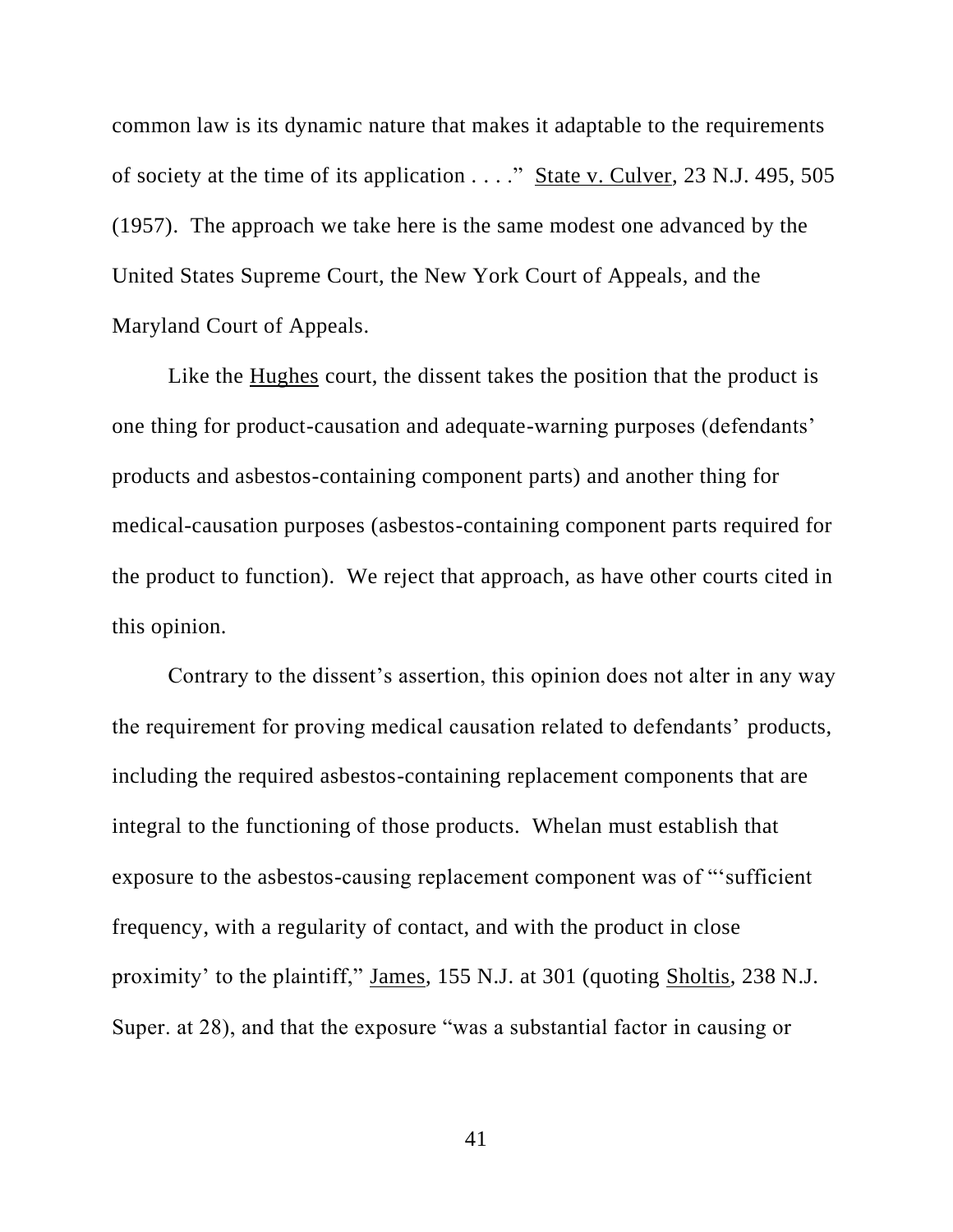exacerbating [his] disease," id. at 299 (quoting Sholtis, 238 N.J. Super. at 30- 31).

In addition, plaintiffs still have a strong incentive to identify asbestoscontaining component manufacturers, if they can, because those manufacturers are another source for the payment of damages. In turn, defendants have an incentive to identify asbestos-component manufacturers to share in bearing the cost of damages. To be sure, plaintiffs are not entitled to double recoveries.

#### VI.

We affirm the judgment of the Appellate Division, for many of the reasons set forth in its thoughtful and comprehensive opinion reversing the order granting summary judgment in favor of defendants. As a matter of law, we hold that defendant manufacturers and distributors can be found strictly liable for the failure to warn of the dangers of their products, including their own asbestos-containing components and a third party's replacement components. To succeed in his failure to warn action, Whelan must prove that (1) the manufacturer or distributor incorporated asbestos-containing components in its original product; (2) the asbestos-containing components were integral to the product and necessary for it to function; (3) routine maintenance of the product essentially required replacing the original asbestoscontaining components with similar asbestos-containing components; and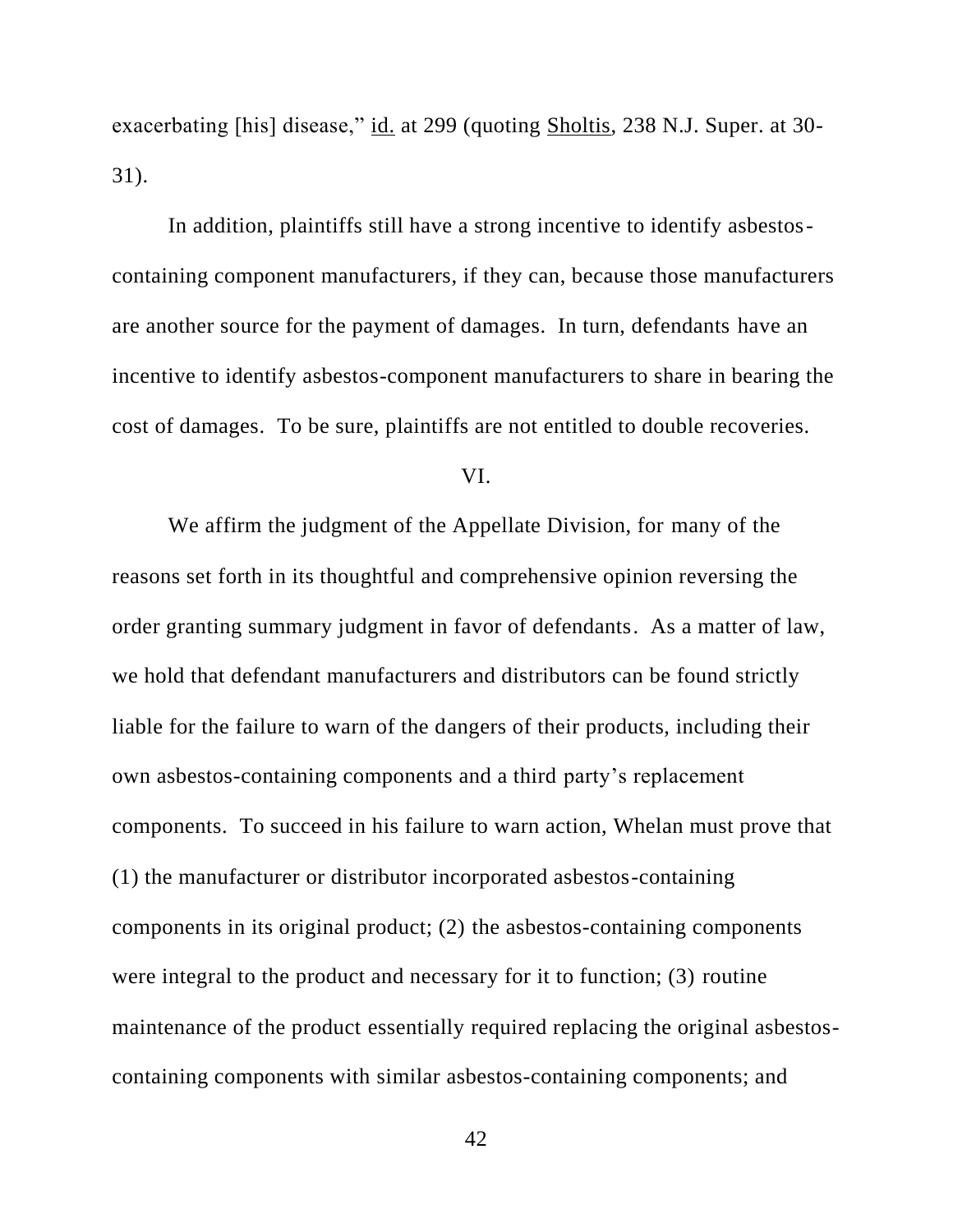(4) the exposure to the asbestos-containing components or replacement components was a substantial factor in causing or exacerbating Whelan's disease.

The facts in dispute must be resolved by a jury. We remand to the trial court for proceedings consistent with this opinion.

CHIEF JUSTICE RABNER and JUSTICES LaVECCHIA, SOLOMON, and TIMPONE join in JUSTICE ALBIN's opinion. JUSTICE PATTERSON filed a dissent, in which JUSTICE FERNANDEZ-VINA joins.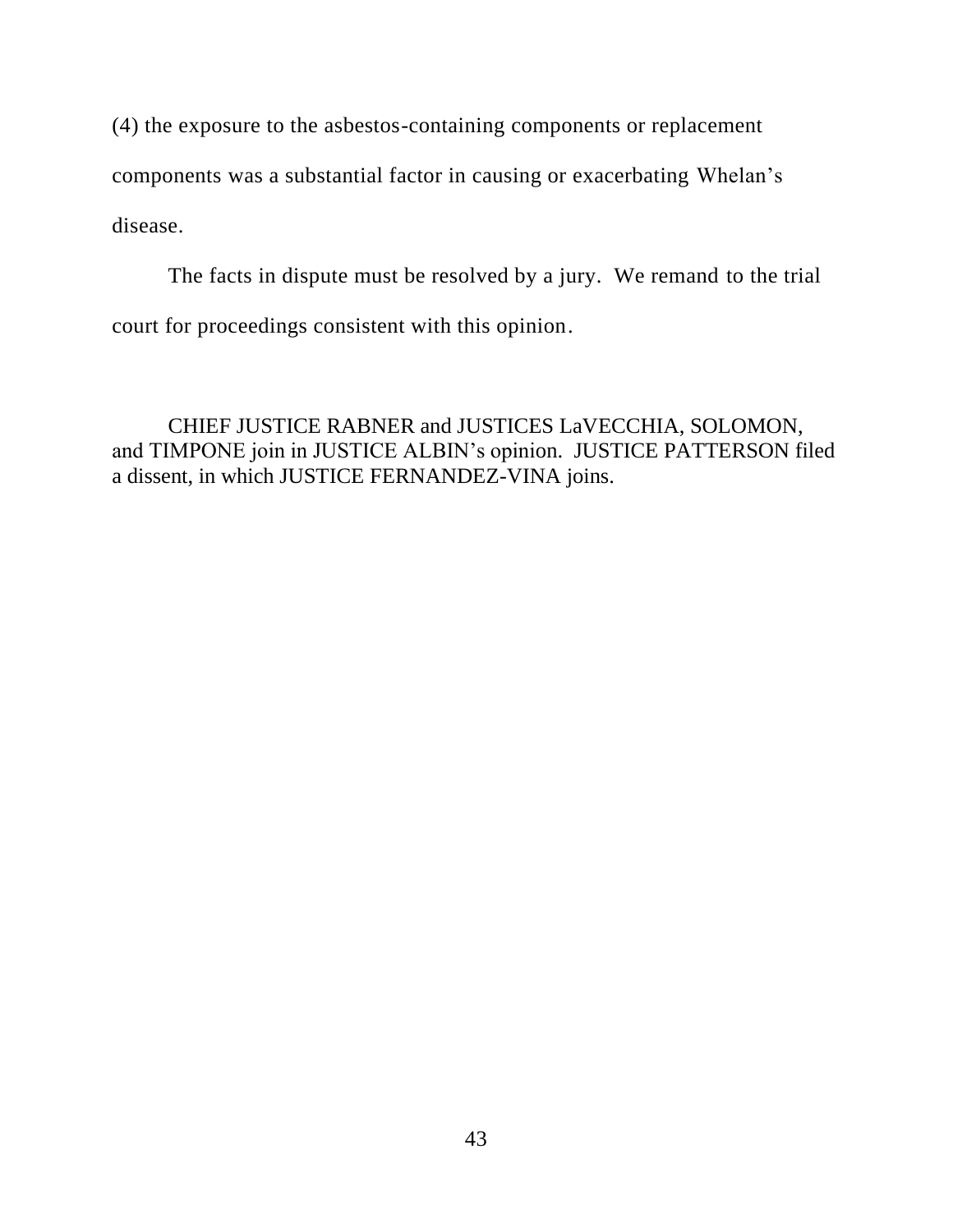Arthur G. Whelan,

Plaintiff-Respondent,

v.

Armstrong International Inc.; Burnham LLC; Carrier Corp., individually, d/b/a and as successor to Bryant Heating & Cooling Systems; Cleaver-Brooks Inc.; Crown Boiler Co., f/k/a Crown Industries Inc.; Ford Motor Co.; Johnson Controls Inc., individually, d/b/a and as successor to Evcon Industries Inc. and Coleman Heating and Air Conditioning Products, Inc.; NIBCO Inc.,

Defendants-Appellants,

and

A.O. Smith Corp.; Aaron & Co.; AMG Industries Inc., d/b/a and as successor to Akron Metallic Gasket Co.; Automatic Switch Co.; Automotive Brake Co.; A.W. Chesterton Co.; BASF Corp.; Bergen Industrial Supply Co.; Bethlehem Dynatherm, a/k/a Dynatherm Boiler Manufacturing Inc.; Binsky & Snyder LLC, individually, d/b/a and as successor to Binsky & Snyder Co.; Bonland Industries Inc.; BorgWarner Morse Tec Inc., as successor to Borg-Warner Corp.; Briggs Industries Inc.; Carlisle Companies Inc.; CBS Corp., f/k/a Viacom Inc., successor by merger to CBS Corp., f/k/a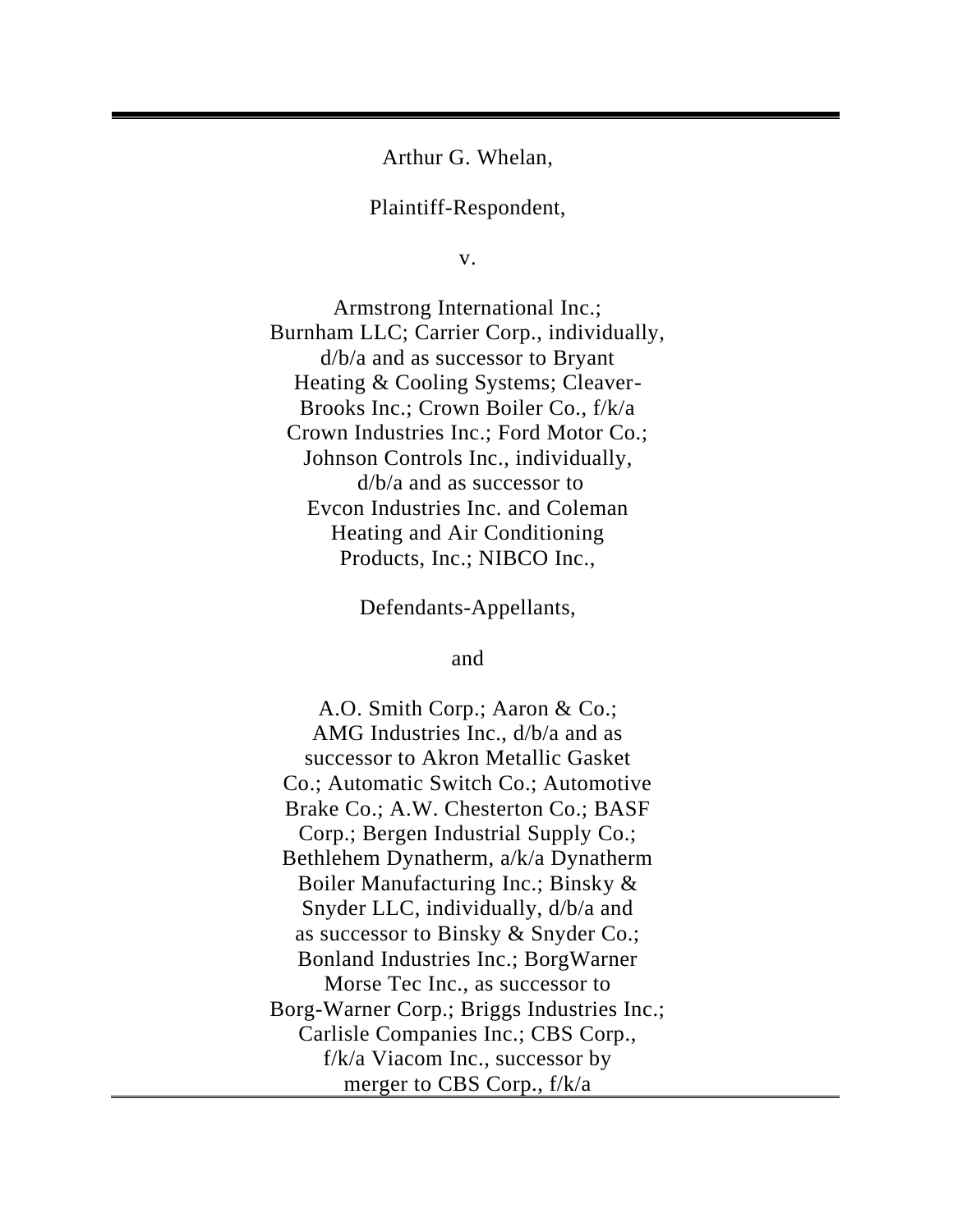Westinghouse Electric Corp.; Central Brass Co. Inc., individually, d/b/a and as successor to Central Brass Manufacturing Co. and Central Brass & Fixture Co.; Central Engineering & Supply Co. Inc.; Chicago Faucet Co.; Chicago-Wilcox Manufacturing Co. Inc.; Colfax Inc., individually and as successor to Warner Electric Brake & Clutch Co.; Crane Co.; Crosstown Plumbing Supply Inc.; Dana Companies LLC; DAP Inc.; Ductmate Industries Inc.; Dunham-Bush Inc.; Dunphey & Associates Supply Co. Inc.; Duro Dyne Corp.; ECR International Inc., individually, d/b/a and as successor to Utica Boilers Inc., Utica Radiator Corp., Dunkirk Boilers, Pennco Inc., and Olsen Technology Inc.; Essex Plumbing Supply Inc.; Fisher Scientific International Inc.; Fortune Brands Home & Security Inc., individually, d/b/a and as successor to Moen Inc.; Foster Wheeler LLC; General Electric Co.; Georgia-Pacific LLC; The Goodyear Tire & Rubber Co.; Goulds Pumps Inc.; Graco Inc.; Grundfos Pumps Corp.; H.B. Smith Co. Inc.; Hilco Inc., individually and as successor to Universal Supply Group Inc. and Amber Supply Co.; Honeywell International Inc., f/k/a Honeywell Inc., Allied Signal Inc. and Bendix Corp.; Interline Brands Inc., individually, d/b/a and as successor to J.A. Sexauer Inc.; International Business Machines Corp.; ITT Corp.; Kaiser Gypsum Co. Inc.; Kantor Supply Inc.; Kohler Co., individually, d/b/a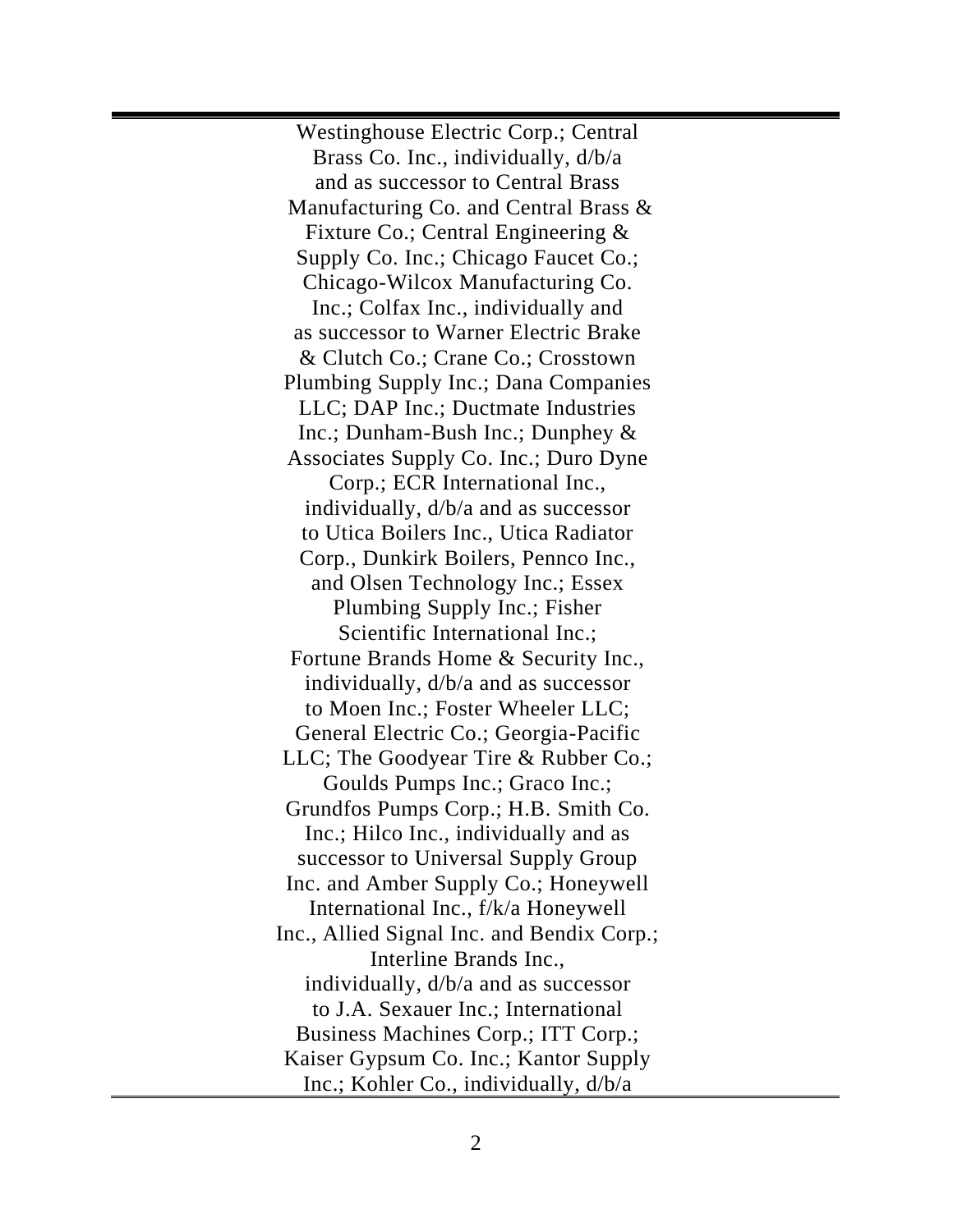and as successor to Sterling Faucet Co.; Lennox Industries Inc., individually, d/b/a and as successor to Armstrong Furnace Co.; Magnatrol Valve Corp.; Manhattan Welding Co. Inc.; Maremont Corp.; Meritor Inc., individually and as successor to Rockwell International Corp.; Mestek Inc., individually, d/b/a and as successor to H.B. Smith Co., Smith Cast Iron Boilers and Mills Boilers; Mueller Industries Inc.; National Automotive Parts Association Inc.; New Jersey Boiler Repair Co.; NCH Corp., as successor to Creed Co. and Daniel P. Creed Co. Inc.; NMBFIL Inc., f/k/a Bondo Corp.; Owens-Illinois Inc.; Peerless Industries Inc.; Pneumo-Abex LLC, individually and as successor to Abex Corp.; Price Pfister Inc.; The Prudential Insurance Co. of America; Rheem Manufacturing Co.; Riley Power Inc., f/k/a Riley-Stoker Corp.; Robertshaw Controls Co., individually and as successor to Fulton Sylphon Co.; Sid Harvey Industries Inc.; Slant/Fin Corp.; Sloan Valve Co.; SOS Products Co. Inc.; Speakman Co.; Superior Boiler Works Inc.; Sur-Seal Corp.; Taco Inc.; Trane U.S. Inc., individually and as successor to American Standard Inc. and American Radiator Co.; Turner Construction Co.; Unilever United States Inc.; Uniroyal Holding Inc.; Verizon New Jersey Inc., individually and as successor to New Jersey Bell Telephone Co.; Victaulic Co.;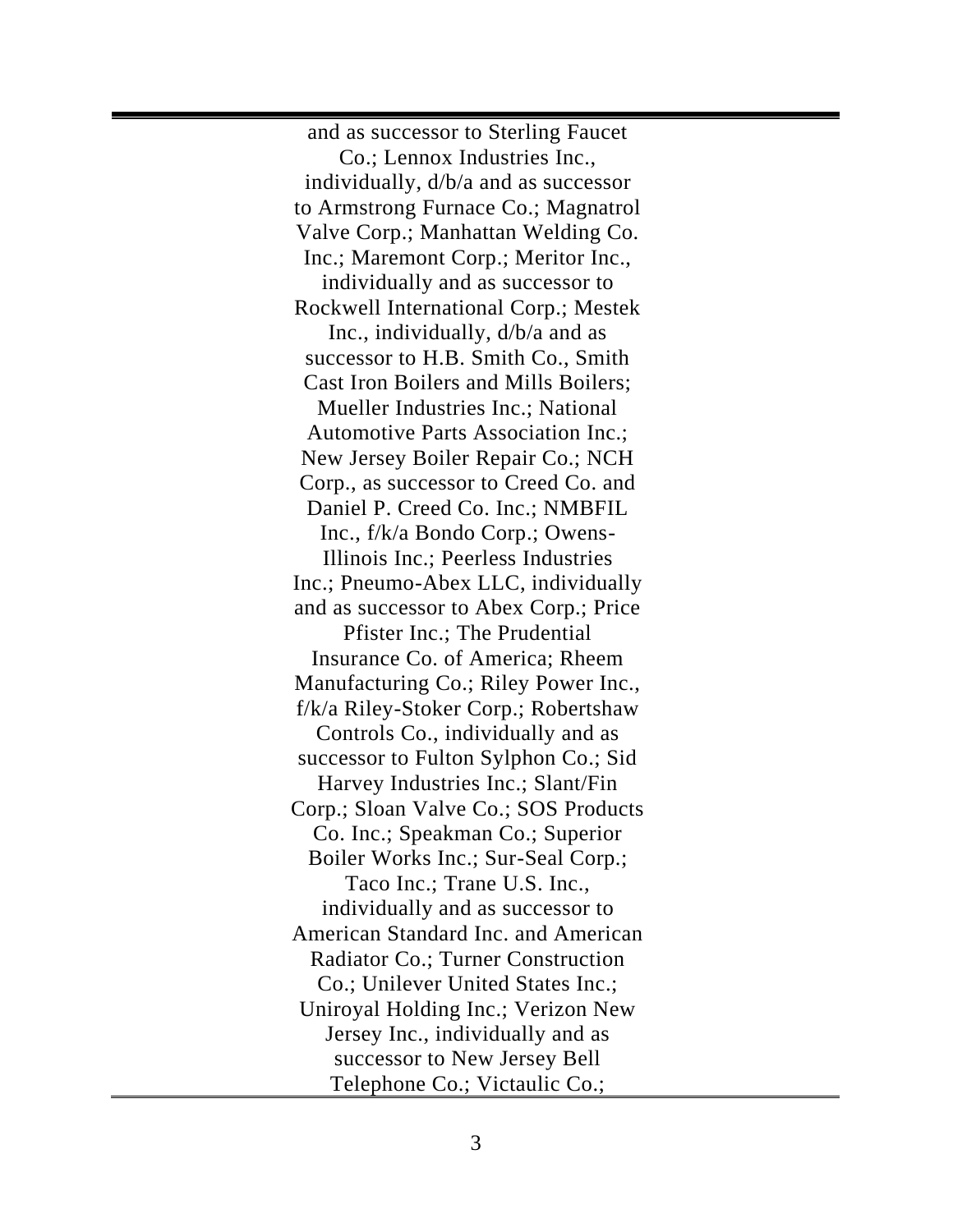Wallwork Bros. Inc.; Wal-Rich Corp.; Weil-McLain, a division of the Marley-Wylain Co., a wholly-owned subsidiary of the Marley Co. LLC; W.V. Egbert & Co. Inc.; York International Corp.; Zurn Industries LLC, individually, d/b/a and as successor to Erie City Iron Works and Zurn Industries Inc.; AII Acquisition LLC, individually, as successor to,  $f/k/a$ , and  $d/b/a$  Holland Furnace Co., Athlone Industries Inc., T.F.C. Holding Corp. and Thatcher Furnace Co.; American Premier Underwriters, individually and as successor to Hydrotherm Corp.; August Arace & Sons Inc.; Honeywell Inc.; Rockwell Automation Inc., individually, d/b/a and as successor to Sterling Faucet Co.; Rockwell Collins Inc., individually, d/b/a and as successor to Sterling Faucet Co.; TriMas Corp., individually, d/b/a and as successor to NI Industries Inc.; Wilmar Industries Inc., individually, d/b/a and as successor to J.A. Sexauer Inc.; BASF Catalysts LLC; TriMas Corp., individually and as successor in interest to Norris Industries and/or NI Industries Inc.; York International Corp., individually and as successor to The Coleman Company Inc., a/k/a Coleman Heating and Air Conditioning Products Inc.,

Defendants.

JUSTICE PATTERSON, dissenting.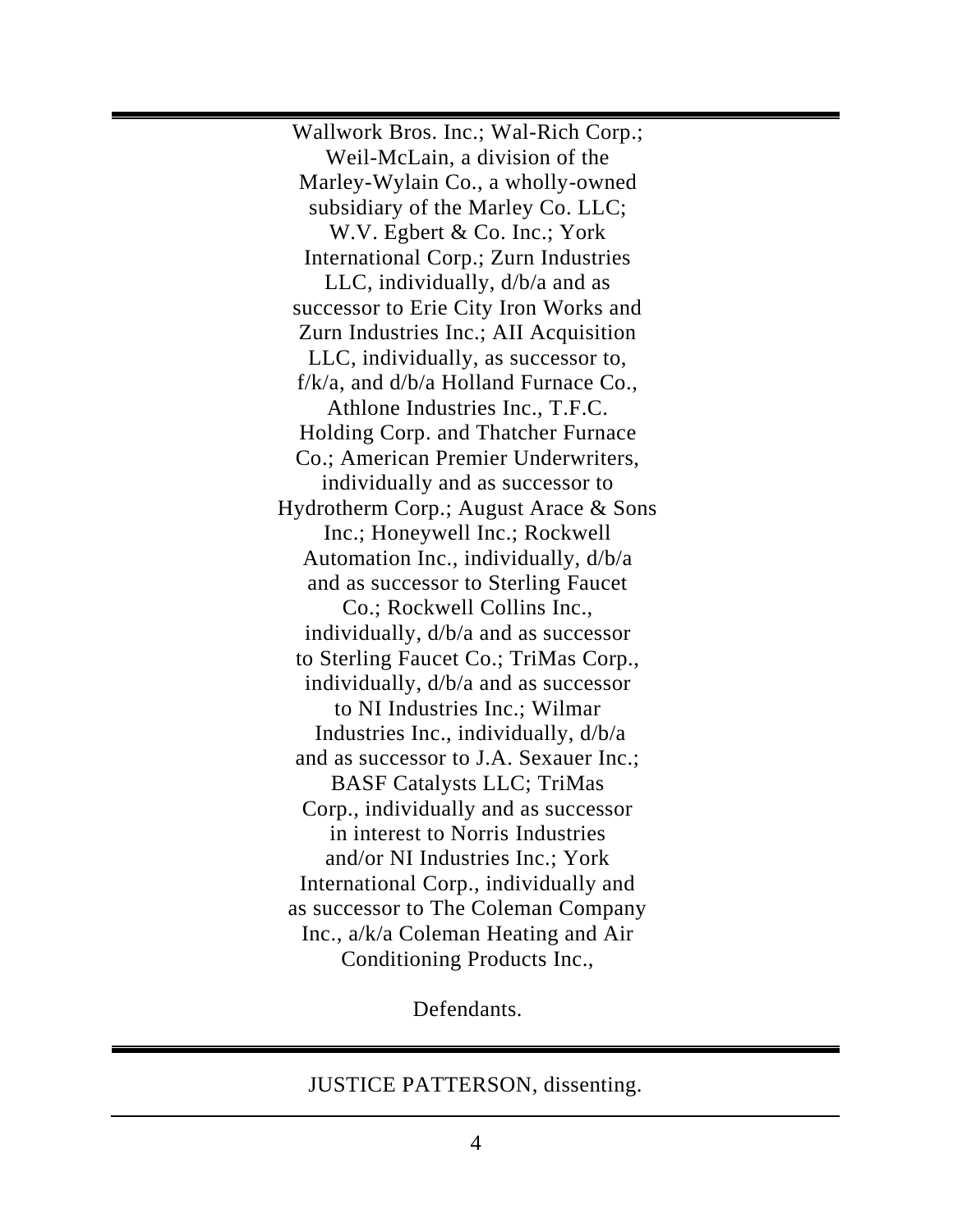This Court has long declined to "'lightly alter one of [its] rulings' because consistent jurisprudence 'provides stability and certainty to the law.'" Bisbing v. Bisbing, 230 N.J. 309, 328 (2017) (quoting Pinto v. Spectrum Chems. & Lab. Prods., 200 N.J. 580, 598 (2010)). "Stare decisis 'carries such persuasive force that we have always required a departure from precedent to be supported by some special justification,'" Luchejko v. City of Hoboken, 207 N.J. 191, 208 (2011) (quoting State v. Brown, 190 N.J. 144, 157 (2007)), such as "when experience teaches that a rule of law has not achieved its intended result," Pinto, 200 N.J. at 598.

In today's decision, the majority substantially alters the test for medical causation that has governed our state's asbestos litigation for decades. The majority does not base its revision of the standard on any showing that the existing rule deprives asbestos plaintiffs of a remedy. Indeed, the specific issue addressed in this appeal has been raised in only two published decisions -- one of them the Appellate Division's decision in this very case -- among the tens of thousands of asbestos claims that our courts have handled over generations. See Whelan v. Armstrong Int'l Inc., 455 N.J. Super. 569, 596-97 (App. Div. 2018); Hughes v. A.W. Chesterton Co., 435 N.J. Super. 326, 338, 343-46 (App Div. 2014). Moreover, even in this matter, there is no dispute that plaintiff Arthur Whelan can seek to recover against some of the many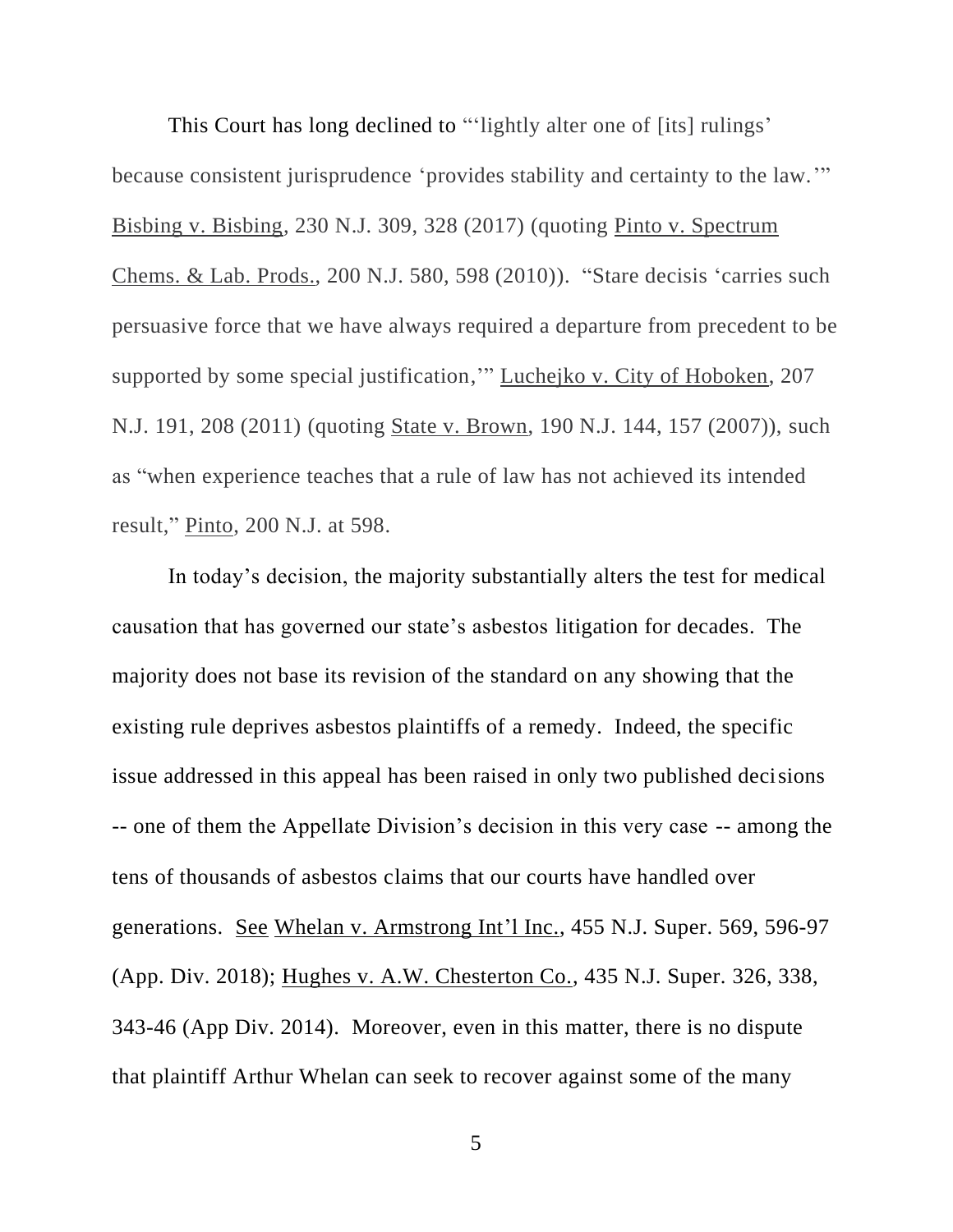defendants named in this action under the law that has governed until today. There is no flaw in our product liability law demanding the change that the majority makes, much less a special justification warranting a departure from precedent.

I view the majority opinion to erode the core element of a plaintiff's burden of proof in an asbestos case, to unfairly impose upon defendants liability premised on products that they neither manufactured nor sold, and to discourage the product-identification discovery that ordinarily leads to an equitable allocation of fault. Accordingly, I respectfully dissent.

# I.

#### A.

Over forty years of jurisprudence, this Court has acted to remove significant barriers facing asbestos plaintiffs. Based in part on its judgment that trial proofs should be simplified, the Court held that plaintiffs in asbestos cases need not demonstrate that the defendant had actual or constructive knowledge of a product's dangers at the time of manufacture. Beshada v. Johns-Manville Prods. Corp., 90 N.J. 191, 207-09 (1982). In aggregated cases overseen by experienced judges, asbestos litigants are afforded broad productidentification discovery, given access to proofs from cases around the country, and allowed to amend their pleadings to pursue claims against a vast array of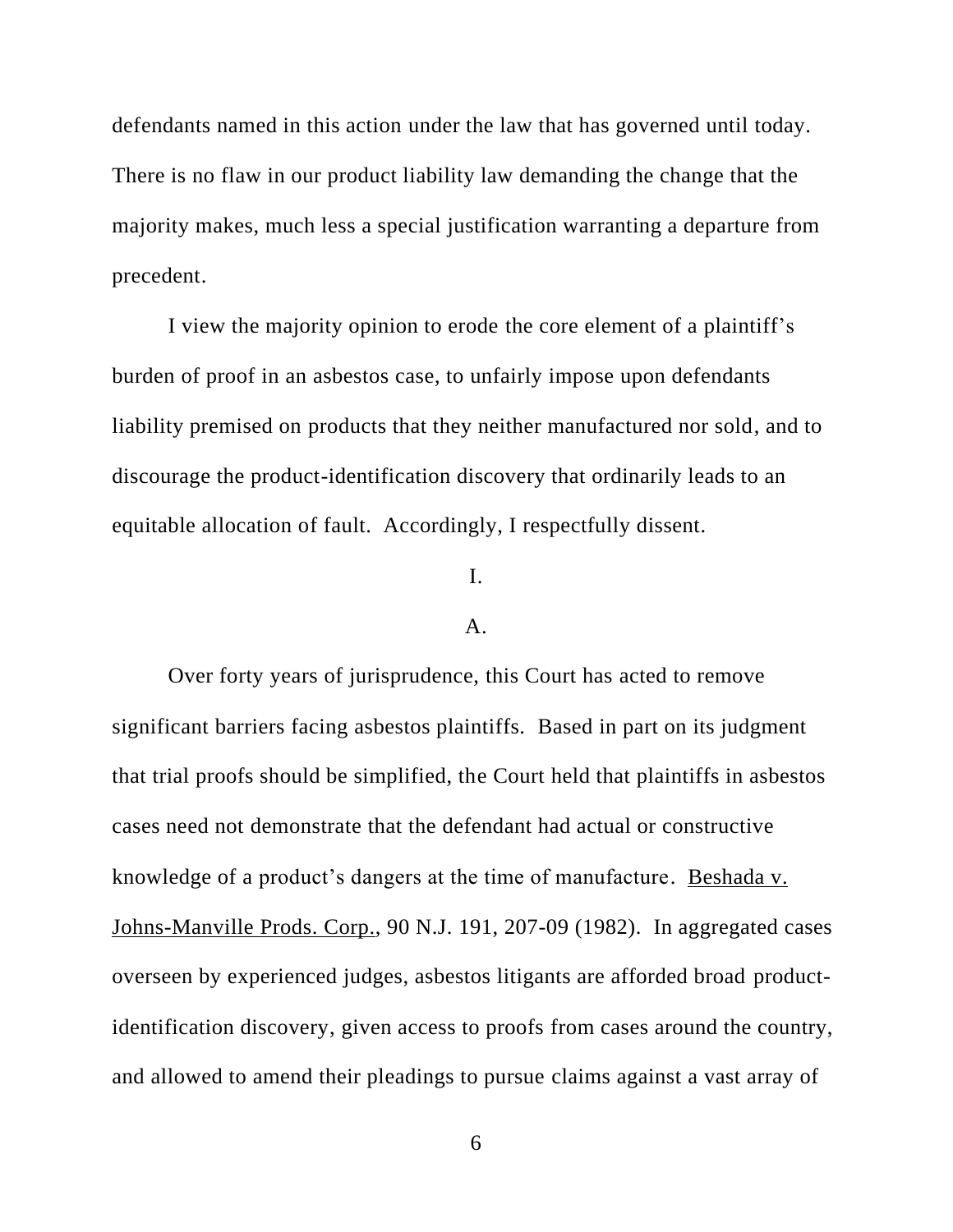manufacturers and distributors of asbestos-containing products. In many settings in which the corporate entity that manufactured the product is unavailable to satisfy a judgment, asbestos plaintiffs may sue successor entities under the expansive "product line" test for successor liability adopted by this Court in Ramirez v. Amsted Industries, Inc., 86 N.J. 332, 343-47 (1981) and Nieves v. Bruno Sherman Corp., 86 N.J. 361, 368-70 (1981). In those and other respects, this Court has acted to ease the burden on asbestos plaintiffs as they seek to prove their claims at trial.

With respect to the critical element of causation in the toxic-tort setting, however, this Court and the Appellate Division have sought to strike a careful balance between the interests of plaintiffs and those of defendants. Our courts have established a two-part test for causation in a toxic-tort claim based on an alleged failure to warn.

First, a plaintiff must establish "product-defect causation" -- that the product "was defective for some reason, the reason in occupational exposure cases usually being failure to warn, and that the defect caused harm." Dreier, Karg, Keefe & Katz, Current N.J. Products Liability and Toxic Tort Law § 33:3 (2020). By virtue of the "heeding presumption" imposed by this Court in plaintiff's favor in Coffman v. Keene Corp., 133 N.J. 581, 597-603 (1993), the burden imposed on plaintiffs to prove product-defect causation in a failure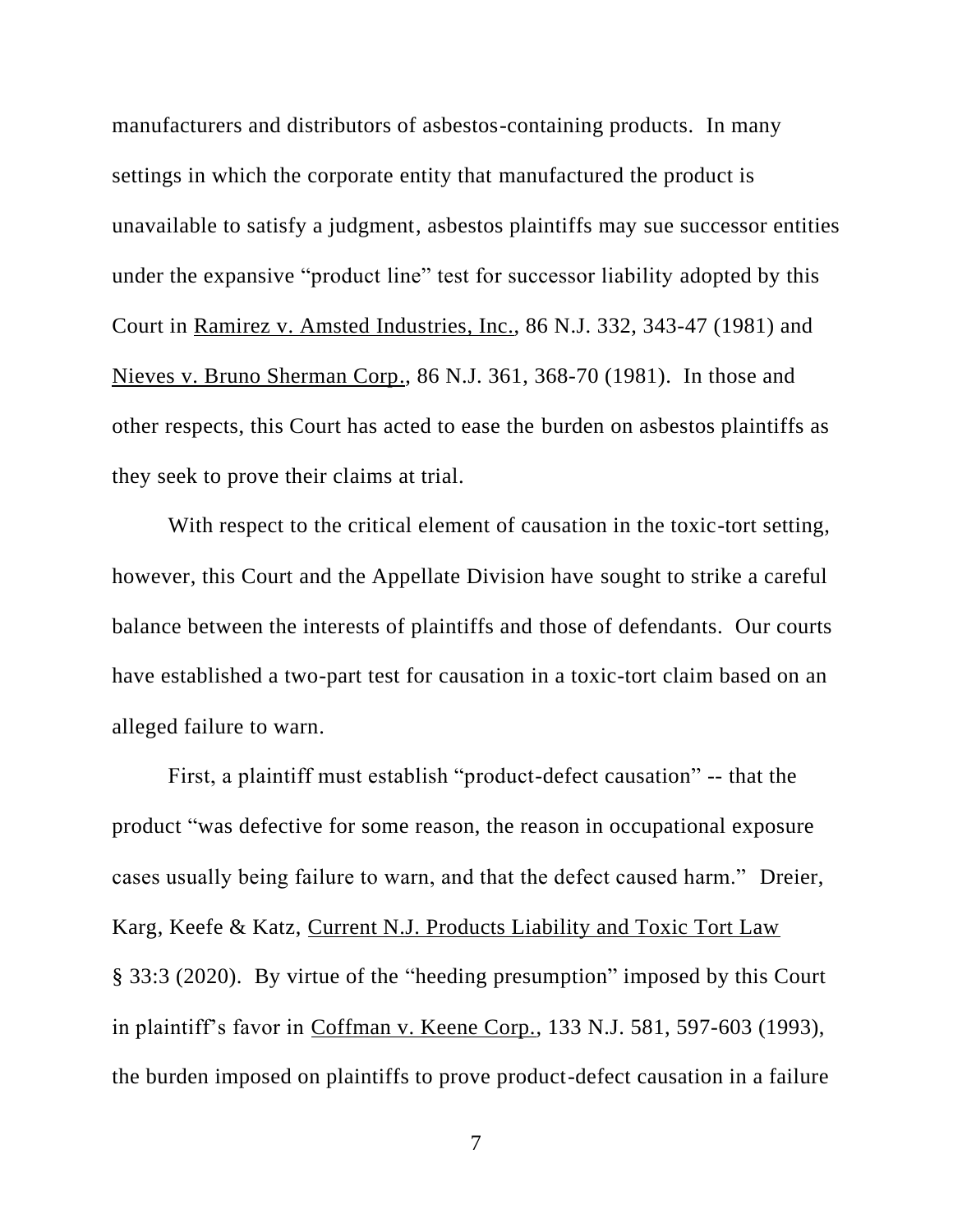to warn claim is "not an onerous one," James v. Bessemer Processing Co., 155 N.J. 279, 297 (1998).

Second, "a plaintiff must prove what is known as 'medical causation' -- that the plaintiff's injuries were proximately caused by exposure to the defendant's product." Id. at 299. That second component of the causation requirement is at the center of this appeal.

The "medical causation" requirement was adopted by the Appellate Division in the asbestos setting in Sholtis v. American Cyanamid Co., 238 N.J. Super. 8, 25-31 (App. Div. 1989), and by this Court in toxic-tort cases generally in James, 155 N.J. at 299-304. First in Sholtis and then in James, the courts grappled to address the "extraordinary and unique burdens facing plaintiffs who seek to prove causation in toxic-tort litigation," James, 155 N.J. at 299 (quoting Rubanick v. Witco Chem. Corp., 125 N.J. 421, 433 (1991)), in a manner that was also fair to defendants. In both cases, the courts adopted a test of proximate cause that eased the plaintiff's burden, but strictly limited liability to those defendants whose products actually contributed to the plaintiffs' harm. Id. at 299-304; Sholtis, 238 N.J. Super. at 28-31.

Rejecting market-share and other collective-liability theories for asbestos cases, the Appellate Division adopted in Sholtis the "frequency, regularity and proximity" test, which requires that "a plaintiff prove an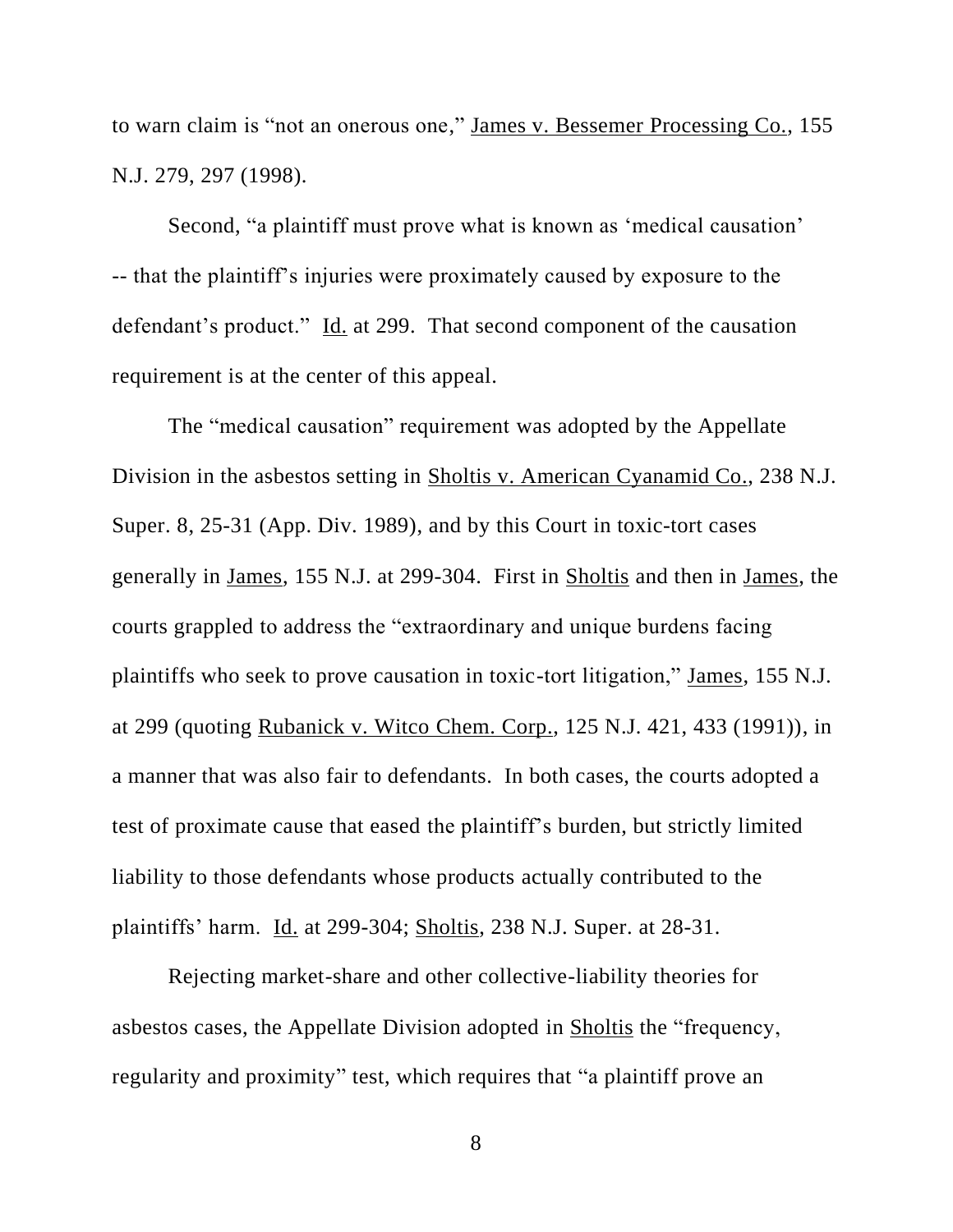exposure of sufficient frequency, with a regularity of contact, and with the product in close proximity." 238 N.J. Super. at 28. The Appellate Division viewed that standard to strike a "fair balance between the needs of plaintiffs (recognizing the difficulty of proving contact) and defendants (protecting against liability predicated on guesswork)." Id. at 29. Under that test, to defeat summary judgment, "a plaintiff only need produce evidence from which a fact-finder, after assessing the proof of frequency and intensity of plaintiff's contacts with a particular manufacturer's friable asbestos, could reasonably infer toxic exposure." Ibid.

In James, the Court observed that the Sholtis test "is not a rigid test with an absolute threshold level necessary to support a jury verdict." James, 155 N.J. at 302 (quoting Tragarz v. Keene Corp., 980 F.2d 411, 420 (7th Cir. 1992)). Nonetheless, the Court expressly mandated that plaintiffs prove exposure to a product manufactured by the defendant against which the plaintiff sought to recover:

> We stress that the "frequency, regularity and proximity" test bears no relationship to theories of collective liability that some courts have adopted in contexts where the specific tortfeasor or tortfeasors that caused the plaintiff's injury cannot be identified. The "frequency, regularity and proximity" test assigns liability only to those defendants to whose products the plaintiff can demonstrate he or she was intensely exposed.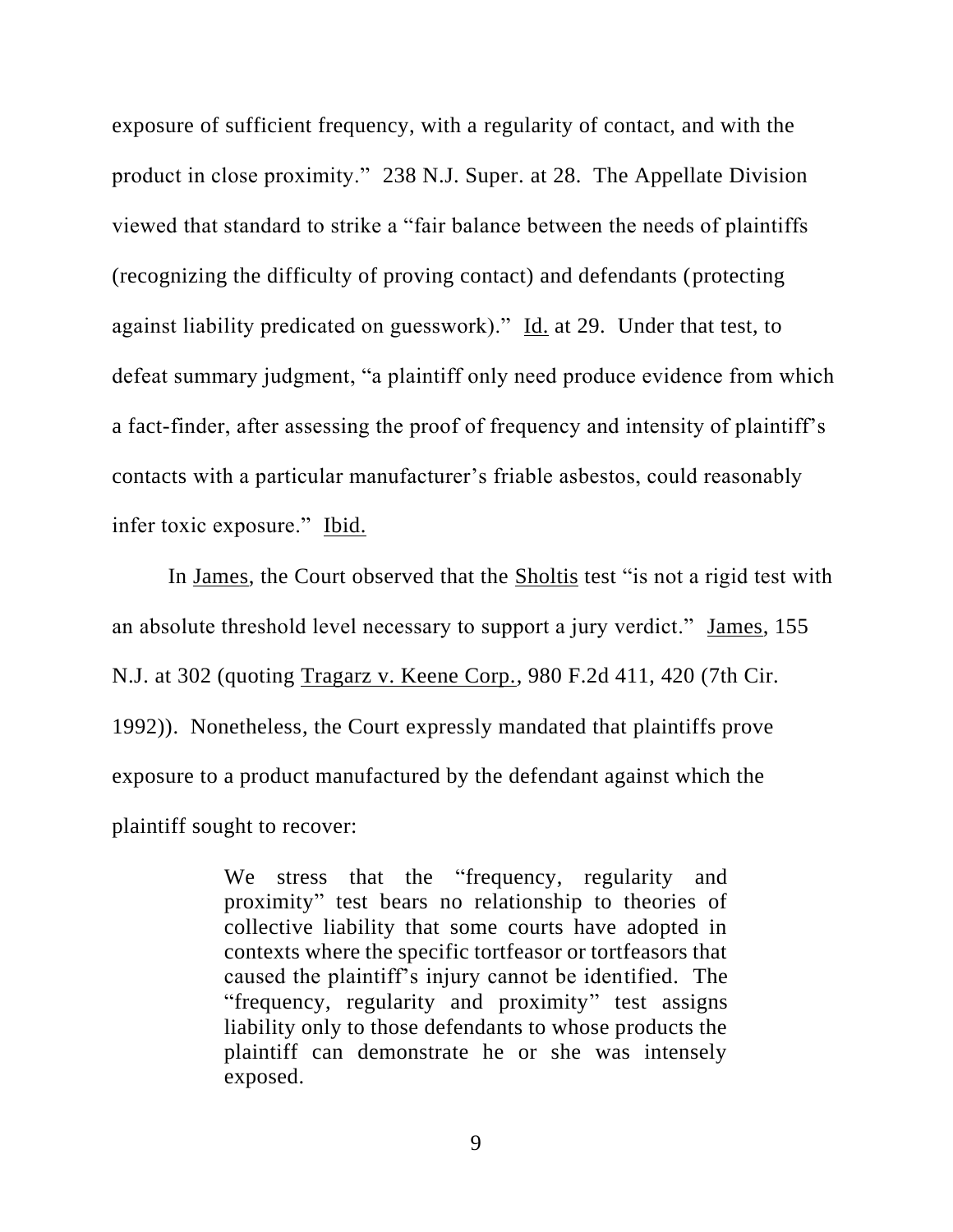[Id. at 302-03.]

The Court found in James that the plaintiff presented the required proofs specific to each defendant manufacturer, noting that the plaintiff had "provided substantial evidence that James was frequently, regularly and proximately exposed to petroleum-based products of each of the petroleum defendants." Id. at 305. It thus upheld a fundamental requirement imposed on plaintiffs seeking to defeat a given defendant's summary judgment motion: a prima facie showing of sufficient intensity of exposure to that specific defendant's product -- as contrasted with another manufacturer's product or a generic class of toxic exposures -- to support a finding of proximate cause by a reasonable jury. Id. at 302-06.

That defendant-specific requirement has been routinely imposed in the asbestos litigation. See, e.g., Estate of Brust v. ACF Indus., LLC, 443 N.J. Super. 103, 125 (App. Div. 2015) (requiring proof, assessed under the test of Sholtis and James, that the plaintiff's "exposure to the defendant's asbestos products was a 'substantial factor' in causing the disease"); Provini v. Asbestospray Corp., 360 N.J. Super. 234, 238 (App. Div. 2003) (holding that the evidence presented by the plaintiff fell short of the required "proof of frequency and intensity of plaintiff's contacts with a particular manufacturer's friable asbestos"); Kurak v. A.P. Green Refractories Co., 298 N.J. Super. 304,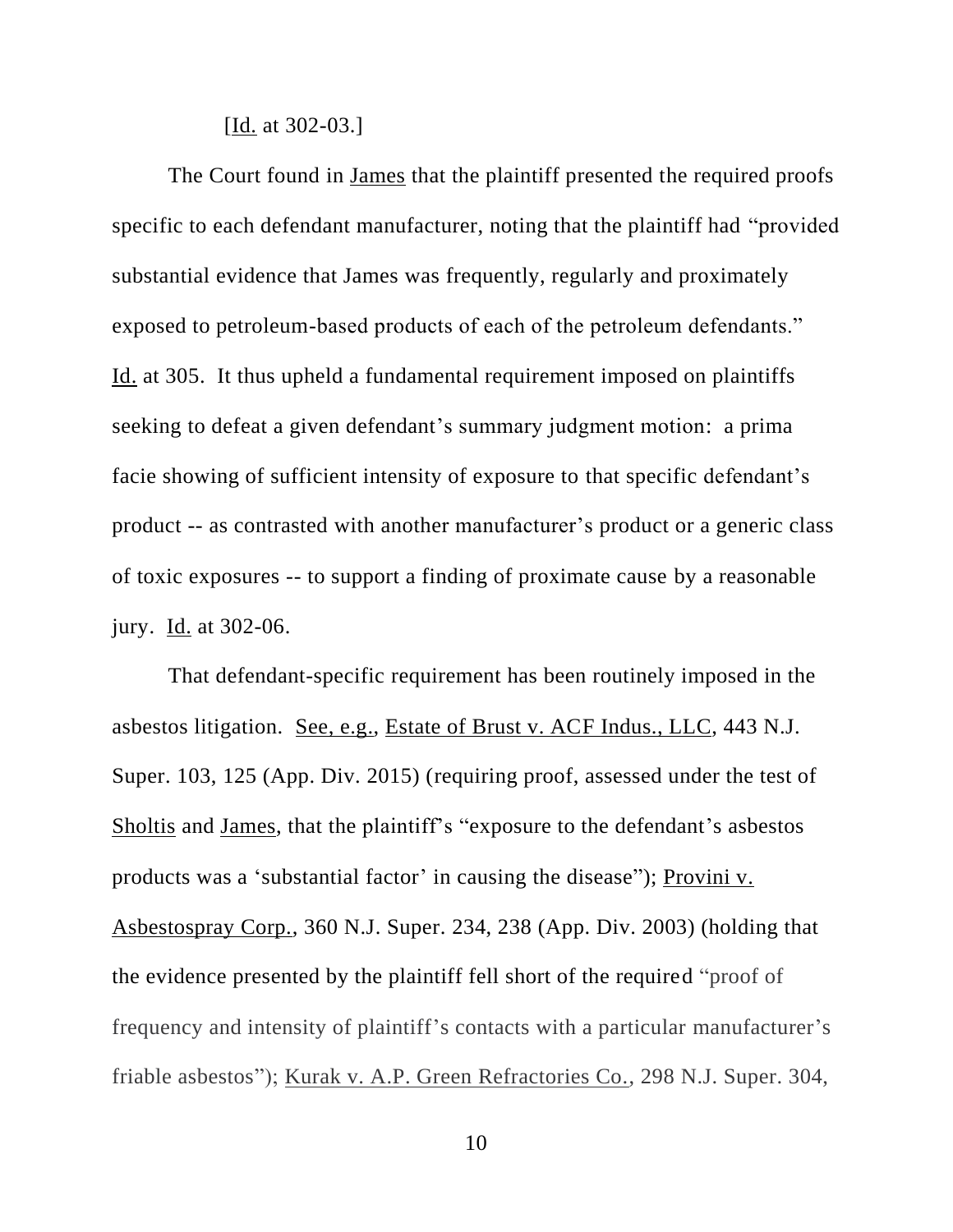314, 322 (App. Div. 1997) (holding that the plaintiffs' product-identification and causation evidence was insufficient to defeat summary judgment as to one defendant but finding, as to another defendant, that the evidence established that the plaintiffs were exposed to that defendant's asbestos product in "close proximity, with regularity, and frequency"); Goss v. Am. Cyanamid Co., 278 N.J. Super. 227, 236-37 (App. Div. 1994) (noting the plaintiffs' burden to show "not only that Porter Hayden's asbestos-containing products were used at American Cyanamid, but also that each of them [was] exposed to the asbestos from those specific products frequently, on a regular basis, and with sufficient proximity so as to demonstrate the requisite causal connection between the exposure and plaintiffs' illnesses").

The requirement that a plaintiff identify the relevant asbestos-containing products and their manufacturers and establish proof of sufficient exposure to a specific defendant's product is not a matter of semantics. Notwithstanding our courts' longstanding commitment to eliminating procedural obstacles facing asbestos plaintiffs, New Jersey has never adopted "theories of collective liability" or other alternative forms of proof as a substitute for product identification in cases such as this. James, 155 N.J. at 302. As leading commentators on product liability law have observed, "Sholtis is distinguishable from various collective liability theories that have been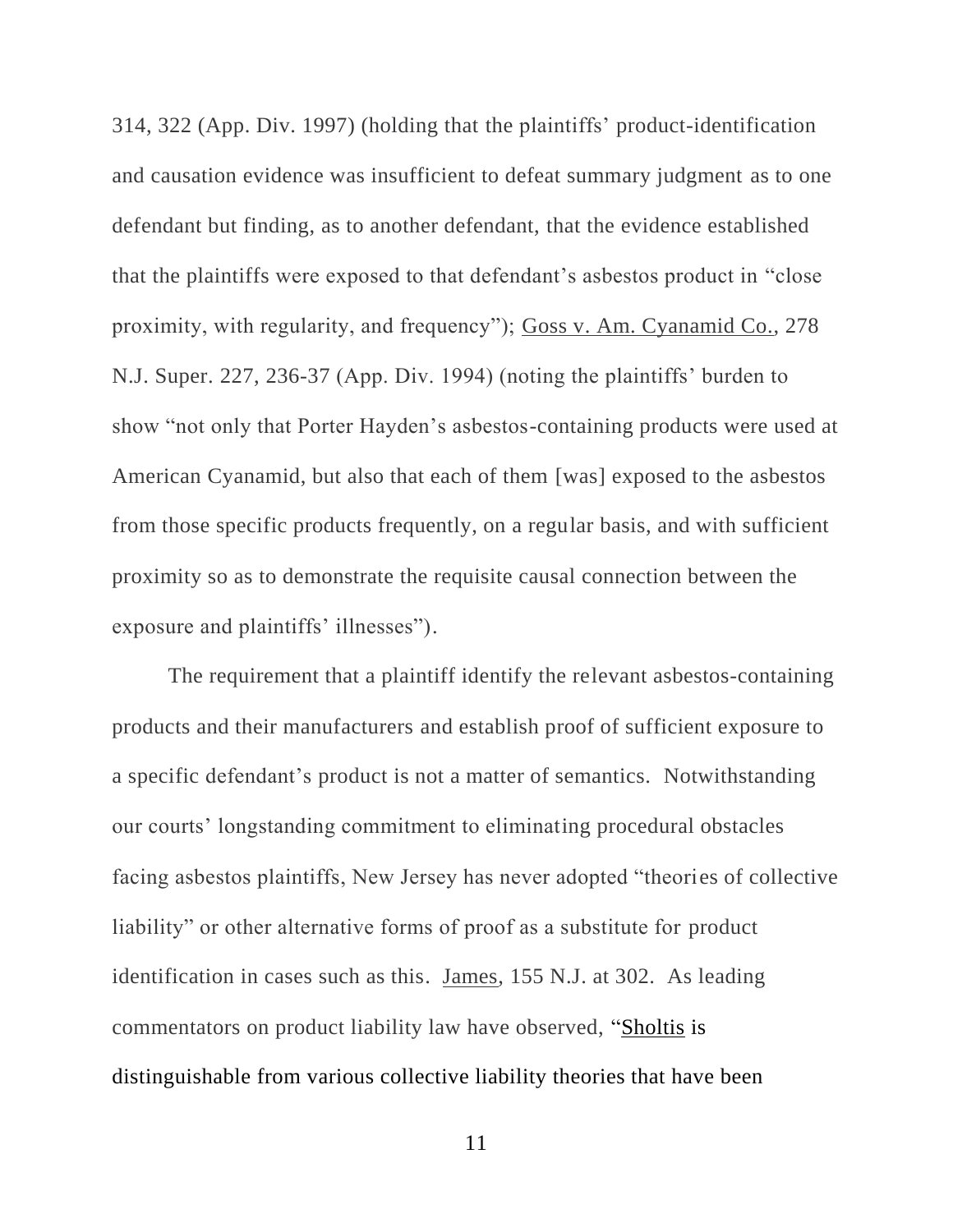rejected by New Jersey courts . . . and only assigns liability to those defendants to whose products plaintiff can demonstrate he was intensely exposed." Dreier, Karg, Keefe & Katz, § 33:3. Instead, recognizing that not every plaintiff will be able to prove the liability of every defendant against whom he or she seeks to recover, our courts have mandated that plaintiffs identify the asbestos-containing product, sue the responsible manufacturer or its successor, and meet the modest burden imposed by the test of Sholtis and James. James, 155 N.J. at 299-304; Sholtis, 238 N.J. Super. at 28-31.

# B.

The medical-causation standard of Sholtis and James was the foundation for the court's reasoning in Hughes, 435 N.J. Super. at 337-38, 343-46. Hughes arose from four plaintiffs' occupational exposure to pumps manufactured by defendant Goulds Pumps, Inc., the majority of which, "until 1985[,] contained asbestos in their gaskets and packing." Id. at 332. It was undisputed that during the period in which the plaintiffs were exposed to the Goulds pumps, "the original gaskets and packing had been replaced, and it is unknown who manufactured or supplied the replacement gaskets and packing." Ibid.

Goulds moved for summary judgment, asserting that the plaintiffs had failed to produce evidence that they were exposed to asbestos-containing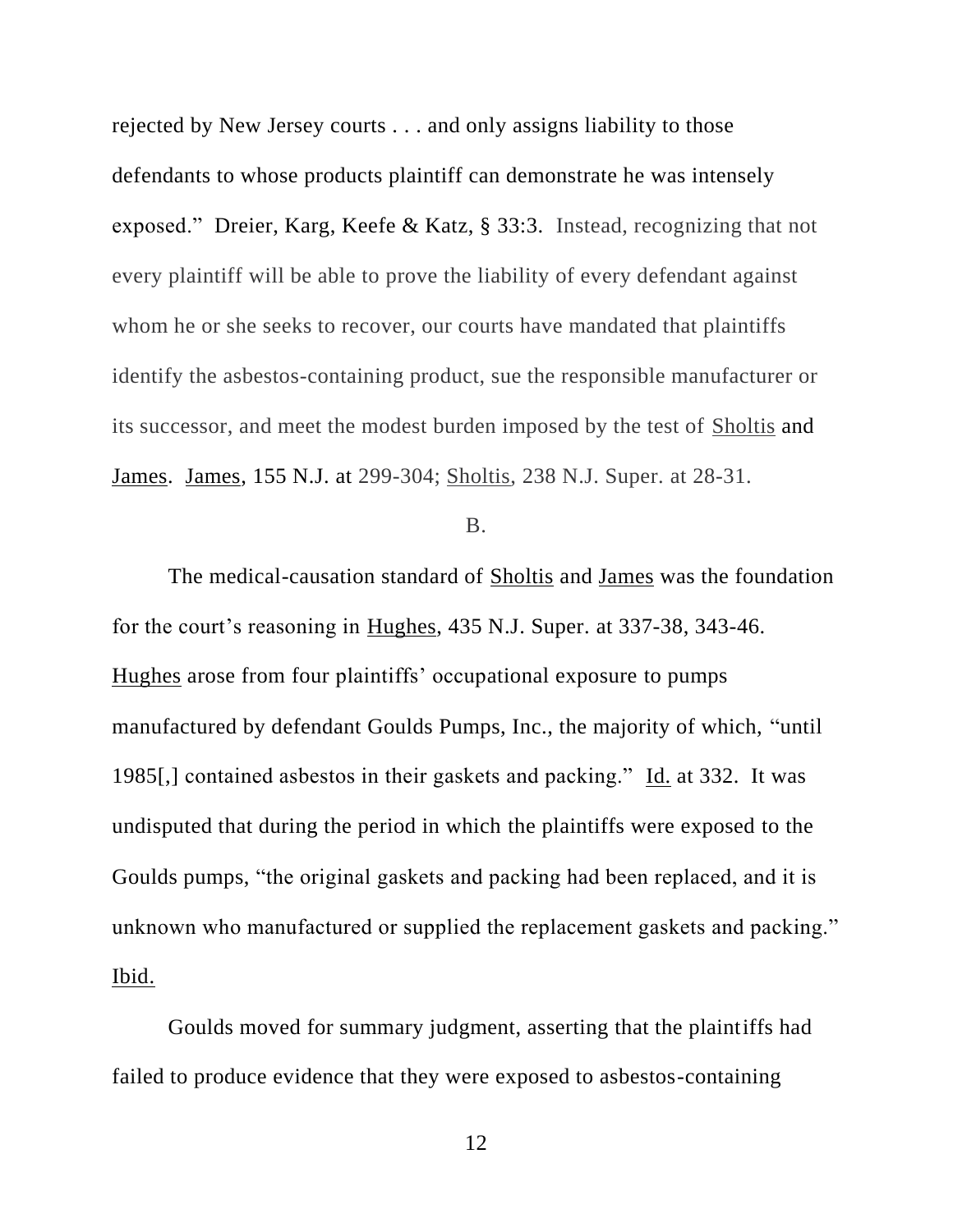products manufactured by Goulds, "let alone with frequency, regularity and proximity" sufficient to prove medical causation under Sholtis. Id. at 333.

On appeal from the trial court's grant of summary judgment in favor of Goulds, the Appellate Division held that, with no non-asbestos gaskets and packing available on the market, "it was reasonably foreseeable, at the time the pumps were placed into the marketplace, that the gaskets and packing would be replaced regularly with gaskets and packing that contained asbestos." Id. at 341. The court concluded that "it would be reasonable, practical, and feasible to impose a duty to warn upon Goulds under the facts here." Id. at 343.

The Appellate Division then turned to the separate question of medical causation, noting that proof of causation is "the most difficult problem for plaintiffs in toxic tort cases." Ibid. Applying the medical-causation standard of Sholtis and James, the Appellate Division held that "[i]ndustry should not be saddled with . . . open-ended exposure based upon 'a casual or minimum contact.'" Id. at 345 (ellipsis in original) (quoting Sholtis, 238 N.J. Super. at 29). The court rejected the Hughes plaintiffs' contention that liability for the unknown manufacturers' replacement gaskets and packing could be predicated solely on their contact with Goulds pumps. Id. at 345-46. The Appellate Division recognized the distinction between the elements of breach of a duty to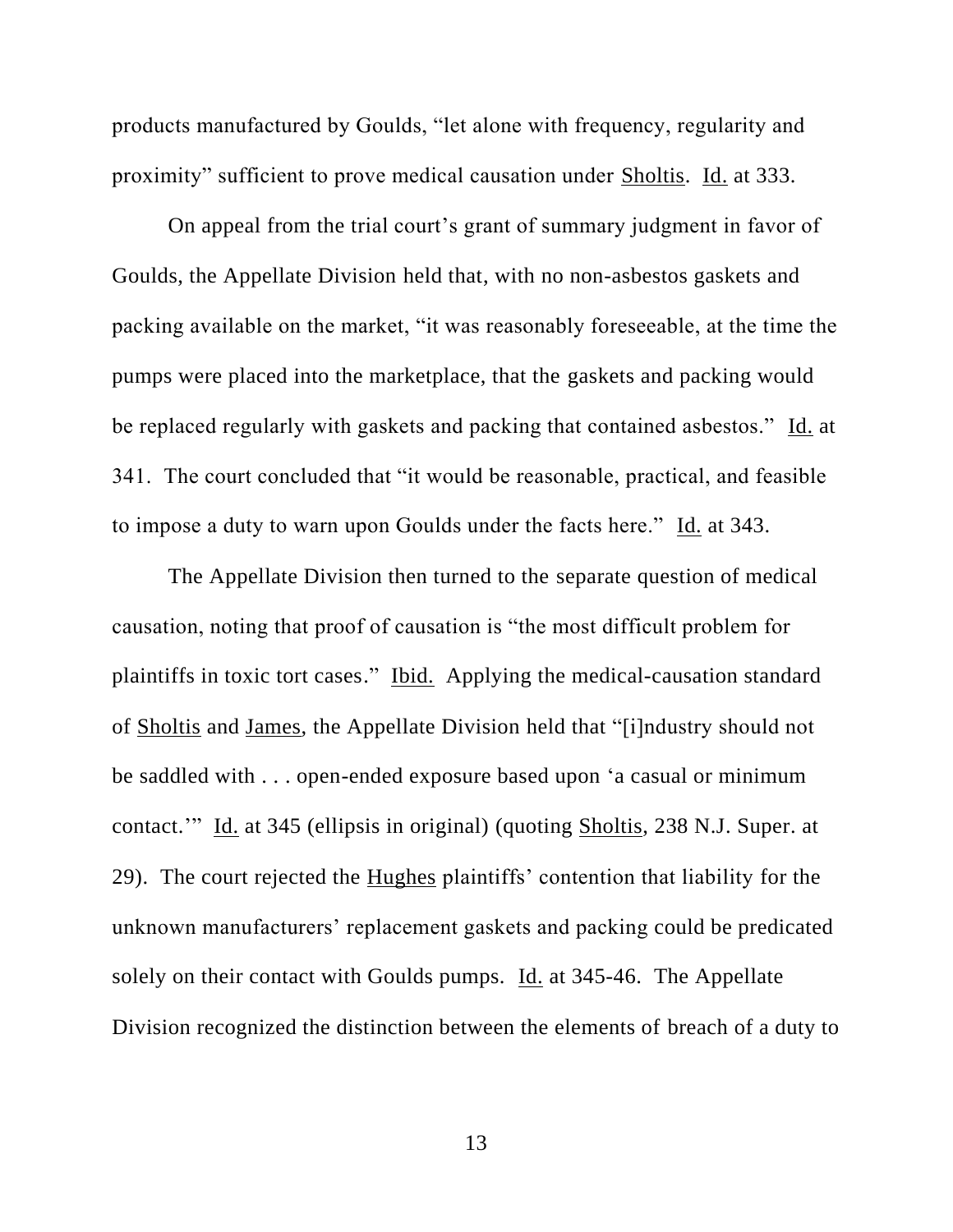warn and medical causation, holding that a finding in plaintiffs' favor in the

former does not obviate the need for plaintiffs to prove the latter:

We do not agree that plaintiffs may prove causation by showing exposure to a product without also showing exposure to an injury-producing element in the product that was manufactured or sold by defendant. If that were the case, a manufacturer or seller who failed to give a warning could be strictly liable for alleged injuries long after the product entered the marketplace even if the injury-producing element of the product no longer existed. The imposition of liability based upon such proofs would rest upon no more than mere guesswork, and would fail to limit liability "only to those defendants to whose products the plaintiff can demonstrate he or she was intensely exposed."

[Id. at 346 (quoting James, 155 N.J. at 302-03) (citing Provini, 360 N.J. Super. at 238).]

The Appellate Division accordingly affirmed the grant of summary

judgment in favor of defendant Goulds. Ibid.

As it expanded a manufacturer's duty to warn to encompass the dangers of required or reasonably foreseeable substitution of replacement asbestoscontaining component parts for the originals, the Appellate Division in Hughes faithfully applied the test of Sholtis and James. Id. at 344-46. The court acknowledged that New Jersey's standard of medical causation in asbestos failure-to-warn cases -- a standard widely recognized to be among the nation's most hospitable to the claims of injured plaintiffs -- nonetheless imposes on those plaintiffs the obligation to prove sufficient exposure to a specific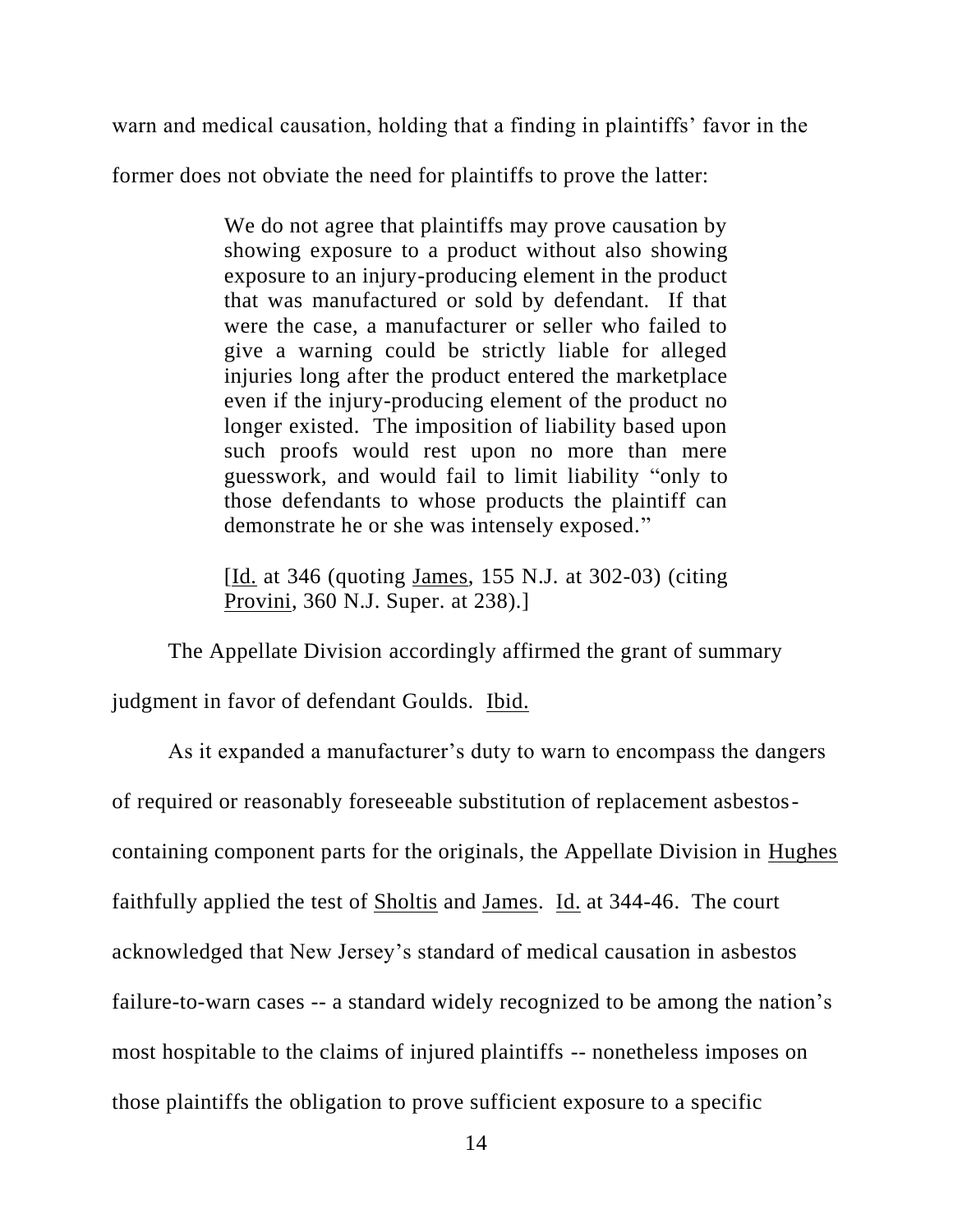defendant's products in order for liability to be imposed on that defendant. Ibid.

# $C_{\cdot}$

In the Appellate Division decision affirmed today, the panel concurred with the Hughes panel with respect to the scope of a manufacturer's duty to warn of hazards associated with asbestos-containing replacement parts. Whelan, 455 N.J. Super. at 596-97. The Whelan panel, however, "part[ed] ways and disagree[d] with" the Hughes panel's analysis of the question of medical causation. Id. at 597.

In Whelan, the panel acknowledged that "our courts assess a manufacturer's liability for a defective product by the condition of the product when it left the manufacturer's control." Ibid. (citing Michalko v. Cooke Color & Chem. Corp., 91 N.J. 386, 400 (1982)). Notwithstanding that fundamental tenet of New Jersey product liability law, the court concluded that the original manufacturer should be held liable for the dangers posed by replacement parts made by unidentified nonparties, based on the failure of those replacement parts to eliminate the dangers of the original product:

> A defect that existed when the product left the manufacturer's control is neither ameliorated nor diminished when it arises from a component that has been replaced with a component that contains the identical injury-producing element. That wellestablished principle governs our definition of a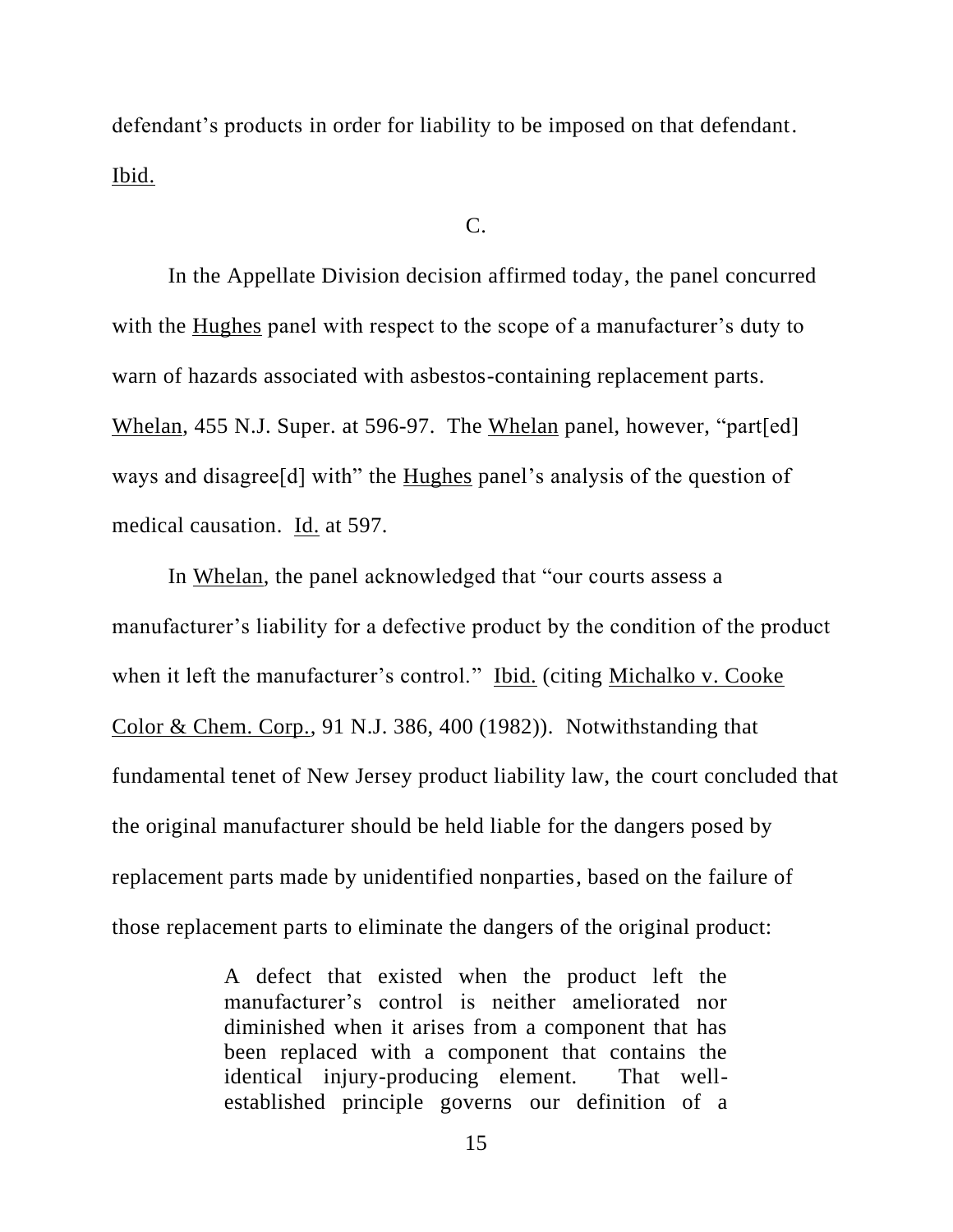product for purposes of determining a manufacturer's liability for an asbestos-containing replacement part.

[Id. at 604.]

The panel supported its expanded definition of a manufacturer's "product" to include replacement parts not made by that manufacturer -- indeed, most likely unknown to it -- by analogizing the post-sale replacement of the manufacturer's component part with another asbestoscontaining component part to the "foreseeable misuse" of a product that in certain settings gives rise to liability. Id. at 598-99 (citing Jurado v. W. Gear Works, 131 N.J. 375, 386 (1993); Brown v. U.S. Stove Co., 98 N.J. 155, 169 (1984); Lewis v. Am. Cyanamid Co., 294 N.J. Super. 53, 68 (App. Div. 1996), aff'd in part, modified in part, 155 N.J. 544 (1998)).

The Whelan court altered the test of Sholtis and James to eliminate the requirement that the plaintiff prove sufficient exposure to an asbestoscontaining product manufactured by the specific defendant. Whelan, 455 N.J. Super. at 604-05. It reformulated that test to require that the factfinder assess whether there is an inference of toxic exposure based on "proof of frequency and intensity of plaintiff's contacts with a particular manufacturer's asbestoscontaining product, including all necessary component or replacement parts" - despite the fact that the specific defendant did not manufacture or sell those component or replacement parts. Id. at 604-05 (emphasis added). Noting that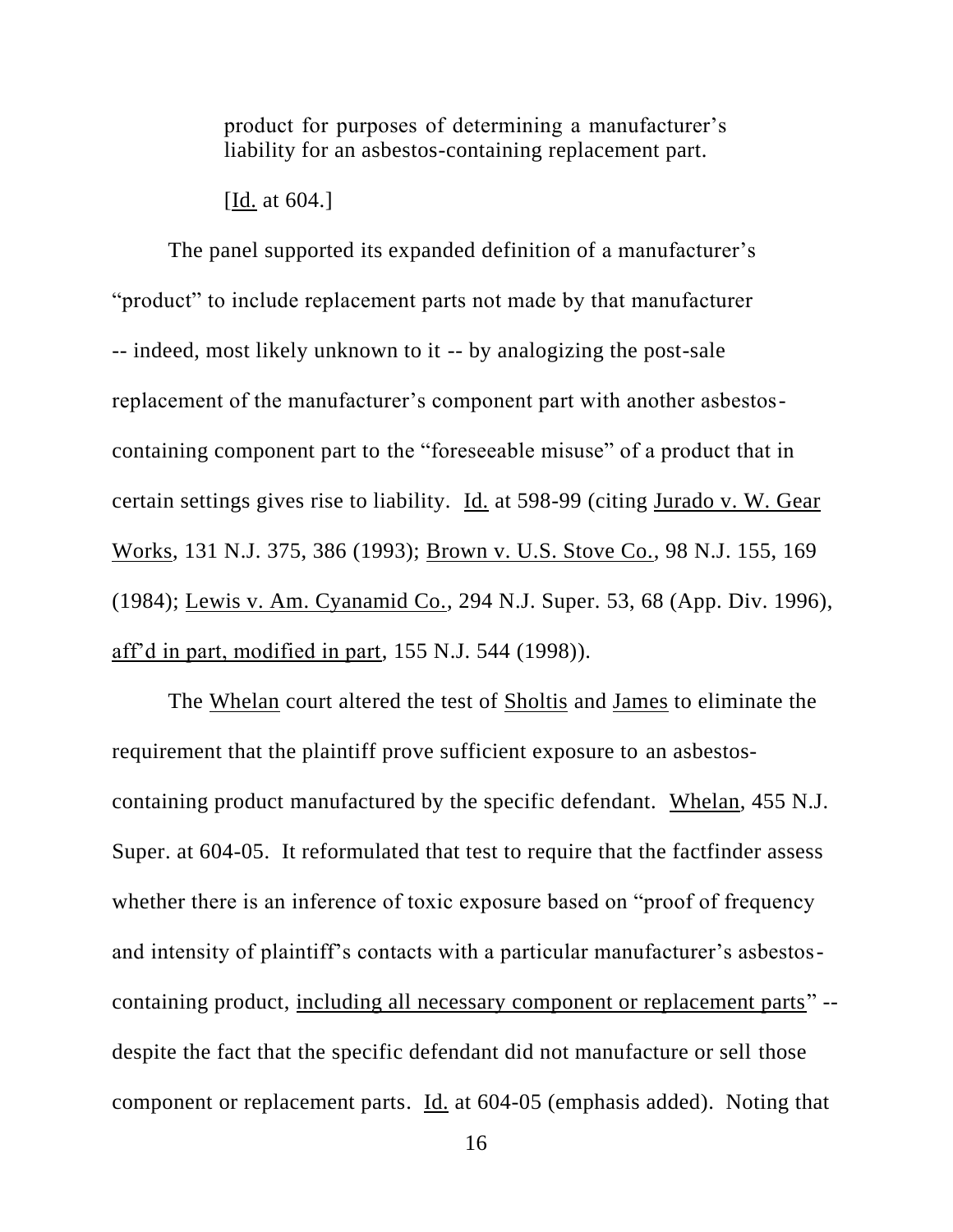the "[p]laintiff must also show his or her exposure was more than casual or minimal" and demonstrate the presence of asbestos-containing component parts and the plaintiff's use of asbestos-containing replacement parts, the Whelan panel was satisfied that its "ruling . . . remains consistent with the proofs required under Sholtis and James." Id. at 605. It reversed the trial court's grant of summary judgment in favor of the defendant manufacturers. Id. at 607-08.

# II.

# A.

Affirming the decision of the Appellate Division panel, the majority focused its analysis on the scope of the duty to warn. Ante at \_\_\_ (slip op. at 22-29, 31-35). As did the Appellate Division panels in Hughes and Whelan, the majority imposed on the manufacturer of products with asbestos-containing component parts integral to the product and necessary to its function, which must be replaced during routine maintenance, a duty to warn about the dangers of the replacement parts. Ante at \_\_\_ (slip op. at 42-43). On the question of the duty to warn, the majority relied in part on several cases from other jurisdictions recognizing a duty in similar settings and declined to follow cases reaching a contrary result. Ante at \_\_\_ (slip op. at 36-40).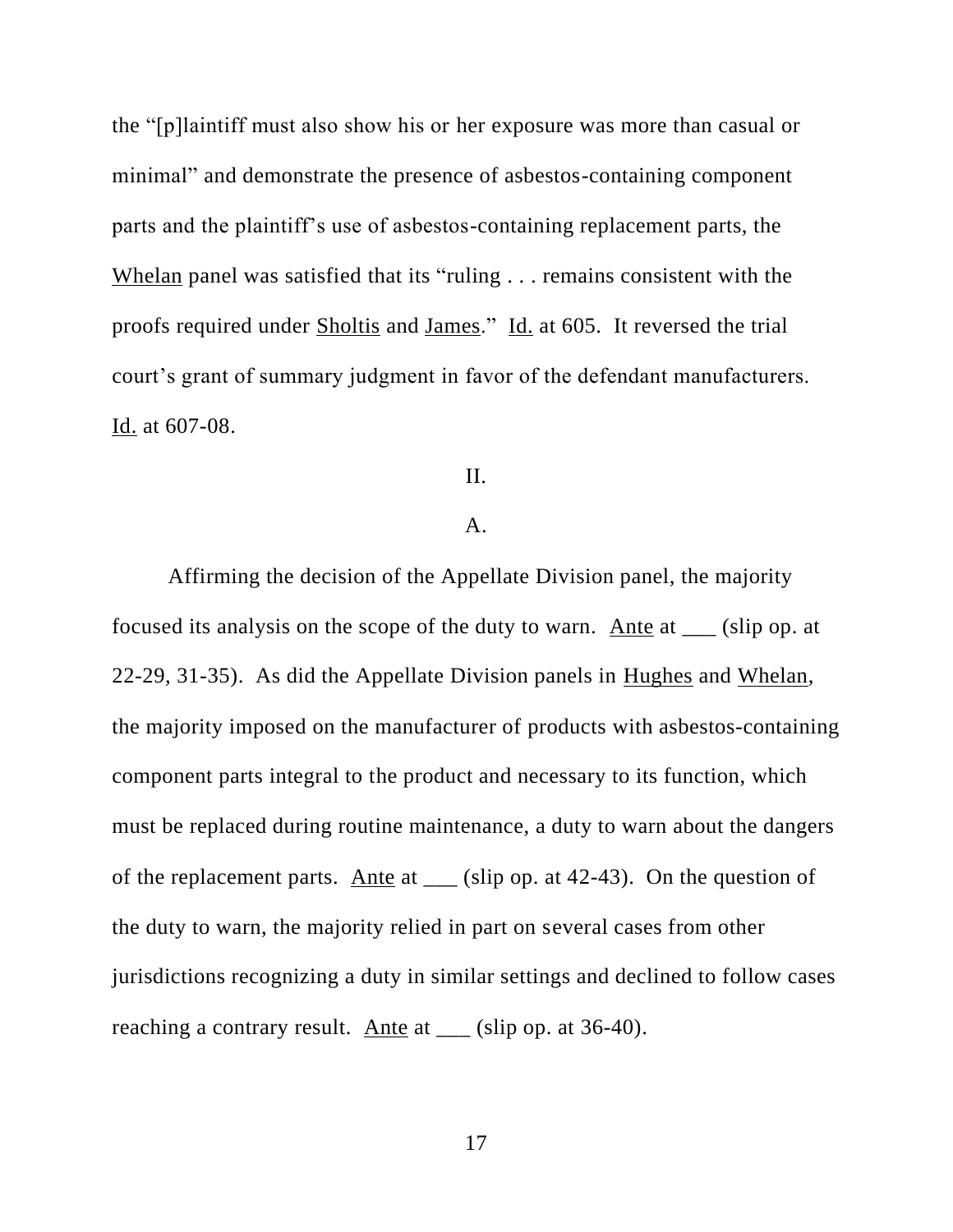The majority addressed the question of medical causation only briefly. Rejecting the holding of the Appellate Division in Hughes that the plaintiff could not meet the medical-causation test of Sholtis and James, the majority declined to "accept the legal theory advanced in Hughes that a duty to warn, once recognized, has no real consequences -- that a violation of the duty is essentially meaningless." Ante at \_\_\_ (slip op. at 31).

The majority thus rejects the holding of **Hughes** for a single reason: the Appellate Division adhered in Hughes to the requirement of Sholtis and James that the plaintiff in that case prove contact with friable asbestos in replacement parts manufactured by the defendant. Ante at \_\_\_ (slip op. at 31-32) (citing Hughes, 435 N.J. Super. at 346). The majority reformulates the medical causation standard to require proof only that "the exposure to the asbestoscontaining components or replacement components was a substantial factor in causing or exacerbating Whelan's disease." Ante at \_\_\_ (slip op. at 42-43). That represents a material departure from the holding of James, in which the Court eased the plaintiff's burden of proof but expressly declined to hold one defendant responsible for harm caused by a product that it neither manufactured nor sold. James, 155 N.J. at 302-04; Sholtis, 238 N.J. Super. at 28-31. Although the majority contends that it "does not alter in any way the requirement for proving medical causation related to defendants' products,"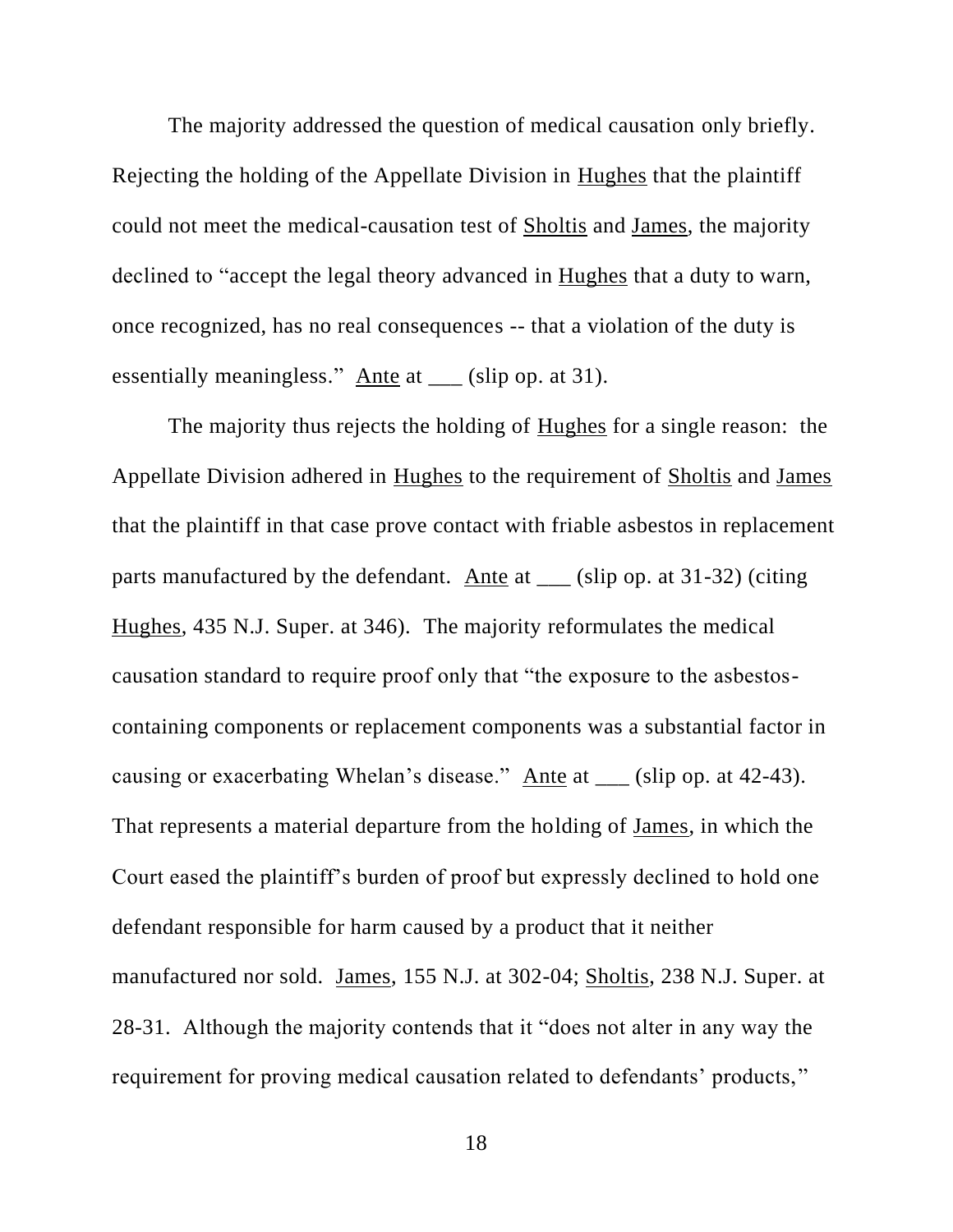ante at \_\_\_ (slip op. at 42), its very explanation reveals that it does exactly that. The majority redefines "defendants' products" to include "the required asbestos-containing replacement components that are integral to the functioning of those products," thus attributing to a given defendant a product that a different entity manufactured.

Significantly, the majority's new standard requires no showing that the plaintiff has made the slightest attempt to identify the proper defendant. Ante at \_\_\_ (slip op. at 31-32, 42-43). Instead, it disincentivizes litigants from undertaking the product-identification discovery -- long routine in asbestos litigation -- that could reveal the identity of the replacement part's actual manufacturer. The standard raises the specter of duplicative liability for the identical exposure, given the majority's suggestion that "the third-party manufacturers of asbestos-containing replacement components" have a duty to warn "equivalent" to that imposed on the original product's manufacturer. Ante at \_\_\_ (slip op. at 40). The majority, in short, has not demonstrated that its new standard provides a fair and workable rule.

#### B.

In New Jersey asbestos litigation, as in product liability cases generally, this Court has on occasion amended the common law when it perceived a fundamental imbalance between the rights of plaintiffs and defendants that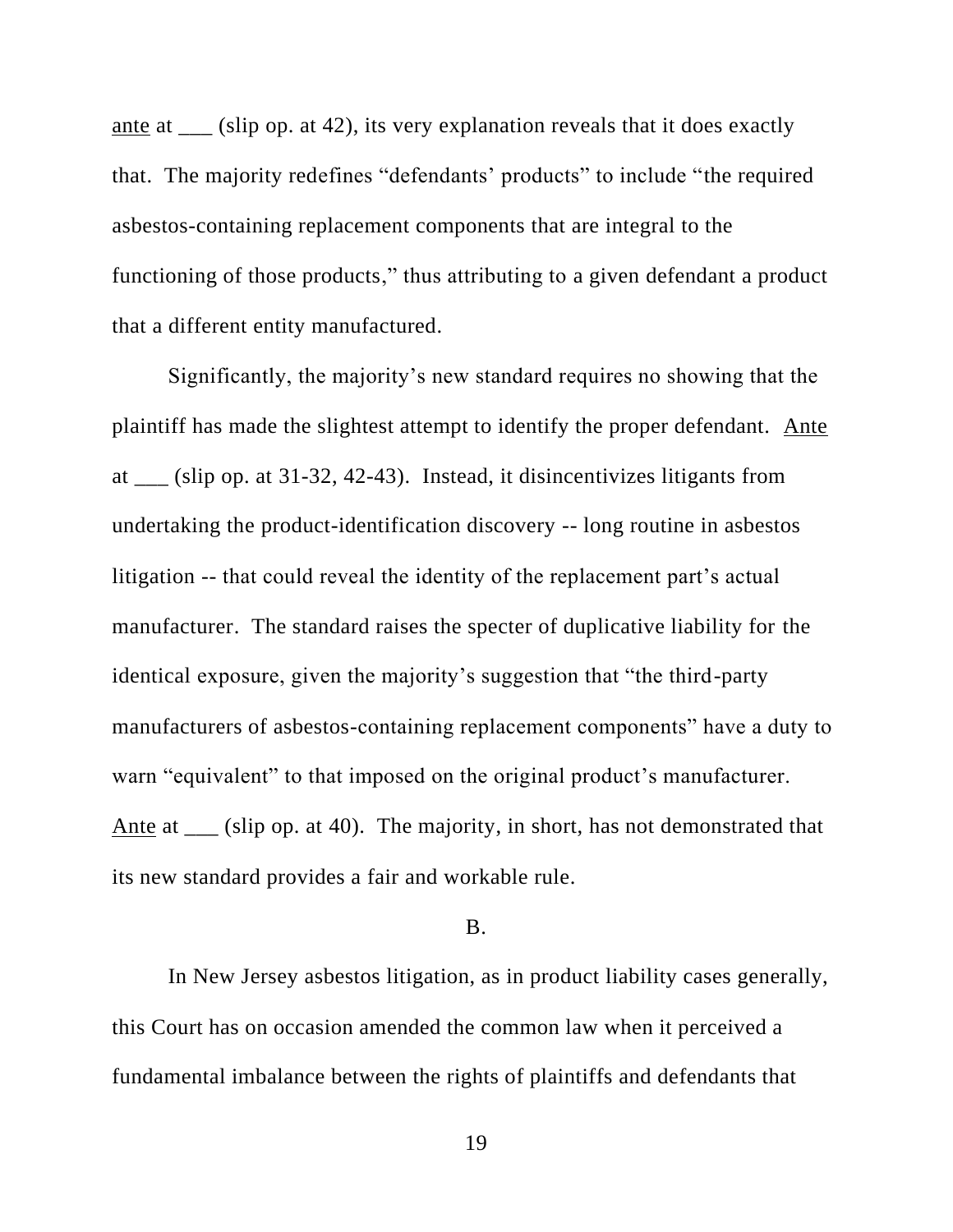prevents a fair adjudication of the claims. See, e.g., Coffman, 133 N.J. at 597- 603 (identifying trial fairness and other reasons for imposing a heeding presumption in an asbestos failure-to-warn claim); Beshada, 90 N.J. at 207-08 (stating that the requirement that plaintiffs prove the defendant's knowledge of the asbestos hazard imposed substantial obstacles to a fair trial).

No such fundamental unfairness is suggested -- much less demonstrated -- with respect to the issue here. In the decades in which the medical causation standard of Sholtis and James has governed, the skilled and seasoned judges and lawyers involved in the asbestos litigation have resolved tens of thousands of cases by settlement and trial. Apart from Hughes and this appeal, the parties have identified no matter in which a plaintiff claimed that his or her remedy against the manufacturers of asbestos products was inadequate because the existing medical causation standard required proof of exposure to a specific defendant's product. Four decades into the asbestos litigation, there is nothing to justify the majority's realignment of the interests of plaintiffs and defendants.

I respectfully disagree with the majority's suggestion that if a duty to warn is imposed, but a plaintiff cannot meet the requirement of proving causation as to a given exposure and thus cannot recover based on that discrete exposure, an injustice has somehow occurred. <u>See ante</u> at \_\_\_ (slip op. at 31-